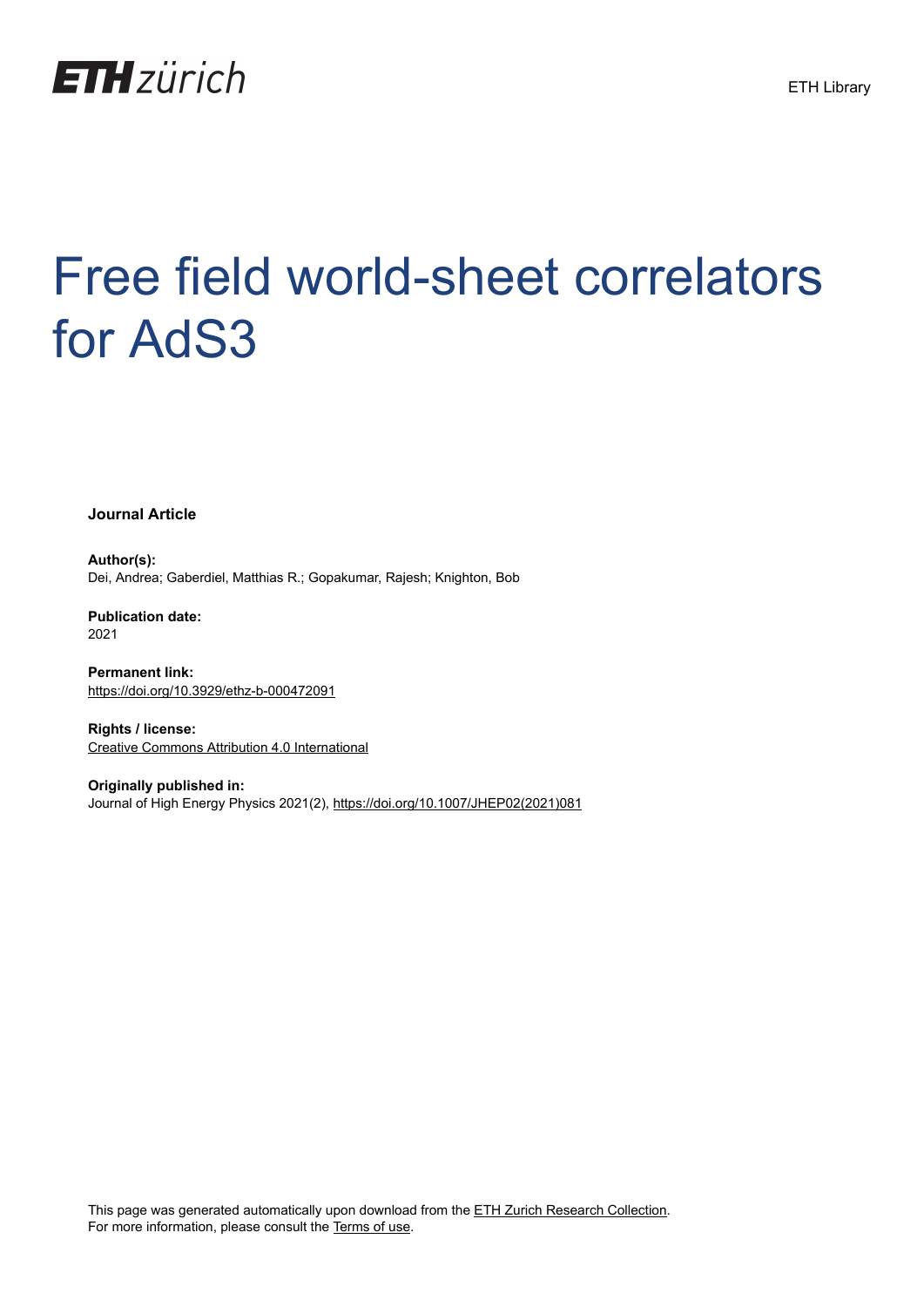PUBLISHED FOR SISSA BY 2 SPRINGER

Received: *October 19, 2020* Accepted: *December 21, 2020* Published: *February 10, 2021*

# Free field world-sheet correlators for AdS<sub>3</sub>

**Andrea Dei,***<sup>a</sup>* **Matthias R. Gaberdiel,***<sup>a</sup>* **Rajesh Gopakumar***<sup>b</sup>* **and Bob Knighton***<sup>a</sup>*

*a Institut für Theoretische Physik, ETH Zürich, Wolfgang-Pauli-Straße 27, 8093 Zürich, Switzerland b International Centre for Theoretical Sciences-TIFR, Shivakote, Hesaraghatta Hobli, Bengaluru North 560 089, India E-mail:* [adei@itp.phys.ethz.ch](mailto:adei@itp.phys.ethz.ch), [gaberdiel@itp.phys.ethz.ch](mailto:gaberdiel@itp.phys.ethz.ch), [rajesh.gopakumar@icts.res.in](mailto:rajesh.gopakumar@icts.res.in), [robejr@ethz.ch](mailto:robejr@ethz.ch)

ABSTRACT: We employ the free field realisation of the  $\mathfrak{psu}(1,1|2)_1$  world-sheet theory to constrain the correlators of string theory on  $AdS_3 \times S^3 \times T^4$  with unit NS-NS flux. In particular, we directly obtain the unusual delta function localisation of these correlators onto branched covers of the boundary  $S^2$  by the (genus zero) world-sheet — this is the key property which makes the equivalence to the dual symmetric orbifold manifest. In our approach, this feature follows from a remarkable 'incidence relation' obeyed by the correlators, which is reminiscent of a twistorial string description. We also illustrate our results with explicit computations in various special cases.

KEYWORDS: AdS-CFT Correspondence, Conformal and W Symmetry, Conformal Field Models in String Theory

ArXiv ePrint: [2009.11306](https://arxiv.org/abs/2009.11306)

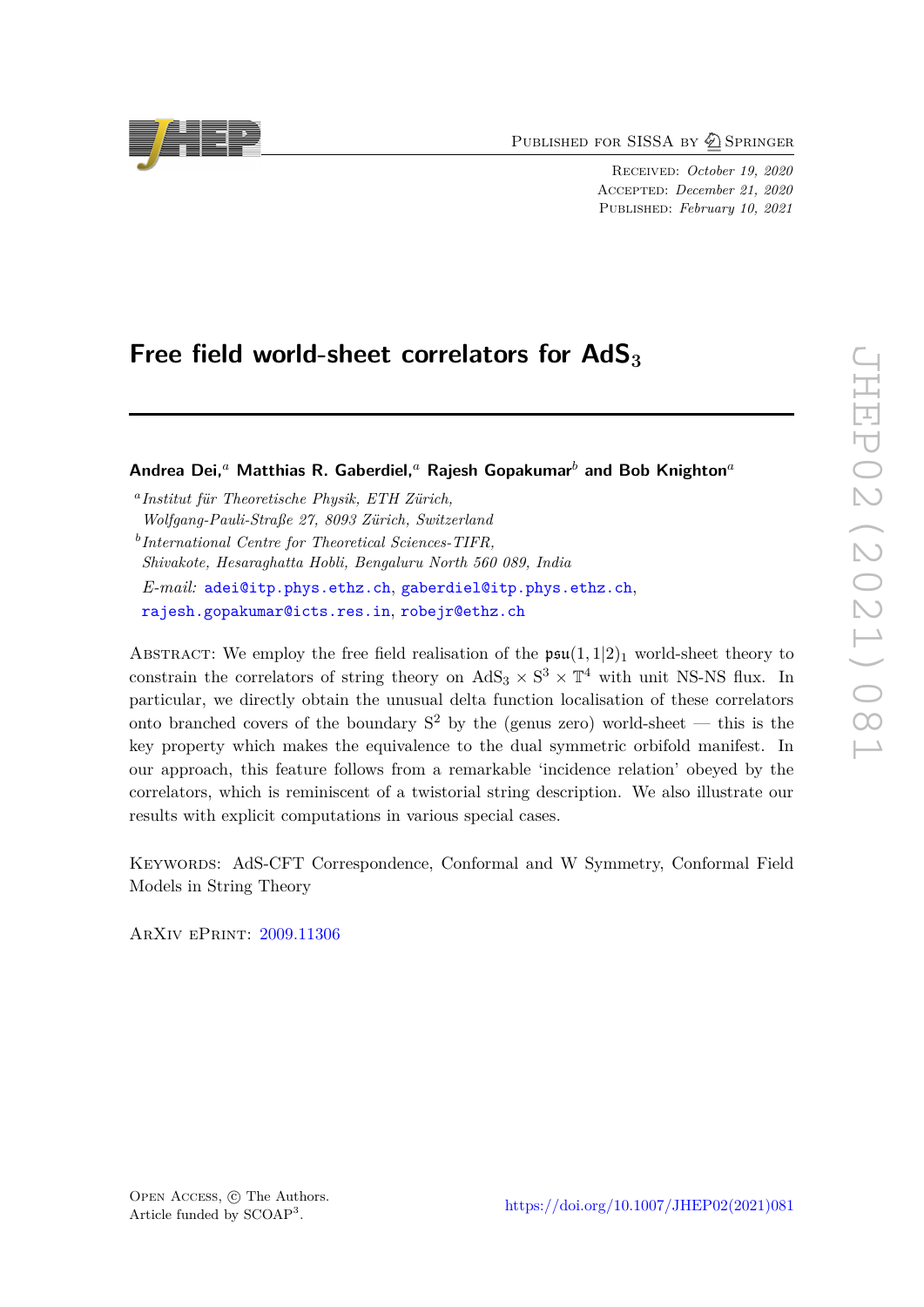# **Contents**

| 1                |                                     | Introduction                                                         | $\mathbf{1}$     |
|------------------|-------------------------------------|----------------------------------------------------------------------|------------------|
| $\boldsymbol{2}$ |                                     | The world-sheet WZW model                                            | 3                |
|                  | 2.1                                 | The highest weight representations                                   | $\overline{5}$   |
|                  | 2.2                                 | Spectral flow                                                        | $\boldsymbol{6}$ |
|                  | 2.3                                 | Vertex operators in the $x$ -basis                                   | 8                |
|                  | 2.4                                 | The OPEs with $W(z)$                                                 | 9                |
| 3                | Correlators in the hybrid formalism |                                                                      |                  |
|                  | 3.1                                 | Picture changing                                                     | 10               |
|                  | 3.2                                 | $U_0$ charge constraint                                              | 12               |
| 4                |                                     | A covering map identity and its consequences                         | $\bf{12}$        |
|                  | 4.1                                 | The covering map                                                     | 13               |
|                  | 4.2                                 | The incidence relation and delta function localization               | 14               |
|                  | 4.3                                 | Fusion rules                                                         | 17               |
|                  | 4.4                                 | Constraining the correlation functions                               | 17               |
|                  | 4.5                                 | Relation to twistor string theory                                    | 19               |
| 5                | <b>Explicit calculations</b>        |                                                                      | $\bf{20}$        |
|                  | 5.1                                 | Ward identities                                                      | 21               |
|                  |                                     | The recursion relations<br>5.1.1                                     | 23               |
|                  |                                     | The $\eta^{\pm}$ constraints<br>5.1.2                                | 23               |
|                  | 5.2                                 | Some three-point functions                                           | 25               |
|                  |                                     | The three-point function with $(w_1, w_2, w_3) = (3, 3, 1)$<br>5.2.1 | 26               |
|                  | 5.3                                 | The four-point function with $(w_1, w_2, w_3, w_4) = (1, 1, 1, 1)$   | 27               |
|                  |                                     | 5.3.1<br>Localisation                                                | 27               |
|                  |                                     | 5.3.2<br>Explicit form of correlator and incidence relation          | 28               |
| 6                |                                     | Conclusions                                                          | 29               |
|                  |                                     | A Spectrally flowed representations                                  | 31               |
|                  |                                     | A.1 Another vacuum representation                                    | 31               |
|                  |                                     | A.2 Twisted sector ground states                                     | 32               |
|                  |                                     | The case of odd $w$<br>A.2.1                                         | 32               |
|                  |                                     | The case of even $w$<br>A.2.2                                        | 33               |
|                  |                                     | <b>B</b> On covering maps                                            | 33               |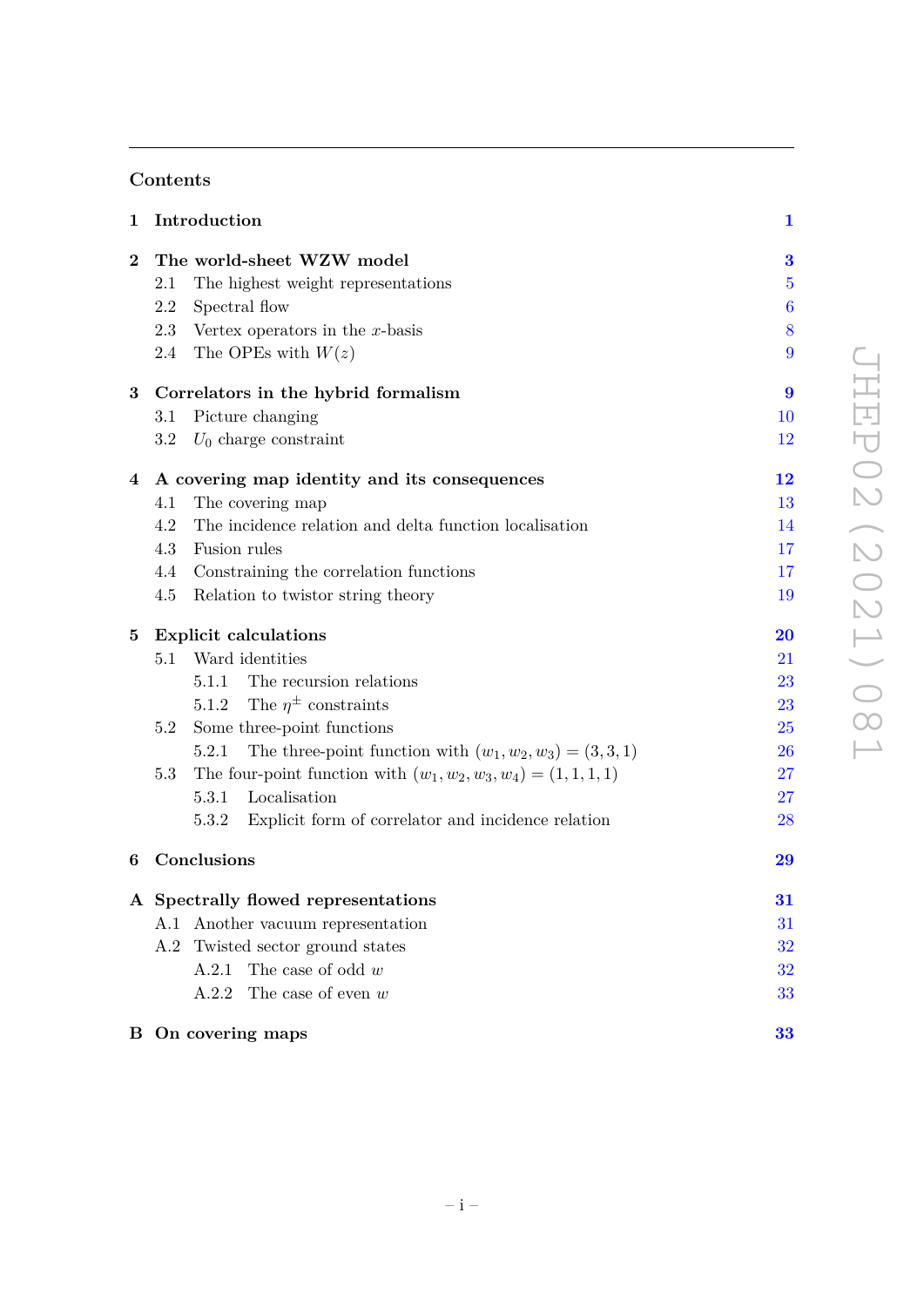| C Using the incidence relation to determine correlators explicitly     |    |
|------------------------------------------------------------------------|----|
| $C.1$ A simple example                                                 | 34 |
| C.2 Delta-function localisation for four-point functions               | 35 |
| D The $\eta^{\pm}$ analysis for the four-point function with $w_i = 1$ |    |
| D.1 A consistent solution                                              | 38 |

# <span id="page-3-0"></span>**1 Introduction**

Deriving the AdS*/*CFT correspondence, even in a handful of cases, is likely to teach us a lot about the inner workings of this holographic duality. Recently, progress in this direction has been made in a special case which relates the small radius or tensionless limit of  $AdS_3 \times S^3 \times T^4$  (with  $k = 1$  units of NS-NS flux) to the free symmetric product orbifold CFT,  $\text{Sym}^N(\mathbb{T}^4)$ . The first piece of evidence for this duality was the agreement of the full spectrum in the large  $N$  limit [\[1\]](#page-42-0), see also [\[2\]](#page-42-1). It was subsequently shown in [\[3\]](#page-42-2) how the correlators of the two descriptions agree manifestly. More specifically, it was shown that the world-sheet correlator on the left-hand-side of

<span id="page-3-1"></span>
$$
\int_{\mathcal{M}_{g,n}} \langle \mathcal{V}_{h_1}^{w_1}(x_1; z_1) \mathcal{V}_{h_2}^{w_2}(x_2; z_2) \dots \mathcal{V}_{h_n}^{w_n}(x_n; z_n) \rangle_{\Sigma_{g,n}}\n= \langle \mathcal{O}_{h_1}^{(w_1)}(x_1) \mathcal{O}_{h_2}^{(w_2)}(x_2) \dots \mathcal{O}_{h_n}^{(w_n)}(x_n) \rangle_{S^2}\Big|_g,
$$
\n(1.1)

becomes the orbifold CFT correlator on the right hand side by virtue of the fact that it localises to the points in the moduli space  $\mathcal{M}_{g,n}$  where a holomorphic covering map from the genus *g* world-sheet to the boundary sphere exists. This then reproduces manifestly, i.e. without any explicit computation, the symmetric orbifold correlator since the latter is determined in terms of these covering maps [\[4,](#page-42-3) [5\]](#page-43-0).

The strategy adopted in [\[3\]](#page-42-2) for genus zero (generalised to higher genus in [\[6\]](#page-43-1)), to show this striking localisation, was to use the Ward identities for the  $\mathfrak{sl}(2,\mathbb{R})_k$  currents on the world-sheet. This required understanding how to deduce constraints for correlators of *w*spectrally flowed  $\mathfrak{sl}(2,\mathbb{R})_k$  representations, which was the main technical advance of [\[3\]](#page-42-2). A special solution to these constraints had the property that it was determined in terms of a holomorphic covering map of the boundary  $S^2$  by the world-sheet,  $x = \Gamma(z)$ , where  $\Gamma$  maps the world-sheet insertion points  $z_i$  to the spacetime insertion points  $x_i$ ,  $x_i = \Gamma(z_i)$ , and  $z_i$ is a branch-point of ramification index *w<sup>i</sup>* .

Covering maps characterised by these branching data  $\{z_i, w_i\}$  are essentially fixed if three of the image points  $x_i$  are prescribed, i.e. the remaining  $(n-3)$  points  $x_i$  are determined in terms of the branched cover (up to finitely many choices). Conversely, in terms of the  $z_i$ , this means that for fixed  $\{x_i, w_i\}$ , the covering map only exists for isolated combinations of the *z<sup>i</sup>* . In fact, the special solution of [\[3\]](#page-42-2) had delta function support in *z<sup>i</sup>* on the co-dimension  $(n-3)$  locus on the moduli space  $\mathcal{M}_{0,n}$  where this is the case. This is precisely what is needed to reproduce the orbifold CFT correlators on the right hand side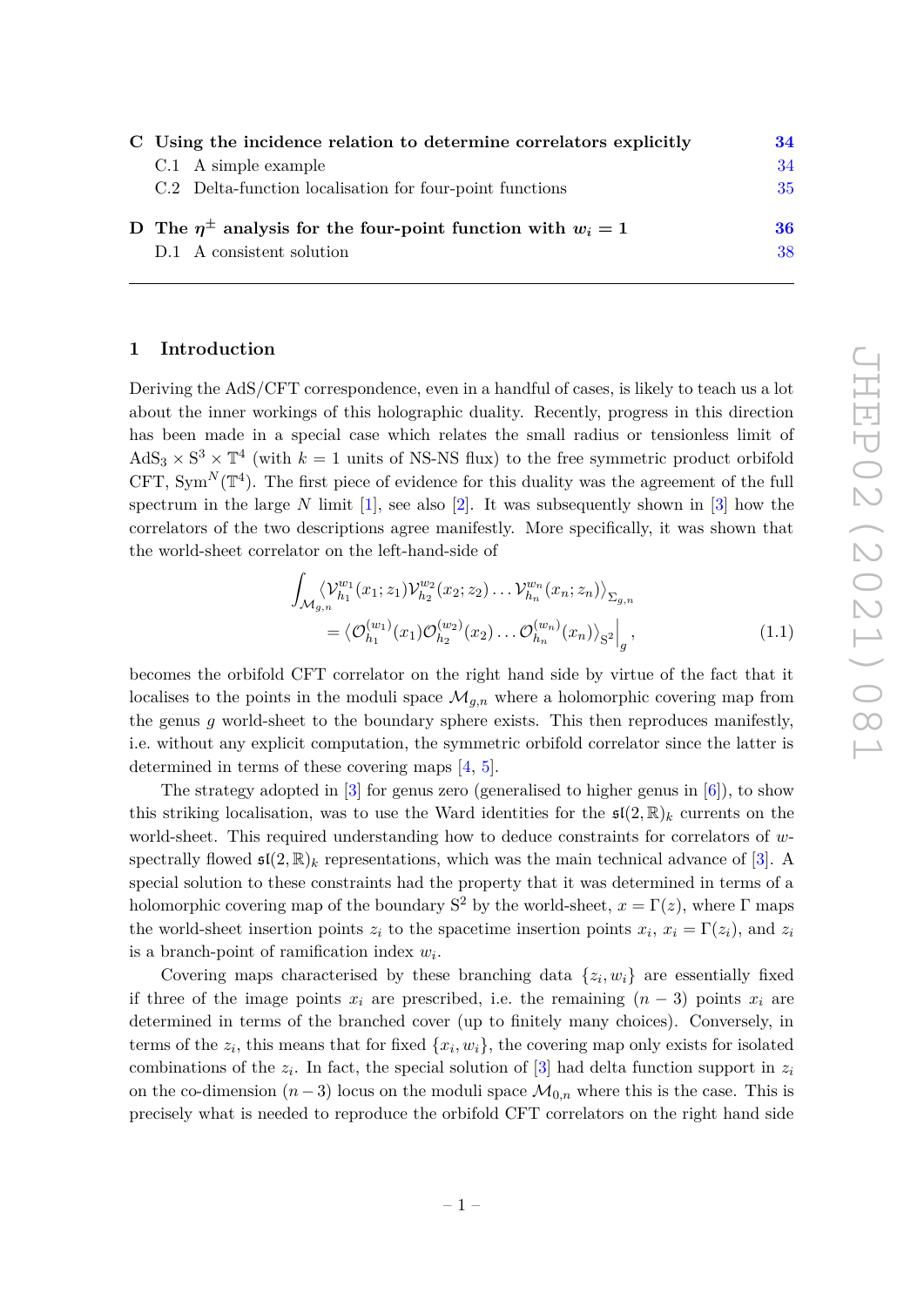of  $(1.1)$  as per the Lunin-Mathur construction  $[4, 5]$  $[4, 5]$  $[4, 5]$ . In a second strand of argument, it was shown in  $[3]$  that there exists a set of semi-classically exact solutions of the  $AdS_3$  sigma model whose contributions reproduce the correct weight factors for each of these branched covers. Taken together, these two arguments gave strong evidence that the correlators on both sides of  $(1.1)$  are manifestly equal.

In this paper, we tighten the first argument from [\[3\]](#page-42-2): while [\[3\]](#page-42-2) showed that *a* solution to the Ward identities with these properties exists, it was not clear that this is the only solution, although there was good circumstantial evidence that it is the physically relevant one.<sup>[1](#page-4-0)</sup> Furthermore, the analysis of  $[3]$  was essentially done in the NS-R framework, using only the bosonic  $\mathfrak{sl}(2,\mathbb{R})_{k+2}$  symmetry as in [\[8](#page-43-2)[–10\]](#page-43-3). While this is legitimate, it is a bit unsatisfactory since for  $k = 1$  the NS-R approach breaks down, and we should really be using the hybrid formulation as advocated in [\[1\]](#page-42-0). Here we will start directly with the hybrid world-sheet formalism for the AdS<sub>3</sub> string theory, which is described by a  $\mathfrak{psu}(1,1|2)_k$  WZW model in the case of pure NS-NS flux [\[11\]](#page-43-4). When the level  $k = 1$ , there exists a free field realisation of this WZW model in terms of a pair of spin  $\frac{1}{2}$  (symplectic) bosons ( $\xi^{\pm}$ ), and a pair of spin  $\frac{1}{2}$  fermions  $(\psi^{\pm})$ , together with their canonically conjugate fields. This is the same free field realisation which was used to deduce the string spectrum in [\[1\]](#page-42-0).

After describing the physical correlators in this language, taking into account subtleties of picture changing and charge conservation, we examine the constraints coming from the OPE of the symplectic bosons with the spectrally flowed vertex operators. It turns out that these can be nicely encapsulated in an incidence relation

<span id="page-4-1"></span>
$$
\left\langle \left( \xi^{-}(z) + \Gamma(z) \, \xi^{+}(z) \right) \right\rangle_{\text{phys}} = 0. \tag{1.2}
$$

The brackets here denote the expectation value of the vertex operators  $V^{w_i}(x_i; z_i)$ , see eq.  $(4.10)$ , and  $\Gamma(z)$  is the covering map mentioned above with branching behaviour  $w_i$  at the  $z_i$  and  $x_i = \Gamma(z_i)$  for  $i = 1, \ldots, n$ . We show that this 'incidence relation' implies that the correlators are delta function localised to the locus where a covering map exists; it also fixes some of the additional dependence of the correlators, see eq. [\(4.31\)](#page-20-0). The argument for this incidence relation is quite abstract (and general), but we also confirm it (and its consequences) explicitly in many examples.

Since  $x(z) = \Gamma(z)$  when the covering map exists, the relation [\(1.2\)](#page-4-1) is very suggestive of an underlying twistor string like description for our system. In this language the  $\xi^\pm$  play the role of twistor-like projective coordinates for the boundary  $\mathbb{P}^1$ . As we discuss in section [4.5,](#page-21-0) the action describing the free field variables is, in fact, a lower dimensional analogue of the twistor string action of Berkovits [\[12\]](#page-43-5). We believe this twistor like description holds the key to many of the underlying topological string features of the  $k = 1$  theory [\[13\]](#page-43-6). Note that this topological behaviour is quite specific to the case with  $k = 1$ , and appears to be different than the usual topological sector of string theory on  $AdS<sub>3</sub>$  that was recently discussed in [\[14,](#page-43-7) 15. Incidentally, the fact that the  $AdS_3$  world-sheet theory for  $k = 1$  is special was first noticed in a somewhat different context in [\[16\]](#page-43-9), see also [\[17\]](#page-43-10) for subsequent developments.

<span id="page-4-0"></span><sup>&</sup>lt;sup>1</sup>In [\[7\]](#page-43-11) the same correlators were subsequently analysed using the Wakimoto free field realisation of  $\mathfrak{sl}(2,\mathbb{R})_{k+2}$ . While the results of [\[7\]](#page-43-11) are compatible with [\[3\]](#page-42-2), this approach also did not tie down the answer further.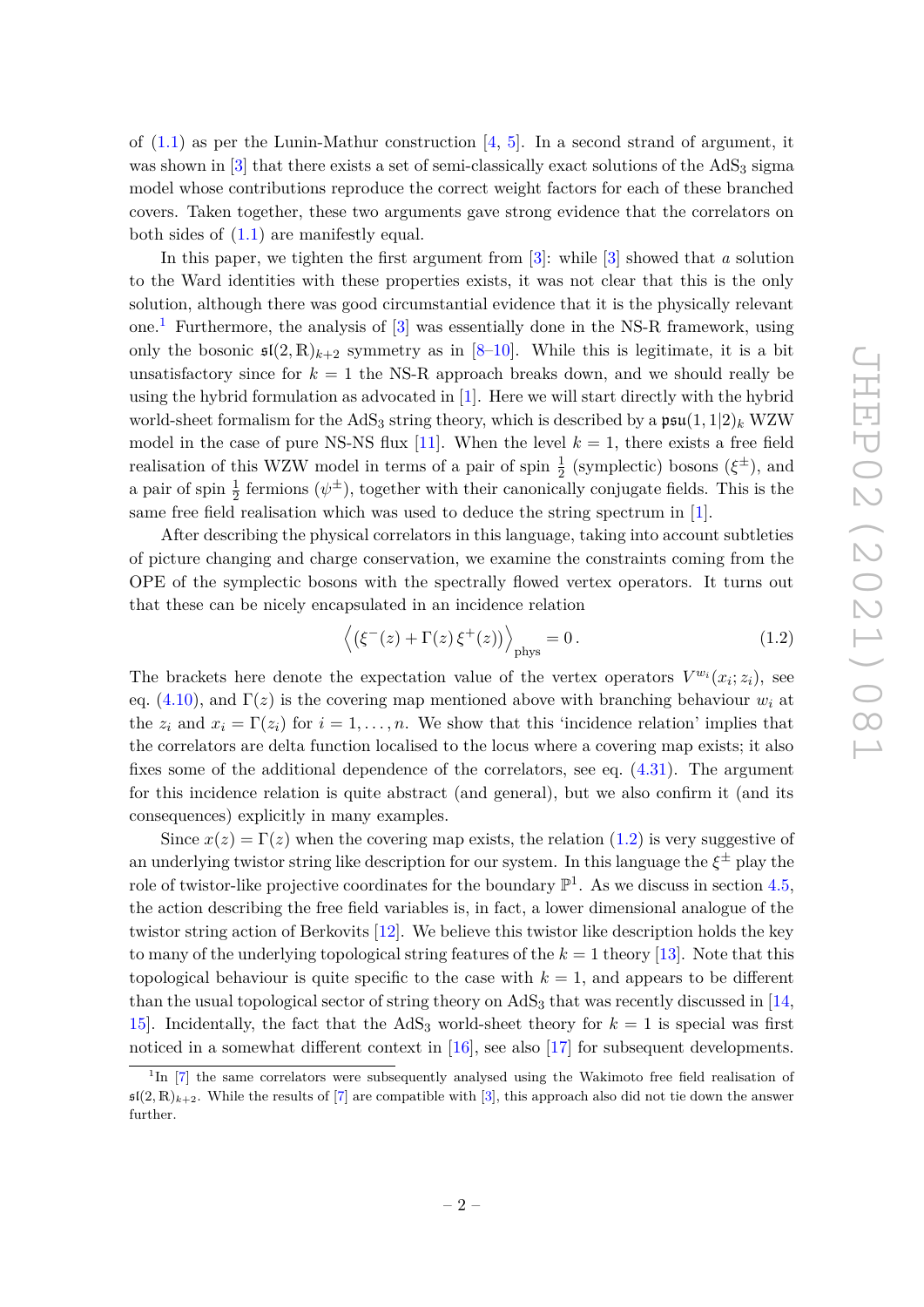We should mention that our analysis only concerns the chiral (and anti-chiral) correlators. In order to fully determine the correlators of the world-sheet theory (and obtain their OPE coefficients, etc.), we also have to solve the conformal bootstrap equations for  $\mathfrak{psu}(1,1|2)_1$  $\mathfrak{psu}(1,1|2)_1$  $\mathfrak{psu}(1,1|2)_1$ , which has, to our knowledge, not yet been done.<sup>2</sup> Given the results of this paper, together with the expected form of the general answer (see eq. [\(4.34\)](#page-21-1)), this bootstrap programme should now be within reach. We should also mention that in order to determine the full string theory amplitudes, one also needs to include correctly the ghost contributions, the fermions, as well as the degrees of freedom coming from the  $\mathbb{T}^4$ . We have not yet attempted to do so in detail, although this should not be too difficult.

The paper is organised as follows. We begin in section [2](#page-5-0) with a review of the underlying WZW model and its free field realisation. In section [3](#page-11-1) we explain some of the subtleties that arise for the correlators in the hybrid formalism; in particular, we explain how picture changing needs to be taken into account. Section [4](#page-14-1) is the core of the paper: we demonstrate that the correlators satisfy the incidence relation, see eq. [\(4.10\)](#page-16-1), and deduce various consequences from it, in particular, the fusion rules (section [4.3\)](#page-19-0), as well as the delta-function localisation property, see eq. [\(4.23\)](#page-19-2). We also comment on the relation to the twistor string theory in section [4.5.](#page-21-0) We exemplify these findings with explicit calculations in section [5.](#page-22-0) In particular, we show how the symplectic boson Ward identities can be used to calculate these correlators directly, see section [5.1.](#page-23-0) Section [6](#page-31-0) contains our conclusions and outlook for future work. There are a number of appendices where some of the more technical material has been collected. In particular, we give some details about the spectrally flowed representations in appendix  $A$ , and explain how to construct the covering map in appendix  $B$ . We also use the incidence relation in appendix  $C$  to solve for the correlators, and demonstrate that some of the other constraint equations (that are not directly needed for the determination of the correlators) are also satisfied, see appendix [D.](#page-38-0)

# <span id="page-5-0"></span>**2 The world-sheet WZW model**

In this section we describe the free field realisation of our world-sheet theory in detail and fix our conventions. The key component we shall be focussing on is the  $\mathfrak{psu}(1,1|2)$  WZW model at level  $k = 1$ . Following [\[1\]](#page-42-0), see also [\[24](#page-43-12)[–27\]](#page-44-0), it has a free field realisation in terms of two pairs of complex fermions and symplectic bosons, with (anti)-commutation relations<sup>[3](#page-5-2)</sup>

$$
\{\psi_r^{\alpha}, \chi_s^{\beta}\} = \epsilon^{\alpha\beta} \delta_{r,-s} , \qquad [\xi_r^{\alpha}, \eta_s^{\beta}] = \epsilon^{\alpha\beta} \delta_{r,-s} . \qquad (2.1)
$$

<span id="page-5-1"></span><sup>&</sup>lt;sup>2</sup>For the mini-superspace limit of AdS<sub>3</sub> this was discussed in [\[18\]](#page-43-13), using results for  $H_3^+$  from [\[19,](#page-43-14) [20\]](#page-43-15), but this analysis does not include the spectrally flowed sectors. Most treatments of the spectrally flowed sectors on the other hand, see for example  $[21-23]$  $[21-23]$ , seem to set the spacetime variable *x* uniformly to  $x = 0$ (or  $x = \infty$ ), which is not appropriate in our context.

<span id="page-5-2"></span><sup>&</sup>lt;sup>3</sup>Relative to [\[1\]](#page-42-0) we have renamed  $\bar{\xi}^{\alpha} \mapsto \xi^{\alpha}$  and  $\xi^{\alpha} \mapsto \eta^{\alpha}$ , and similarly for the fermions,  $\bar{\psi}^{\alpha} \mapsto \psi^{\alpha}$  and  $\psi^{\alpha} \mapsto \chi^{\alpha}$ . Note that all of these fields are left-moving fields, and they are not complex conjugates of one another; thus a notation without barred variables seems more appropriate.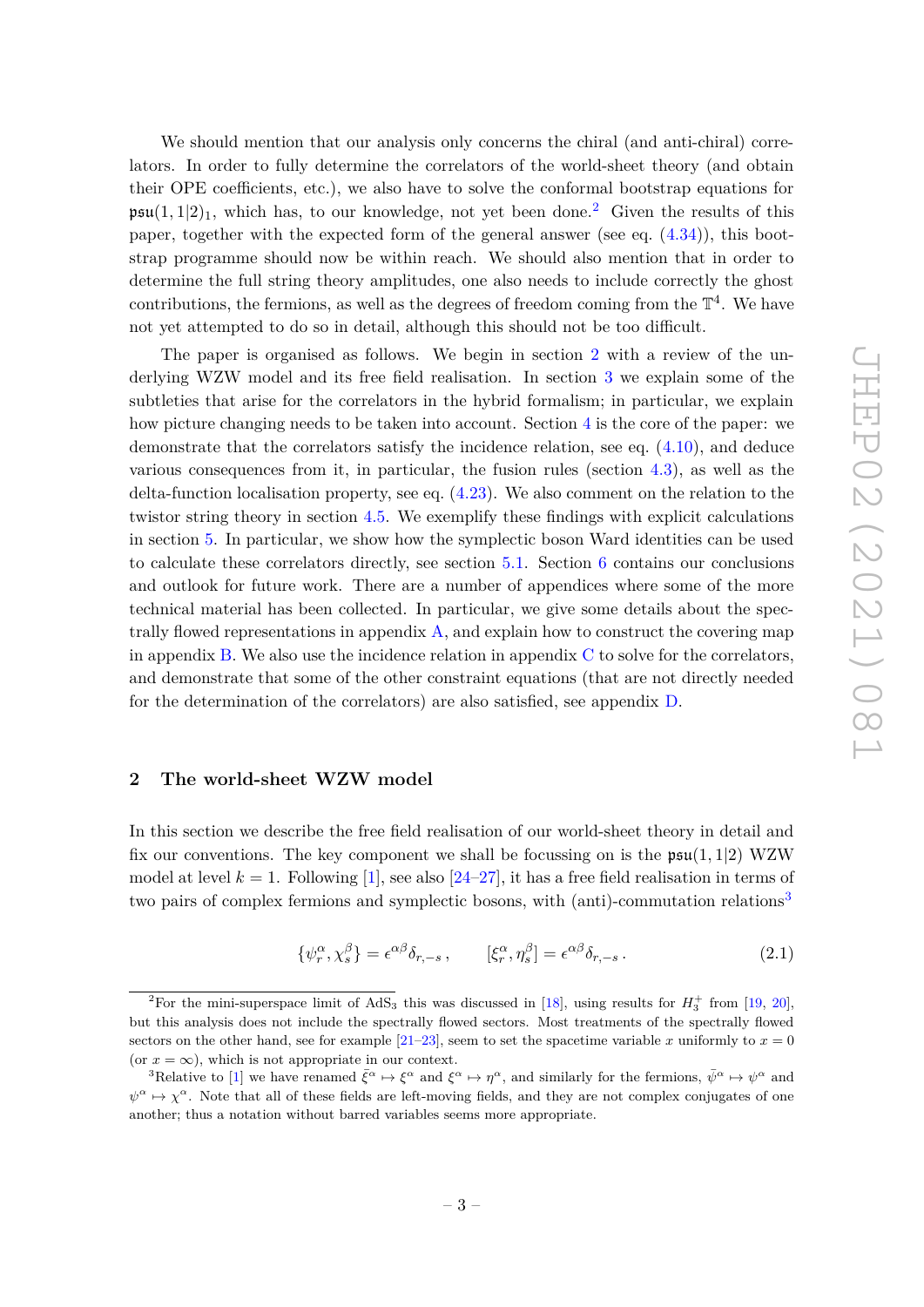Here  $\alpha, \beta \in \{\pm\}$ , and we choose the convention that  $\epsilon^{+-} = 1 = -\epsilon^{-+}$ . These free fields generate the algebra  $\mathfrak{u}(1,1|2)$ <sub>1</sub>, where

$$
J_m^3 = -\frac{1}{2}(\eta^+ \xi^-)_m - \frac{1}{2}(\eta^- \xi^+)_m, \qquad K_m^3 = -\frac{1}{2}(\chi^+ \psi^-)_m - \frac{1}{2}(\chi^- \psi^+)_m, \qquad (2.2a)
$$

$$
J_m^{\pm} = (\eta^{\pm} \xi^{\pm})_m, \qquad K_m^{\pm} = \pm (\chi^{\pm} \psi^{\pm})_m, \qquad (2.2b)
$$
  

$$
\zeta^{\alpha \beta +} = (\chi^{\beta} \xi^{\alpha}) \qquad \zeta^{\alpha \beta -} = (\chi^{\alpha} \psi^{\beta}) \qquad (2.2c)
$$

$$
S_m^{\alpha\beta+} = (\chi^\beta \xi^\alpha)_m , \qquad S_m^{\alpha\beta-} = -(\eta^\alpha \psi^\beta)_m , \qquad (2.2c)
$$
  
\n
$$
U = \frac{1}{(\gamma + \xi - 1)(\gamma + \xi - 1)} \frac{1}{(\gamma - \xi + 1)(\gamma - \xi - 1)} \qquad (2.2d)
$$

$$
U_m = -\frac{1}{2}(\eta^+\xi^-)_m + \frac{1}{2}(\eta^-\xi^+)_m, \qquad V_m = -\frac{1}{2}(\chi^+\psi^-)_m + \frac{1}{2}(\chi^-\psi^+)_m. \tag{2.2d}
$$

The generators  $J_m^a$  and  $K_m^a$  describe  $\mathfrak{sl}(2,\mathbb{R})_1$  and  $\mathfrak{su}(2)_1$ , respectively, while the  $S_m^{\alpha\beta \pm}$ generators are the supercharges. Their anti-commutator takes the form

$$
\{S_m^{\alpha\beta\gamma}, S_n^{\mu\nu\rho}\} = km\epsilon^{\alpha\mu}\epsilon^{\beta\nu}\epsilon^{\gamma\rho}\delta_{m+n,0} - \epsilon^{\beta\nu}\epsilon^{\gamma\rho}c_a\sigma_a^{\ \alpha\mu}J_{m+n}^a
$$

$$
+ \epsilon^{\alpha\mu}\epsilon^{\gamma\rho}\sigma_a^{\ \beta\nu}K_{m+n}^a + \epsilon^{\alpha\mu}\epsilon^{\beta\nu}\delta^{\gamma,-\rho}Z_{m+n} \,, \tag{2.3}
$$

where we raise and lower indices using the standard  $\mathfrak{su}(2)$ -invariant form

<span id="page-6-1"></span>
$$
g_{+-} = g_{-+} = \frac{1}{2}, \qquad g_{33} = 1, \tag{2.4}
$$

and we have introduced the combinations

$$
Z_m = U_m + V_m \qquad \text{and} \qquad Y_m = U_m - V_m. \tag{2.5}
$$

Furthermore, the constant  $c_a$  equals  $-1$  for  $a = -$ , and  $+1$  otherwise, and the  $\sigma$ -matrices are explicitly given by

$$
(\sigma^{-})^{+}{}_{-} = 2, \qquad (\sigma^{3})^{-}{}_{-} = -1, \qquad (\sigma^{3})^{+}{}_{+} = 1, \qquad (\sigma^{+})^{-}{}_{+} = 2, \tag{2.6}
$$

$$
(\sigma_{-})^{--} = 1
$$
,  $(\sigma_{3})^{-+} = 1$ ,  $(\sigma_{3})^{+-} = 1$ ,  $(\sigma_{+})^{++} = -1$ ,  $(2.7)$ 

while all the other components vanish. Finally,  $U_m$  and  $V_m$  define two  $\mathfrak{u}(1)$  algebras, with commutation relations

$$
[U_m, U_n] = -\frac{m}{2} \delta_{m,-n} , \qquad [V_m, V_n] = +\frac{m}{2} \delta_{m,-n} . \qquad (2.8)
$$

and hence  $Y_m$  and  $Z_m$  satisfy

<span id="page-6-0"></span>
$$
[Z_m, Z_n] = 0 = [Y_m, Y_n], \qquad [Z_m, Y_n] = -m \,\delta_{m, -n} \,. \tag{2.9}
$$

Except for the non-trivial commutator with  $Y_n$ ,  $Z_m$  is central, and in order to obtain  $\mathfrak{psu}(1,1|2)_1$  from the above algebra we need to set  $Z_n = 0$ . More precisely this means that we take the coset by the  $\mathfrak{u}(1)$  algebra generated by  $Z_n$ , i.e. we concentrate on the subspace of states that are annihilated by  $Z_n$  with  $n \geq 0$ . We then consider the quotient space of this subspace where we divide out by the  $Z_{-n}$  descendants with  $n > 0$  (which are null).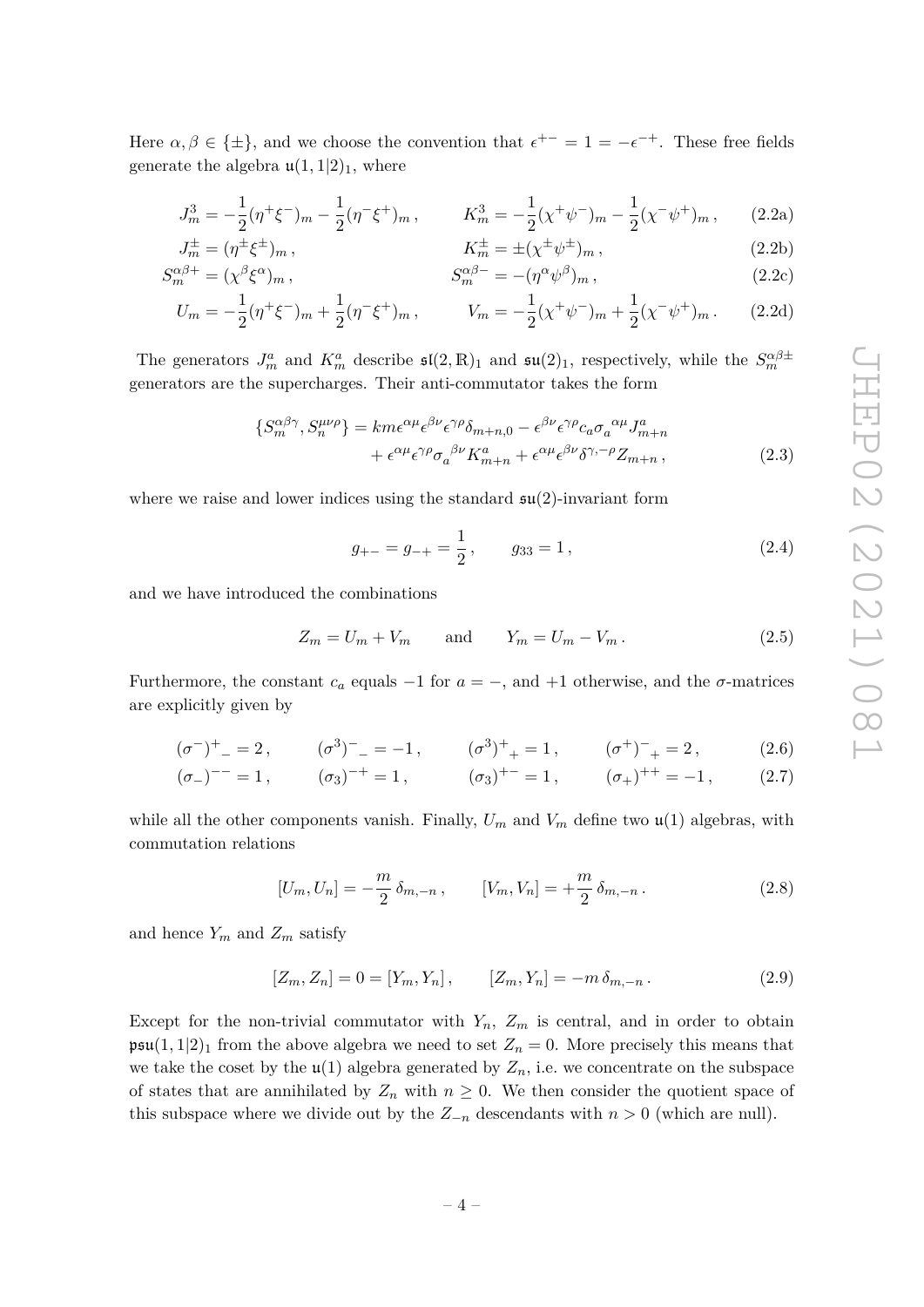# <span id="page-7-0"></span>**2.1 The highest weight representations**

At level  $k = 1$ ,  $\mathfrak{psu}(1,1|2)_1$  has apart from the vacuum representation only one (highest weight) representation [\[1\]](#page-42-0), and this can also be understood in the above free field realisation. The vacuum representation arises from the NS-sector where both the symplectic bosons and the free fermions are half-integer moded,<sup>[4](#page-7-1)</sup> and it is generated from a ground state satisfying

$$
\eta_r^{\pm} \left| 0 \right\rangle = \xi_r^{\pm} \left| 0 \right\rangle = \chi_r^{\pm} \left| 0 \right\rangle = \psi_r^{\pm} \left| 0 \right\rangle = 0 \qquad r \ge \frac{1}{2} \,. \tag{2.10}
$$

Note that this state has the property that also

$$
U_0 |0\rangle = V_0 |0\rangle = Z_0 |0\rangle = 0.
$$
\n(2.11)

It is easy to see that it leads to the vacuum representation of  $\mathfrak{psu}(1,1|2)$ .

As regards the R-sector, let us first consider the symplectic boson generators. On the highest weight states, we let the symplectic boson zero modes act as

<span id="page-7-3"></span>
$$
\xi_0^+|m_1, m_2\rangle = |m_1, m_2 + \frac{1}{2}\rangle, \qquad \eta_0^+|m_1, m_2\rangle = 2 \, m_1 \, |m_1 + \frac{1}{2}, m_2\rangle \,,
$$
\n
$$
\xi_0^-|m_1, m_2\rangle = -|m_1 - \frac{1}{2}, m_2\rangle \,, \qquad \eta_0^-|m_1, m_2\rangle = -2 \, m_2 \, |m_1, m_2 - \frac{1}{2}\rangle \,,
$$
\n(2.12)

where  $m_1, m_2$  label the different highest weight states. In this convention we then have

<span id="page-7-2"></span>
$$
J_0^3 | m_1, m_2 \rangle = (m_1 + m_2) | m_1, m_2 \rangle \tag{2.13}
$$

$$
U_0 | m_1, m_2 \rangle = \left( m_1 - m_2 - \frac{1}{2} \right) | m_1, m_2 \rangle. \tag{2.14}
$$

The  $\mathfrak{sl}(2,\mathbb{R})$  Casimir on the highest weight states labelled by  $|m_1,m_2\rangle$  equals

$$
C^{\mathfrak{sl}(2,\mathbb{R})} = \frac{1}{4} - U_0^2. \tag{2.15}
$$

Writing  $C^{s(2,R)} = -j(j-1)$ , this then leads to the equation

$$
j = m_1 - m_2. \t\t(2.16)
$$

As regards the fermionic generators, each highest weight state  $|m_1, m_2\rangle$  leads to a Clifford representation with respect to the fermionic zero modes  $\chi_0^{\pm}$  and  $\psi_0^{\pm}$ . We shall choose the convention that  $|m_1, m_2\rangle$  is annihilated by the +-modes,

$$
\chi_0^+|m_1, m_2\rangle = \psi_0^+|m_1, m_2\rangle = 0.
$$
\n(2.17)

Then the action of the creation operators  $\chi_0^-$  and  $\psi_0^-$  leads to a 4-dimensional space of states; with respect to  $\mathfrak{su}(2)_1$ , it decomposes into a doublet spanned by

> **2** :  $|m_1, m_2\rangle$ , and  $\frac{1}{0}\psi_0^{-} |m_1, m_2\rangle,$  (2.18)

<span id="page-7-1"></span><sup>4</sup>Since the supercurrent generators involve one fermionic generator and one symplectic boson generator, the moding of all generators has to be the same in order for the  $\mathfrak{psu}(1,1|2)$  generators to be integer moded.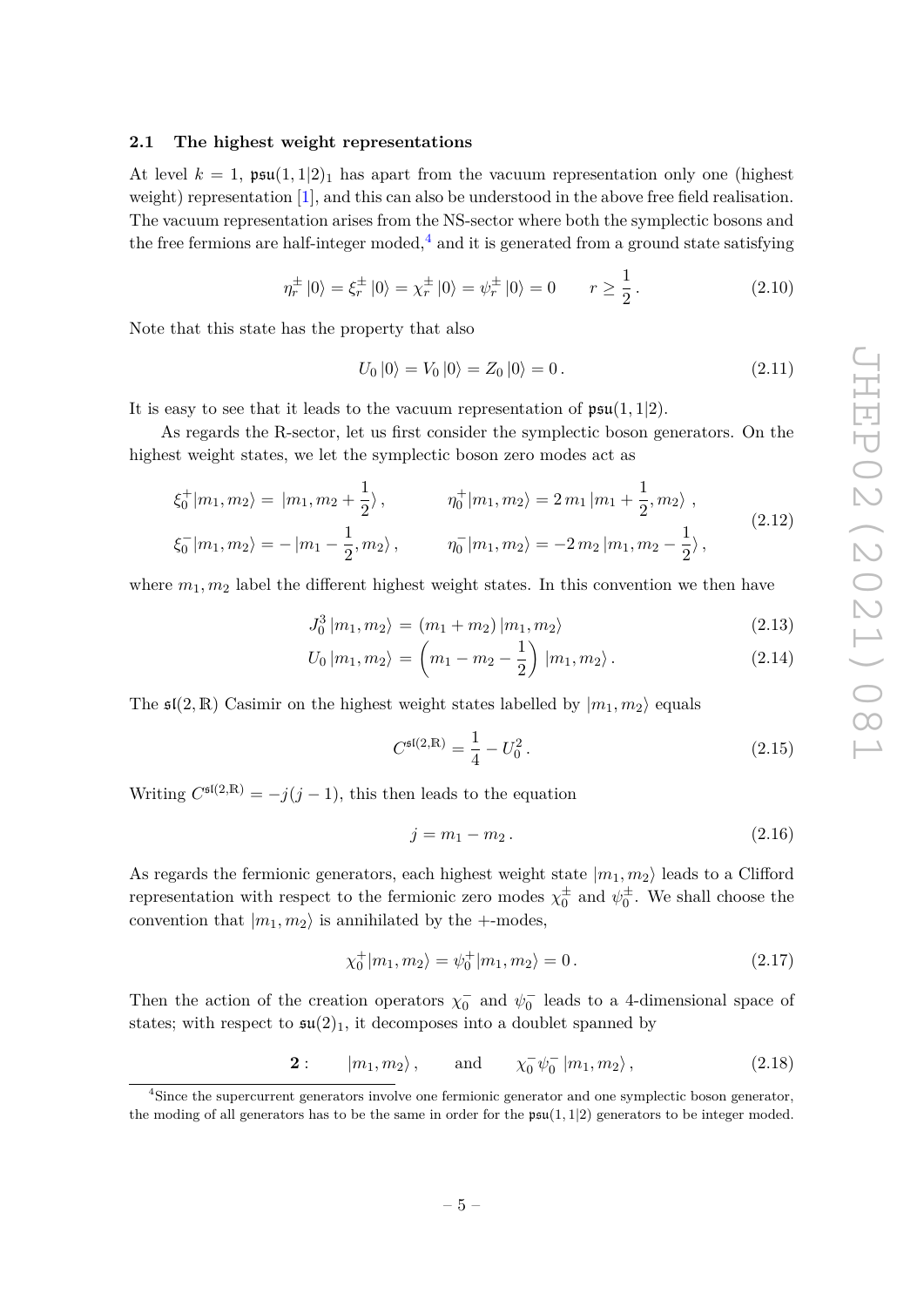as well as two singlet states

$$
2 \cdot \mathbf{1}: \qquad \chi_0^- \left| m_1, m_2 \right\rangle, \qquad \text{and} \qquad \psi_0^- \left| m_1, m_2 \right\rangle. \tag{2.19}
$$

In our conventions

$$
V_0 = \begin{cases} 0 & \text{for the doublet} \\ \pm \frac{1}{2} & \text{for the singlets.} \end{cases}
$$
 (2.20)

Thus the condition that  $Z_0 = U_0 + V_0 = 0$  implies that the possible ground states have to sit in the representations of  $\mathfrak{sl}(2,\mathbb{R})\oplus \mathfrak{su}(2)$ 

$$
\left[j = \frac{1}{2}, 2\right] \qquad \text{or} \qquad \left[j = 0, 1\right] \oplus \left[j = 1, 1\right],\tag{2.21}
$$

where *j* denotes the spin of the  $\mathfrak{sl}(2,\mathbb{R})$  representation with  $C^{\mathfrak{sl}(2,\mathbb{R})} = -j(j-1)$ . Including the action of the supercharges, we therefore conclude that the only possible highest weight representation is

<span id="page-8-1"></span>
$$
(\mathcal{C}_{\lambda+\frac{1}{2}}^{1}, 1) \qquad (\mathcal{C}_{\lambda+\frac{1}{2}}^{0}, 1) \qquad (2.22)
$$

Here C *j*  $\lambda$ <sup>*j*</sup> denotes the **s**(2, R) continuous series representation labelled by the spin *j*, as above, together with  $\lambda$ , the  $J_0^3$  eigenvalue (modulo 1). Note that while *j* is fixed, the  $J_0^3$ eigenvalue given in [\(2.13\)](#page-7-2) is not determined by the above considerations. This is fixed in the full string theory by the mass shell, i.e. the Virasoro conditions.

This reproduces the result of [\[1\]](#page-42-0), see in particular eq. (4.2). The fact that at  $k = 1$  we only have these supersymmetric short multiplets was crucial to matching the physical spectrum of the string theory with that of the symmetric product orbifold of  $\mathbb{T}^4$ . In particular, it implies the absence of the continuous or "long string" states which are a feature of the string theory (with pure NS-NS flux) for  $k > 1$ . In contrast, here we only have the state at the bottom of the continuum  $j = \frac{1}{2} + ip$  with  $p = 0$ , together with its superpartners. The free field representation of the *k* = 1 theory automatically captures these special properties.

Note that the supercharge generators involve one complex fermion and one symplectic boson and change therefore both  $U_0$  and  $V_0$  by  $\pm \frac{1}{2}$  $\frac{1}{2}$ , while maintaining  $Z_0 = 0$ ; they therefore map between the representation in the first line of  $(2.22)$ , and the two representations in the second line and vice versa.

#### <span id="page-8-0"></span>**2.2 Spectral flow**

For the actual world-sheet theory we do not just need these highest weight representations, but also the representations that are obtained from them by spectral flow. As was already explained in [\[1\]](#page-42-0), there are two spectral flow actions one can define on these free fields, namely

$$
\sigma^{(+)}(\eta_r^+) = \eta_{r-\frac{1}{2}}^+, \qquad \sigma^{(-)}(\xi_r^+) = \xi_{r-\frac{1}{2}}^+, \qquad (2.23a)
$$

$$
\sigma^{(+)}(\xi_r^-) = \xi_{r+\frac{1}{2}}^-, \qquad \sigma^{(-)}(\eta_r^-) = \eta_{r+\frac{1}{2}}^-, \qquad (2.23b)
$$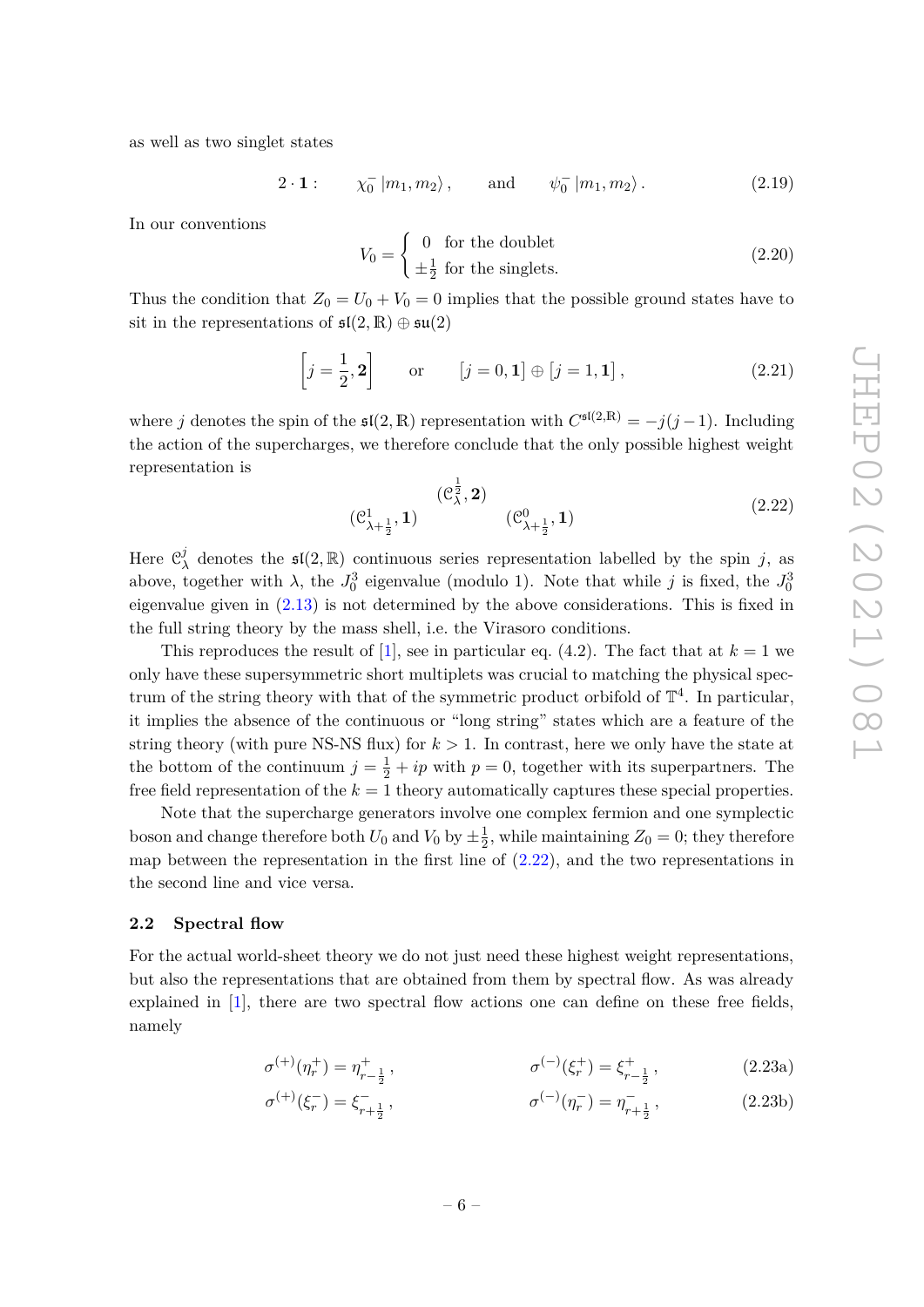on the symplectic bosons, and

$$
\sigma^{(+)}(\chi_r^+) = \chi_{r+\frac{1}{2}}^+, \qquad \sigma^{(-)}(\psi_r^+) = \psi_{r+\frac{1}{2}}^+, \qquad (2.24a)
$$

$$
\sigma^{(+)}(\psi_r^-) = \psi_{r-\frac{1}{2}}^-, \qquad \sigma^{(-)}(\chi_r^-) = \chi_{r-\frac{1}{2}}^-, \qquad (2.24b)
$$

on the free fermions. The combination

$$
\sigma = \sigma^{(+)} \circ \sigma^{(-)} \tag{2.25}
$$

then acts as the usual spectral flow automorphism on  $\mathfrak{psu}(1,1|2)_1$ , and its action on the  $\mathfrak{psu}(1,1|2)$  generators is spelled out in eqs.  $(A.6a)$ – $(A.6e)$ . This spectral flow leaves the  $\mu(1)$  generators

$$
\sigma(U_m) = U_m \,, \qquad \sigma(V_m) = V_m \tag{2.26}
$$

invariant. The other natural combination is

$$
\hat{\sigma} = \sigma^{(+)} \circ (\sigma^{(-)})^{-1} \tag{2.27}
$$

and it acts on the various fields as described in appendix  $A.1$ , see eqs.  $(A.3a)$ – $(A.3d)$ .

Finally we need to fix our conventions for how to describe spectrally flowed representations. Suppose that  $\tau$  is some spectral flow automorphism, i.e. some combination of  $\sigma^{(\pm)}$ , then we define the  $\tau$ -spectrally flowed representation to be spanned by the states  $[\Phi]^{\tau}$ , where  $\Phi$  is a state in a highest weight representation of the kind described in the previous subsection, and the action of any generator  $A_n$  on  $[\Phi]^\tau$  is defined by

<span id="page-9-0"></span>
$$
A_n [\Phi]^\tau \equiv [\tau(A_n) \Phi]^\tau. \tag{2.28}
$$

Typically, the spectrally flowed representations are not highest weight representations with respect to  $\mathfrak{psu}(1,1|2)$ , see e.g. the discussion in appendix [A.2.](#page-34-0) However, this is not always the case. In particular, the  $\hat{\sigma}^2$ -spectrally flowed vacuum representation is again the vacuum representation with respect to  $\mathfrak{psu}(1,1|2)$  since

<span id="page-9-2"></span>
$$
|0\rangle^{(1)} = \left[\psi_{-3/2}^{+}\,\psi_{-3/2}^{-}\,\psi_{-1/2}^{+}\,\psi_{-1/2}^{-}|0\rangle\right]^{\hat{\sigma}^{2}},\tag{2.29}
$$

defines the vacuum state with respect to  $\mathfrak{psu}(1,1|2)$ . (This is explained in more detail in appendix  $A.1$ .) However — and this will be important below — its eigenvalues with respect to  $U_0$  and  $V_0$  are now different since we have

<span id="page-9-3"></span>
$$
U_0 |0\rangle^{(1)} = |0\rangle^{(1)}, \qquad V_0 |0\rangle^{(1)} = -|0\rangle^{(1)}, \qquad Z_0 |0\rangle^{(1)} = 0. \tag{2.30}
$$

In the following we shall denote the corresponding vertex operator by

<span id="page-9-1"></span>
$$
W(z) \equiv V(|0\rangle^{(1)}, z). \tag{2.31}
$$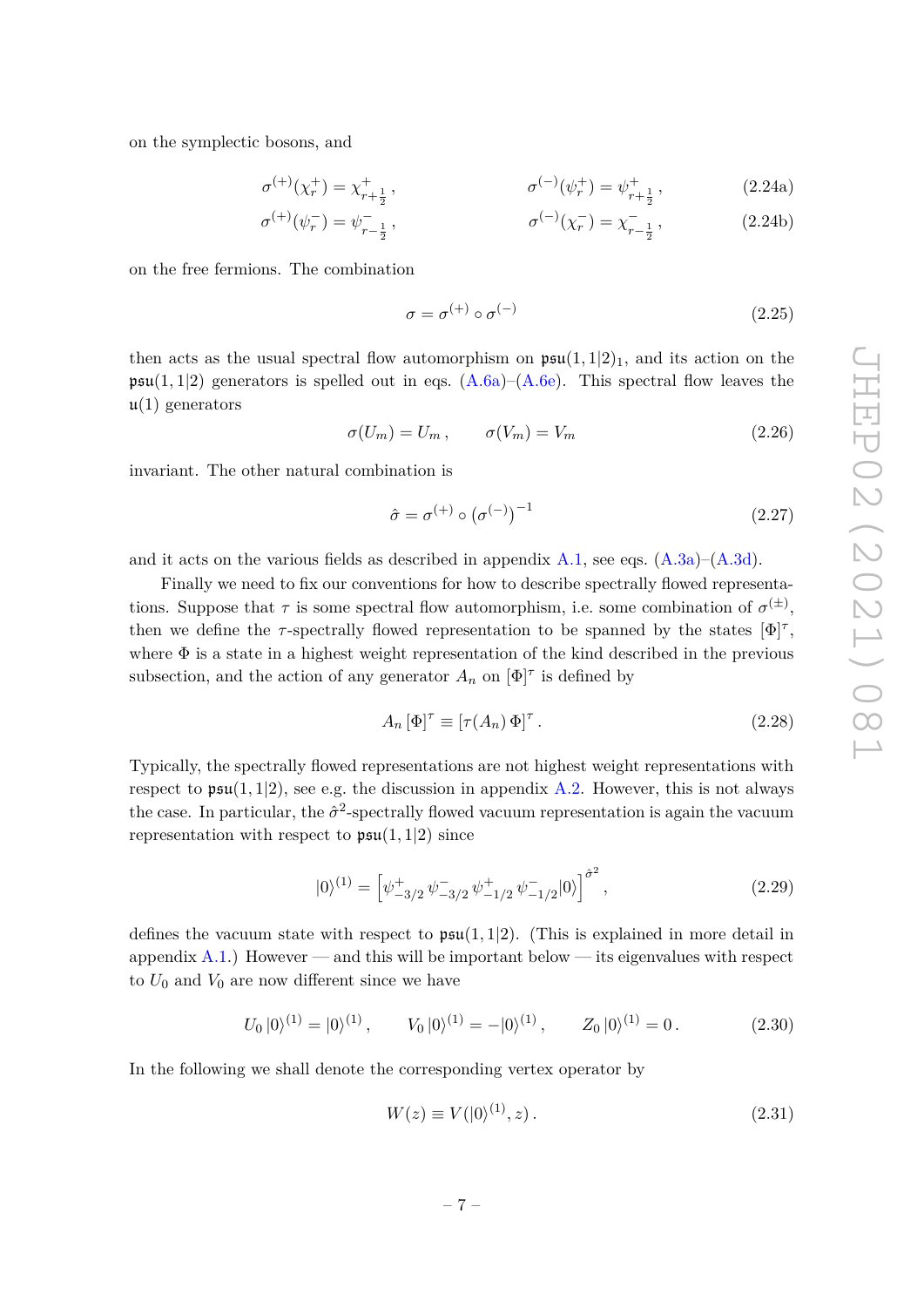#### <span id="page-10-0"></span>**2.3 Vertex operators in the** *x***-basis**

As in [\[3\]](#page-42-2) we are interested in calculating the correlation functions of the world-sheet vertex operators corresponding to the twisted sector ground states. The vertex operators depend as usual on *z*, the coordinate on the world-sheet, but it is natural to introduce also a coordinate  $x$  for the dual CFT (on the boundary of  $AdS<sub>3</sub>$ ) and to consider the vertex operators

$$
V^{w}(\Phi; x, z) = e^{zL_{-1}} e^{xJ_0^+} V^{w}(\Phi; 0, 0) e^{-xJ_0^+} e^{-zL_{-1}}, \qquad (2.32)
$$

where *w* denotes the spectral flow with respect to  $\sigma^w$ . Here we have used that the translation operator on the world-sheet is  $L_{-1}$ , while that in the dual CFT is  $J_0^+$ ; these two operators commute with one another, and therefore the definition of these vertex operators is unambiguous. Furthermore, we define the action of  $V(\Phi, 0, 0)$  on the vaccum of the world-sheet theory to be the state  $\Phi$ ,

$$
V^w(\Phi; 0, 0) |0\rangle = [\Phi]^{\sigma^w}.
$$
\n(2.33)

Because of locality, this then fixes the definition of the vertex operator completely, see e.g. [\[28,](#page-44-1) [29\]](#page-44-2).

It follows from [\(2.28\)](#page-9-0) that the OPE of the free fields  $\eta^{\pm}(z)$  and  $\xi^{\pm}(z)$  near a  $\sigma^{w}$ -spectrally flowed highest weight state<sup>[5](#page-10-1)</sup> is of the form

$$
\eta^{\pm}(z) \left[\Phi\right]^{\sigma^w} = \sum_{r \le \pm \frac{w}{2}} \left[\eta^{\pm}_{r \mp \frac{w}{2}} \Phi\right]^{\sigma^w} z^{-r - \frac{1}{2}} \tag{2.34}
$$

$$
\xi^{\pm}(z) \left[\Phi\right]^{\sigma^w} = \sum_{r \le \pm \frac{w}{2}} \left[\xi^{\pm}_{r \mp \frac{w}{2}} \Phi\right]^{\sigma^w} z^{-r - \frac{1}{2}},\tag{2.35}
$$

where  $r \in \mathbb{Z} + \frac{1}{2}$  $\frac{1}{2}$  if *w* is odd, and  $r \in \mathbb{Z}$  for *w* even (so that the modes that act on the states before spectral flow are always integer moded). In particular, if  $\Phi$  is a highest weight state of the form  $|m_1, m_2\rangle$ , then  $\eta^+$  and  $\xi^+$  have poles of order  $\frac{w+1}{2}$ ,

<span id="page-10-2"></span>
$$
\eta^+(z) \left[ |m_1, m_2\rangle \right]^{\sigma^w} \sim z^{-\frac{w+1}{2}} \left[ 2m_1 \left| m_1 + \frac{1}{2}, m_2 \right\rangle \right]^{\sigma^w} + \mathcal{O}(z^{-\frac{w-1}{2}}) \tag{2.36}
$$

$$
\xi^{+}(z) \left[ |m_1, m_2\rangle \right]^{\sigma^{w}} \sim z^{-\frac{w+1}{2}} \left[ |m_1, m_2 + \frac{1}{2}\rangle \right]^{\sigma^{w}} + \mathcal{O}(z^{-\frac{w-1}{2}}), \tag{2.37}
$$

where we have used [\(2.12\)](#page-7-3). On the other hand,  $\eta^-$  and  $\xi^-$  have zeros of order  $\frac{w-1}{2}$ ,

<span id="page-10-3"></span>
$$
\eta^{-}(z) \left[ |m_1, m_2\rangle \right]^{\sigma^w} \sim z^{\frac{w-1}{2}} \left[ -2m_2 |m_1, m_2 - \frac{1}{2} \rangle \right]^{\sigma^w} + \mathcal{O}(z^{\frac{w+1}{2}}) \tag{2.38}
$$

$$
\xi^{-}(z) \left[ |m_1, m_2\rangle \right]^{\sigma^w} \sim z^{\frac{w-1}{2}} \left[ -|m_1 - \frac{1}{2}, m_2\rangle \right]^{\sigma^w} + \mathcal{O}(z^{\frac{w+1}{2}}). \tag{2.39}
$$

<span id="page-10-1"></span> $5$ These are the states that correspond to twisted sector ground states, see the analysis in appendix [A.2.](#page-34-0) Note that while the relevant states before spectral flow have fermionic descendants, they are indeed highest weight with respect to the symplectic bosons, and this is the only thing that matters in the following.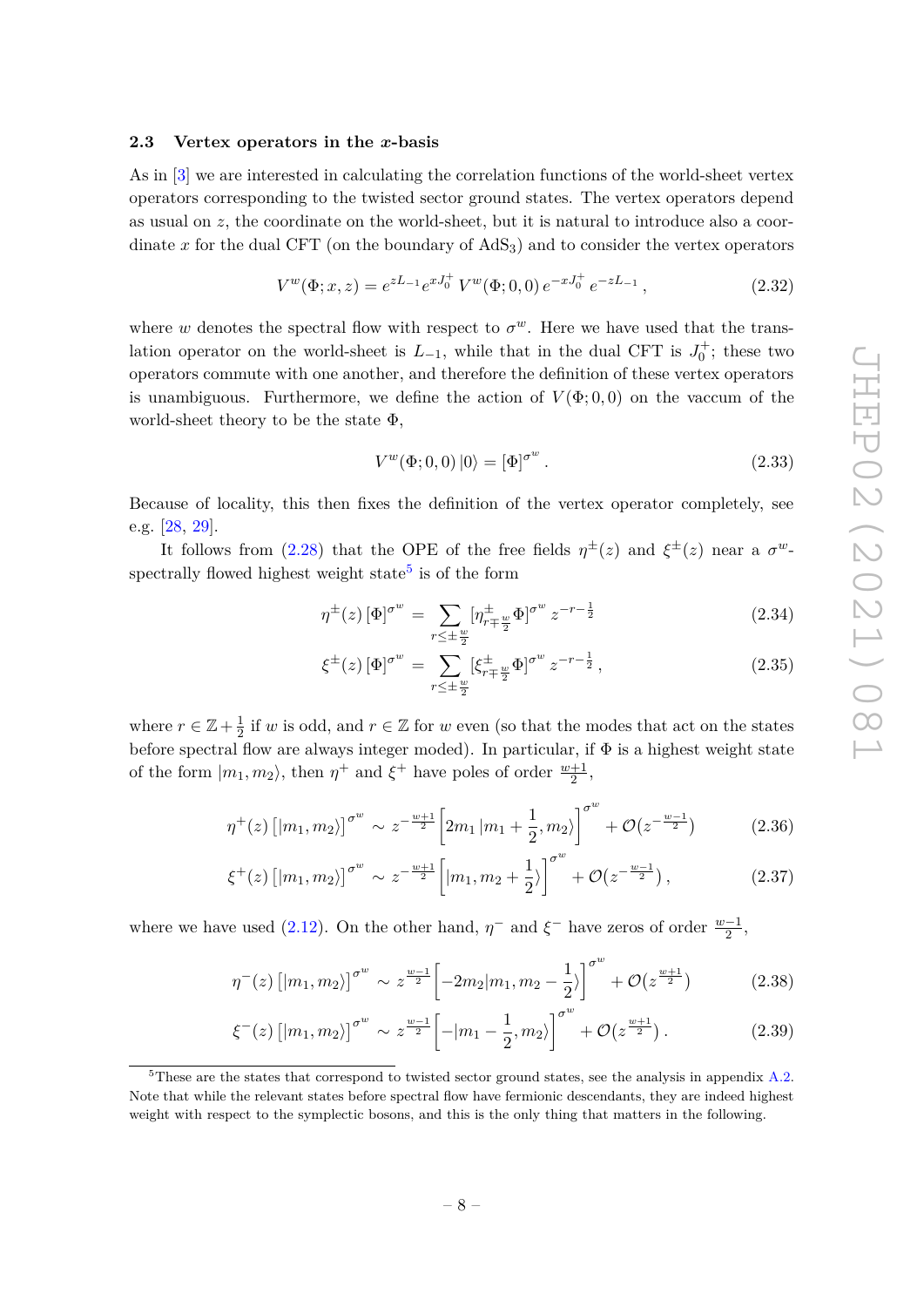If the corresponding vertex operator is evaluated at  $x \neq 0$ , there are in addition correction terms that come from

$$
S(\zeta) V_{m_1, m_2}^w(x; z) = S(\zeta) e^{xJ_0^+} V_{m_1, m_2}^w(0; z) e^{-xJ_0^+}
$$
  
=  $e^{xJ_0^+} [S^{(x)}(\zeta) V_{m_1, m_2}^w(0; z)] e^{-xJ_0^+},$  (2.40)

where we have used the notation  $V^w_{m_1,m_2}(x;z) \equiv V^w(|m_1,m_2\rangle;x,z)$ , and  $S(\zeta)$  is either *η*<sup>α</sup>(*ζ*) or  $\xi^{\alpha}(\zeta)$ . The shifted fields are

$$
\eta^{\alpha(x)}(z) \equiv e^{-xJ_0^+} \eta^{\alpha}(z) e^{xJ_0^+}, \qquad \xi^{\alpha(x)}(z) \equiv e^{-xJ_0^+} \xi^{\alpha}(z) e^{xJ_0^+}, \qquad (2.41)
$$

and we find explicitly

<span id="page-11-4"></span>
$$
\eta^{+(x)}(z) = \eta^{+}(z) \qquad \xi^{+(x)}(z) = \xi^{+}(z) \n\eta^{-(x)}(z) = \eta^{-}(z) - x \eta^{+}(z) \qquad \xi^{-(x)}(z) = \xi^{-}(z) - x \xi^{+}(z).
$$
\n(2.42)

In particular, this therefore fixes the OPEs of the symplectic boson free fields with the vertex operators  $V_{m_1,m_2}^w(x; z)$ . It is then possible to perform a similar analysis as in [\[3\]](#page-42-2), except that we now derive constraint and recursion relations for the correlators involving the symplectic boson fields, rather than those involving the  $\mathfrak{sl}(2,\mathbb{R})$  currents; this will be done explicitly in section [5.](#page-22-0) As we will see, the corresponding constraints are stronger than those found in  $[3]$  — this was to be expected since the  $\mathfrak{sl}(2,\mathbb{R})$  currents are bilinears in the symplectic bosons — and in particular, will allow us to tie down the correlation functions essentially uniquely.

#### <span id="page-11-0"></span>**2.4** The OPEs with  $W(z)$

As will become clear below, we will also need to know the OPEs of the symplectic boson fields with the vacuum field  $W(z)$ , see eq. [\(2.31\)](#page-9-1). It follows from the definition of  $|0\rangle^{(1)}$ (and in particular the definition of the spectral flow  $\hat{\sigma}$ ) that the OPEs are of the form

$$
\eta^{\pm}(\zeta) W(z) \sim \frac{1}{\zeta - z} V\left(\eta^{\pm}_{1/2} |0\rangle^{(1)}, z\right),\tag{2.43}
$$

<span id="page-11-3"></span>
$$
\xi^{\pm}(\zeta) W(z) \sim \mathcal{O}((\zeta - z)^1). \tag{2.44}
$$

# <span id="page-11-1"></span>**3 Correlators in the hybrid formalism**

While everything we have said up to now is quite parallel to the  $\mathfrak{sl}(2,\mathbb{R})$  analysis of [\[3\]](#page-42-2), there is actually one important structural difference that will play a key role in the following. The analysis of [\[3\]](#page-42-2) was effectively done in the NS-R formalism, and as a consequence the level of the bosonic (decoupled)  $\mathfrak{sl}(2,\mathbb{R})$  algebra was  $k+2=3$ . The level actually played a significant role in the analysis of the correlation functions since the simple solutions that are related to the covering map only exist provided that the identity, see eq. (1.2) of [\[3\]](#page-42-2) and eq.  $(1.1)$  of  $[6]$ 

<span id="page-11-2"></span>
$$
\sum_{i=1}^{n} j_i = \frac{(k+2)}{2}(n-2+2g) - (3g-3+n)
$$
\n(3.1)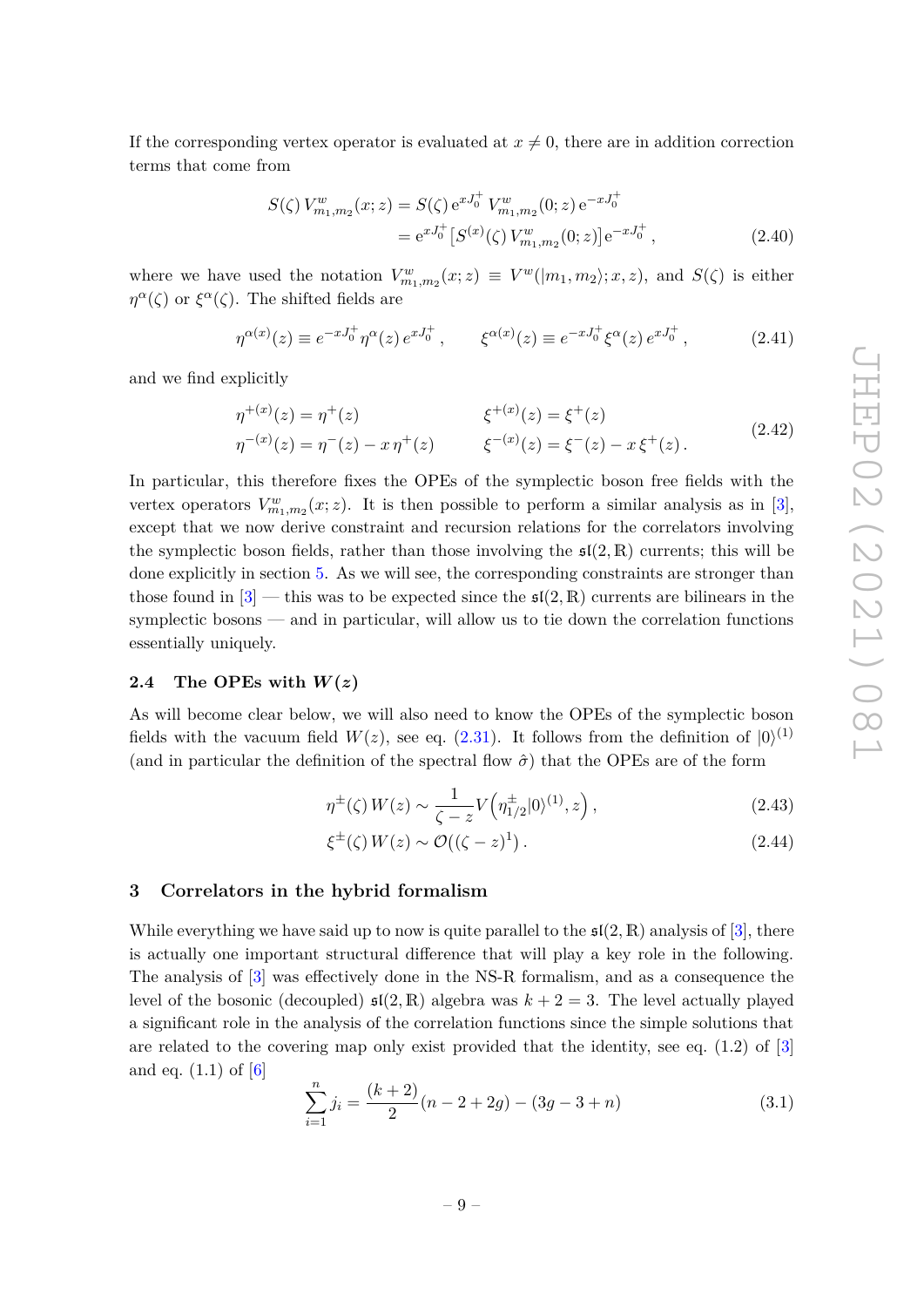is satisfied, which is the case for  $k+2=3$  and all  $j_i=\frac{1}{2}$  $\frac{1}{2}$ . (Here  $j_i$  is the  $\mathfrak{sl}(2,\mathbb{R})$  spin of the highest weight state before spectral flow, and we are considering an *n*-point function on a genus *g* world-sheet.) In our case, the level of the bosonic  $\mathfrak{sl}(2,\mathbb{R})$  subalgebra of  $\mathfrak{psu}(1,1|2)$ is actually  $k = 1$ , i.e. in [\(3.1\)](#page-11-2) we need to set  $k+2 = 1$ , and thus this relation is *not* satisfied for all  $j_i = \frac{1}{2}$  $\frac{1}{2}$ .

The resolution of this problem has to do with the fact that we are dealing here with a supersymmetric world-sheet theory, and we need to take picture changing into account. In this technical section we describe how everything works out as expected after taking this on board, as well as the *U*<sup>0</sup> charge conservation. In the rest of the paper, we will only be using the final result in  $(3.19)$  for the physical correlators; the reader may therefore skip the rest of this section on a first reading.

#### <span id="page-12-0"></span>**3.1 Picture changing**

In the context of the hybrid string, the world-sheet amplitudes (for  $g \geq 1$ ), which we need to calculate are, see eq.  $(2.7)$  of  $[11]$ 

<span id="page-12-1"></span>
$$
\int_{\mathcal{M}_{g,n}} \left\langle \hat{G}^-(\mu_1) \cdots \hat{G}^-(\mu_{3g-3}) \left[ \int \tilde{G}^+ \right]^{g-1} \int J \prod_{i=1}^n \hat{G}^-_{-1} \Phi_i \right\rangle, \tag{3.2}
$$

where we have only written out the left-moving component of the correlator, and we have already anticipated that not all  $G^-$  fields and  $G^-_{-1}\Phi_i$  descendants will in fact involve  $G^-_{-1}$  $-$  as we shall see momentarily, some of them will in fact involve  $\tilde{G}^-_{-1}$ , see also the comment below eq.  $(2.9)$  and above eq.  $(3.5)$  of  $[11]$ .

The different supercurrents can be written out explicitly in terms of the bosonised ghost variables  $(\rho, \sigma)$  as well as the  $\mathcal{N} = 2 \mathfrak{u}(1)$  current  $J = \partial H$ , see the final equation of [\[11\]](#page-43-4)

$$
G^- = e^{-i\sigma} + G_C^- \tag{3.3}
$$

$$
\tilde{G}^- = e^{-2\rho - i\sigma - iH} \mathcal{Q} + e^{-\rho - iH} \mathcal{T} + e^{-\rho - i\sigma} \tilde{G}^-_C
$$
\n(3.4)

$$
\tilde{G}^+ = e^{\rho + iH} + e^{\rho + i\sigma} \tilde{G}^+_C. \tag{3.5}
$$

Here we have used that for the free field realisation at level  $k = 1$ , the  $(p)^4$  term vanishes, and the  $Q$  operator takes the form, see eqs.  $(2.26)$  and  $(2.27)$  of  $[30]$ 

$$
\mathcal{Q} = 2(\chi^+ \chi^-)(\xi^+ \partial \xi^- - \xi^- \partial \xi^+).
$$
\n(3.6)

(For the physical states we are interested in, the  $\mathcal{T}$  and the  $\tilde{G}_{C}^-$  operators do not play a role.) On the other hand, the physical states are of the form [\[30\]](#page-44-3),

$$
\Phi \, e^{2\rho + i\sigma + iH} \,, \tag{3.7}
$$

where for example for the twisted sector ground states  $\Phi = [\Phi_w]^{\sigma_w}$  as in appendix [A.2.](#page-34-0) This is now sufficient to determine how many  $\hat{G}^-$  in [\(3.2\)](#page-12-1) are  $G^-$ , and how many are  $\tilde{G}^-$ . We claim that (for  $g \ge 1$ ) of the  $n + 3g - 3$   $\hat{G}^-$  fields that appear altogether we take<sup>[6](#page-12-2)</sup>

<span id="page-12-3"></span>
$$
(n-2+2g) \times \tilde{G}_{-1}^{-}
$$
, and  $(g-1) \times G_{-1}^{-}$ . (3.8)

<span id="page-12-2"></span><sup>&</sup>lt;sup>6</sup>For  $g = 0$  we can make sense of the negative number of  $G^-$  fields in [\(3.8\)](#page-12-3), as well as the negative power of  $\tilde{G}^+$  in [\(3.2\)](#page-12-1), as in [\[31\]](#page-44-4), see the discussion around eq. (2.23) there.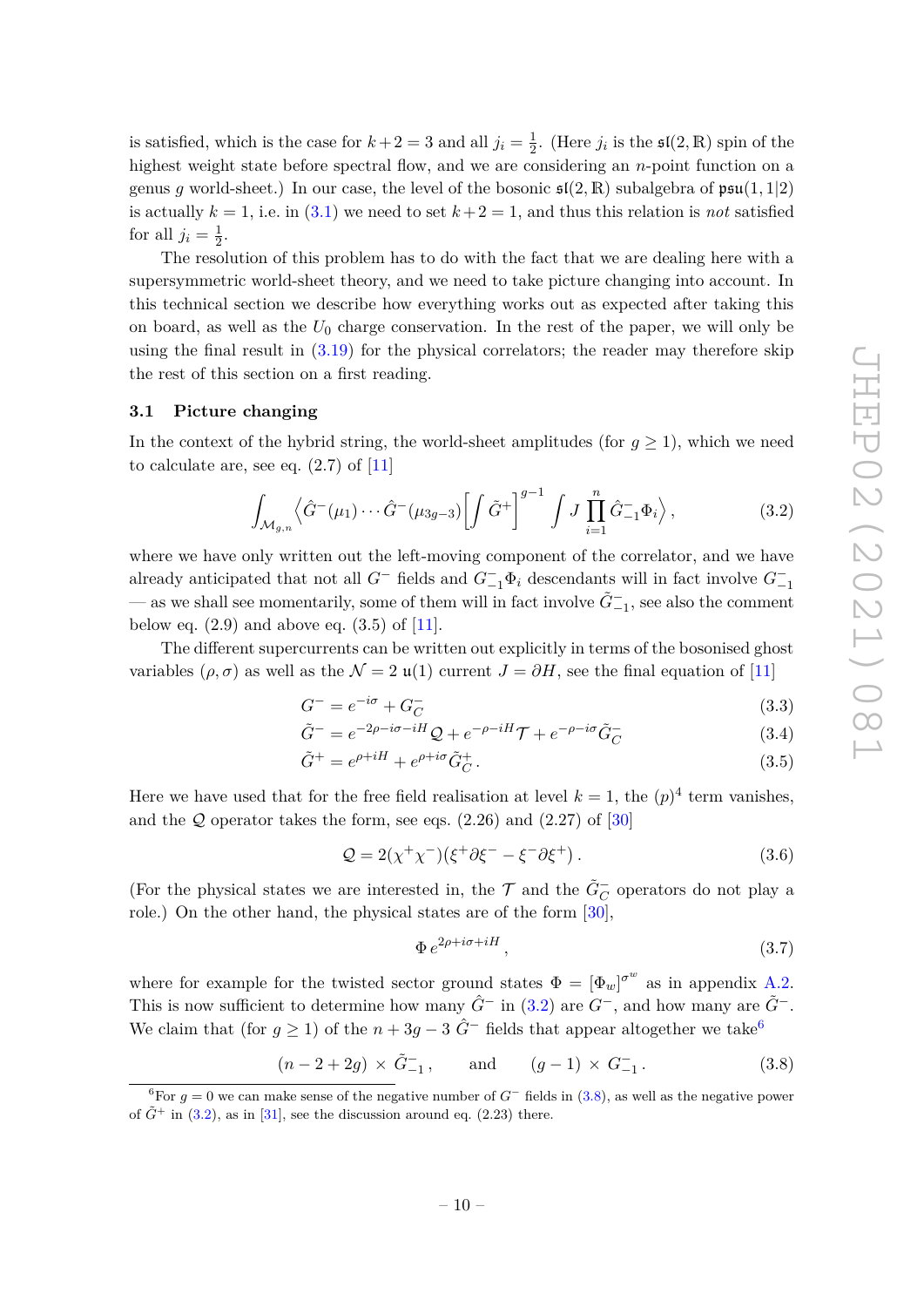This prescription is simply a consequence of overall charge conservation. Indeed, the total exponential of the ghost fields equals

$$
n(2\rho + i\sigma + iH) + (n - 2 + 2g)(-2\rho - i\sigma - iH) + (g - 1)(-i\sigma) + (g - 1)(\rho + iH)
$$
  
=  $(g - 1)(2(-2\rho - i\sigma - iH) - i\sigma + \rho + iH)$   
=  $(g - 1)(-3\rho - 3i\sigma - iH),$  (3.9)

where the last term in the first line comes from the  $(q-1)$   $\tilde{G}$ <sup>+</sup> fields. The last line describes exactly the required background charge for genus *g*.

This prescription now reproduces correctly  $(3.1)$ : if we apply  $\tilde{G}^-_{-1}$  instead of  $G^-_{-1}$  to the physical vertex operator, we pick up the term

$$
\mathcal{Q}_{-1} \left[ \Phi_w \right]^{(w)}.
$$
\n
$$
(3.10)
$$

(The prefactor coming from

$$
e^{-2\rho - i\sigma - iH}(z) e^{2\rho + i\sigma + iH}(w) \sim (z - w)^{4 - 1 - 2} = (z - w)^{1}
$$
\n(3.11)

guarantees that we pick up the  $(-1)$ -mode of  $\mathcal{Q}$ .) From our analysis in appendix [A.2](#page-34-0) it is easy to see that the −1 mode is simply

<span id="page-13-0"></span>
$$
\mathcal{Q}_{-1} \left[ \Phi_w \right]^{(w)} = 2w \left[ \xi_0^+ \xi_0^- \ \chi_{\frac{w-1}{2}}^+ \ \chi_{-\frac{w+1}{2}}^- \Phi_w \right]^{\sigma^w},\tag{3.12}
$$

for *w* odd, see in particular eq. [\(A.11\)](#page-34-4), and similarly for *w* even, i.e.

$$
\mathcal{Q}_{-1}[\Phi_w^+]^{(w)} = 2w \Big[ \xi_0^+ \xi_0^- \, \chi_{\frac{w}{2}-1}^+ \, \chi_{-\frac{w}{2}}^- \Phi_w^+ \Big]^{\sigma^w} \,, \tag{3.13}
$$

and

$$
\mathcal{Q}_{-1}[\Phi_w^{-}]^{(w)} = 2w \Big[ \xi_0^+ \xi_0^- \chi_{\frac{w}{2}}^+ \chi_{-\frac{w}{2}-1}^- \Phi_w^{-} \Big]^{\sigma^w},\tag{3.14}
$$

see eqs.  $(A.15)$  and  $(A.16)$ . What is important is that in each case we have the product  $\xi_0^+\xi_0^-$  which, according to eq. [\(2.12\)](#page-7-3), maps

$$
m_1 \mapsto m_1 - \frac{1}{2}, \qquad m_2 \mapsto m_2 + \frac{1}{2}.
$$
 (3.15)

As a consequence, see eq.  $(2.13)$ , the  $J_0^3$  eigenvalue of this state is unchanged, but the spin is shifted by

$$
j = m_1 - m_2 \mapsto j - 1.
$$
 (3.16)

On the other hand, if we replace one of the *G*ˆ<sup>−</sup> in the Beltrami differential by *G*˜−, we need to integrate the vertex operator associated to the state  $\mathcal{Q} = \mathcal{Q}_{-3} | 0 \rangle$ . We can then express the  $\xi^{\pm}$  modes of  $\mathcal Q$  in terms of a contour integral, and use the techniques of section [5](#page-22-0) to rewrite the  $\xi^{\pm}$  fields in terms of  $\xi_0^{\pm}$  modes acting on the physical vertex operators. This therefore has the same effect as above, i.e. each  $\tilde{G}^-$  field reduces the (total) spin by 1. As a consequence, the sum over the spins  $j_i$  on the left-hand-side of  $(3.1)$  becomes (initially each spin was  $j_i = \frac{1}{2}$  $(\frac{1}{2})$ 

$$
\sum_{i=1}^{n} j_i = \frac{n}{2} - (n - 2 + 2g) = \frac{1}{2}(n - 2 + 2g) - (3g - 3 + n),
$$
\n(3.17)

i.e. it satisfies the constraint  $(3.1)$  with the bosonic level equal to  $k + 2 = 1$ .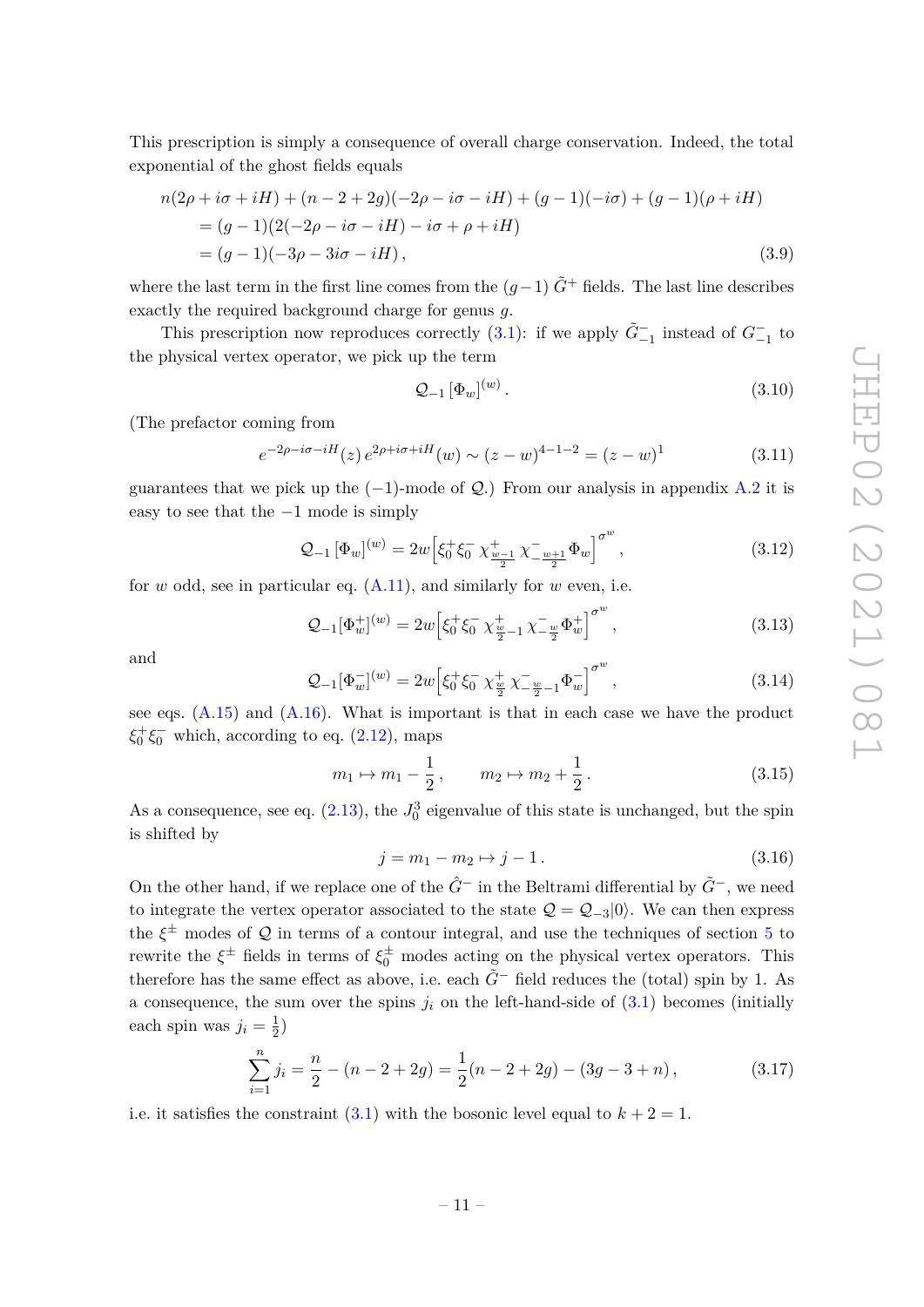#### <span id="page-14-0"></span>**3.2** *U***<sup>0</sup> charge constraint**

While the previous consideration takes into account the constraints from picture changing, it introduces another problem: in our free field realisation, all vertex operators initially have  $U_0 = 0$ , and this is also not affected by spectral flow. However, once we have applied Q, we do not only shift  $j_i \mapsto j_i - 1$ , but also  $U_0 \mapsto U_0 - 1$ , see eq. [\(2.14\)](#page-7-2). As a consequence the resulting correlators vanish on the nose since they do not respect overall  $U_0$  charge neutrality. (This is also something we observed in the explicit analysis of section [5.](#page-22-0))

This problem is a consequence of our specific free field realisation, and it already implicitly reared its head in the analysis of appendix C (and in particular eq.  $(C.24)$ ) of [\[1\]](#page-42-0). Indeed, the full spectrum of our  $\mathfrak{psu}(1,1|2)$  model appears not just once in the free field realisation, but there is a copy of it for each eigenvalue of  $U_0$ . In calculating correlation functions we therefore need to choose the states such that the overall  $U_0$  charge vanishes, and this can always be achieved. In our context, the simplest way of arranging for this is to add  $(n-2+2g)$  vacuum fields with  $U_0 = +1$ . The relevant field was already constructed above, see eq.  $(2.29)$ , and was denoted by  $W(z) \equiv V(|0\rangle^{(1)}, z)$ .<sup>[7](#page-14-3)</sup> Thus the correlation functions we shall be studying in the following are of the form

$$
\left\langle \prod_{a=1}^{L} \mathcal{Q}(y_a) \prod_{\alpha=1}^{n-2+2g} W(u_\alpha) \prod_{i=1}^{n} V_{m_1^i, m_2^i}^{w_i}(x_i; z_i) \right\rangle, \tag{3.18}
$$

where  $(n + 2g - 2 - L)$  *j<sub>j</sub>* are  $j_j = -\frac{1}{2}$  $\frac{1}{2}$ , while the remaining *j<sub>i</sub>* are equal to  $j_i = \frac{1}{2}$  $\frac{1}{2}$ . In this paper we shall concentrate on the correlators on the sphere,  $q = 0$ ; then we may take  $L = 0$ , and hence consider the correlation functions

<span id="page-14-2"></span>
$$
\left\langle \prod_{\alpha=1}^{n-2} W(u_{\alpha}) \prod_{i=1}^{n} V_{m_1^i, m_2^i}^{w_i}(x_i; z_i) \right\rangle, \tag{3.19}
$$

where  $(n-2)$  *j<sub>j</sub>* are  $j_j = m_1^j - m_2^j = -\frac{1}{2}$  $\frac{1}{2}$ , while the remaining *j<sub>i</sub>* equal  $j_i = m_1^i - m_2^i = \frac{1}{2}$  $rac{1}{2}$ .

# <span id="page-14-1"></span>**4 A covering map identity and its consequences**

In this section we begin with analysing the correlation functions of the form  $(3.19)$  for the case of the sphere  $(g = 0)$ . One way to constrain these correlators is to repeat the analysis of [\[3\]](#page-42-2), where instead of determining constraint and recursion relations for the correlators involving the  $\mathfrak{sl}(2,\mathbb{R})$  currents, we now replace these currents by the symplectic bosons. While this is a possible avenue  $-$  and we shall spell it out in some detail in section [5](#page-22-0) — there is actually a much more elegant method that gives rise to essentially the same constraints. Apart from being a computationally powerful idea, it also sheds light on the conceptual underpinning of our analysis; in particular, it suggests that we should think of our free field realisation as giving rise to a twistor-like string theory.

<span id="page-14-3"></span><sup>&</sup>lt;sup>7</sup>Since  $|0\rangle^{(1)}$  behaves as the vacuum state with respect to  $\mathfrak{psu}(1,1|2)$ , the corresponding vertex operator does not depend on *x*.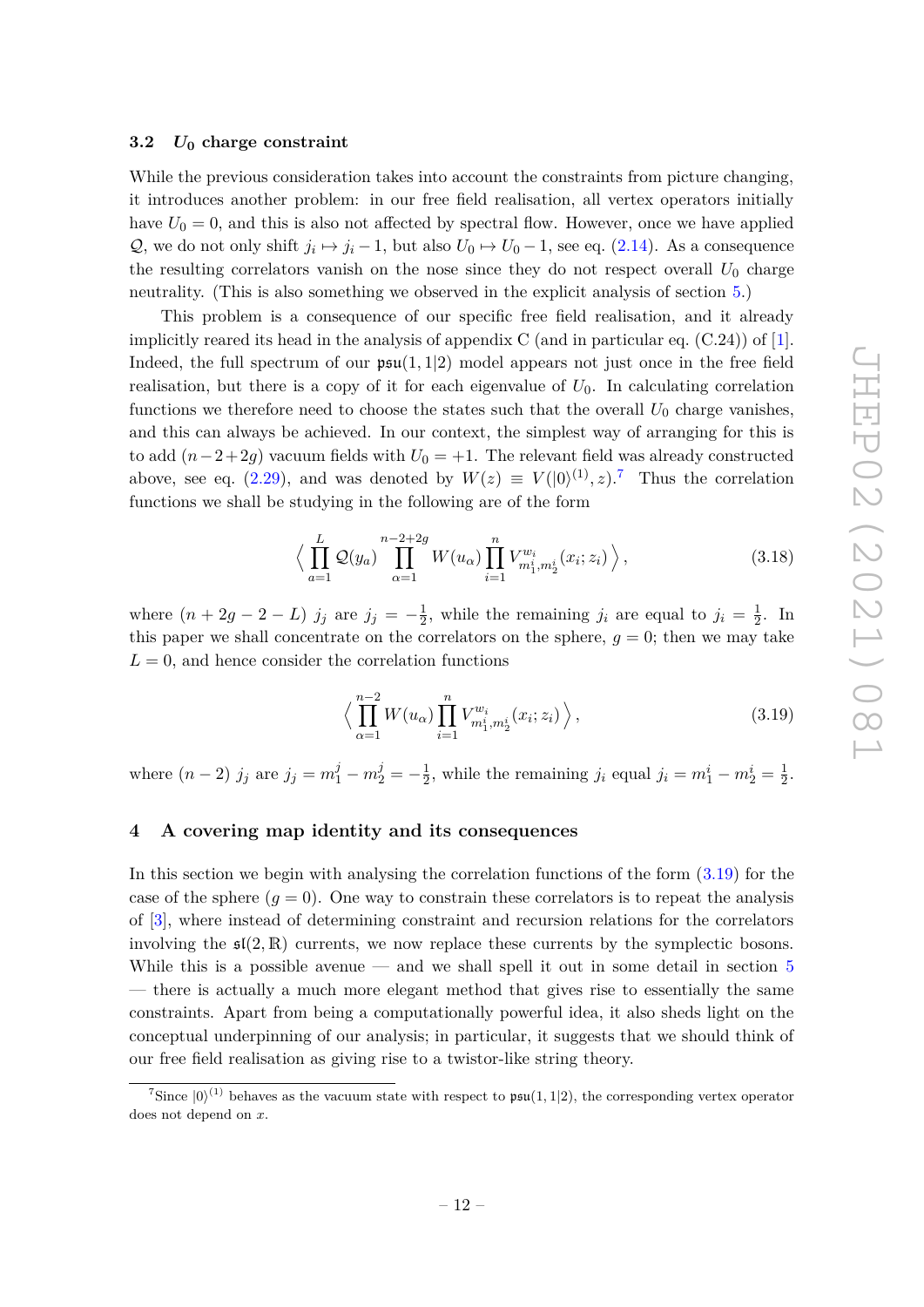#### <span id="page-15-0"></span>**4.1 The covering map**

Before we begin with the detailed analysis of our central relation, let us remind the reader about some properties of covering maps. We will restrict ourselves here to covering maps of Riemann surfaces with  $q = 0$ .

Let  $\Gamma: S^2 \to S^2$  be a holomorphic function from the Riemann sphere to itself. Given a collection of points  $\{z_i\}$  and  $\{x_i\}$  on  $S^2$  and a set of positive integers  $w_i$  for  $i = 1, \ldots, n$ , we say that  $\Gamma$  is a *branched covering map* with branching indices  $\{w_i\}$  if

$$
\Gamma(z) \sim x_i + \mathcal{O}\big((z - z_i)^{w_i}\big), \qquad z \to z_i \tag{4.1}
$$

for all *i*, with no other critical points, i.e. the only zeroes of  $\partial \Gamma(z)$  are at  $z = z_i$ . A fundamental result in the theory of Riemann surfaces is the Riemann-Hurwitz formula, which, for genus  $q = 0$  surfaces, states that the order of a branched covering map (i.e., the number of preimages of a generic point) can be determined purely by the branching indices, and is given explicitly as

<span id="page-15-1"></span>
$$
N = 1 + \sum_{i=1}^{n} \frac{w_i - 1}{2} \,. \tag{4.2}
$$

In what follows we will be mostly concerned with the conditions for the existence and uniqueness of a covering map. A necessary condition for existence is that the  $w_i$  satisfy the selection rules

<span id="page-15-4"></span>
$$
\sum_{i \neq j}^{n} (w_i - 1) \ge w_j - 1, \qquad \sum_{i=1}^{n} (w_i - 1) \in 2\mathbb{Z}, \tag{4.3}
$$

where the first statement holds for all  $j$ , and the second statement is merely the requirement that the order  $(4.2)$  of  $\Gamma$  is an integer. These conditions are enough to guarantee existence for  $n = 3$ , but for  $n \geq 4$  a covering map generically does not exist. To illustrate this, note that Γ, as a holomorphic function from the sphere to itself, can be expressed as a ratio of polynomials of order *N* (assuming that  $\infty$  is not a branching point). That is, we can define polynomials  $p^{\pm}(z)$  such that

<span id="page-15-3"></span>
$$
\Gamma(z) = -\frac{p^-(z)}{p^+(z)}.
$$
\n(4.4)

The requirement, then, that  $\Gamma(z)$  has a critical point of order  $w_i$  at  $z = z_i$ , whose image is *xi* , can be written as

<span id="page-15-2"></span>
$$
p^{-}(z) + x_i p^{+}(z) = \mathcal{O}((z - z_i)^{w_i}). \qquad (4.5)
$$

This can be thought of as a linear homogeneous system in the  $2N + 2$  coefficients of the polynomials  $p^{\pm}(z)$ . There are  $\sum_i w_i = 2N + n - 2$  such equations, and thus a solution will only exist on some  $n-3$  dimensional subspace of the configuration space labeled by  $\{z_i\}$ ,  $\{x_i\}$ . (Note that the overall scale of the polynomials  $p^{\pm}(z)$  drops out for the determination of  $\Gamma(z)$ , and thus there are only  $2N+1$  meaningful coefficients.)

It will be useful, for what follows in the next subsection, to view these conditions in a slightly different way. First, note that [\(4.5\)](#page-15-2) as well as its derivative with respect to *z* can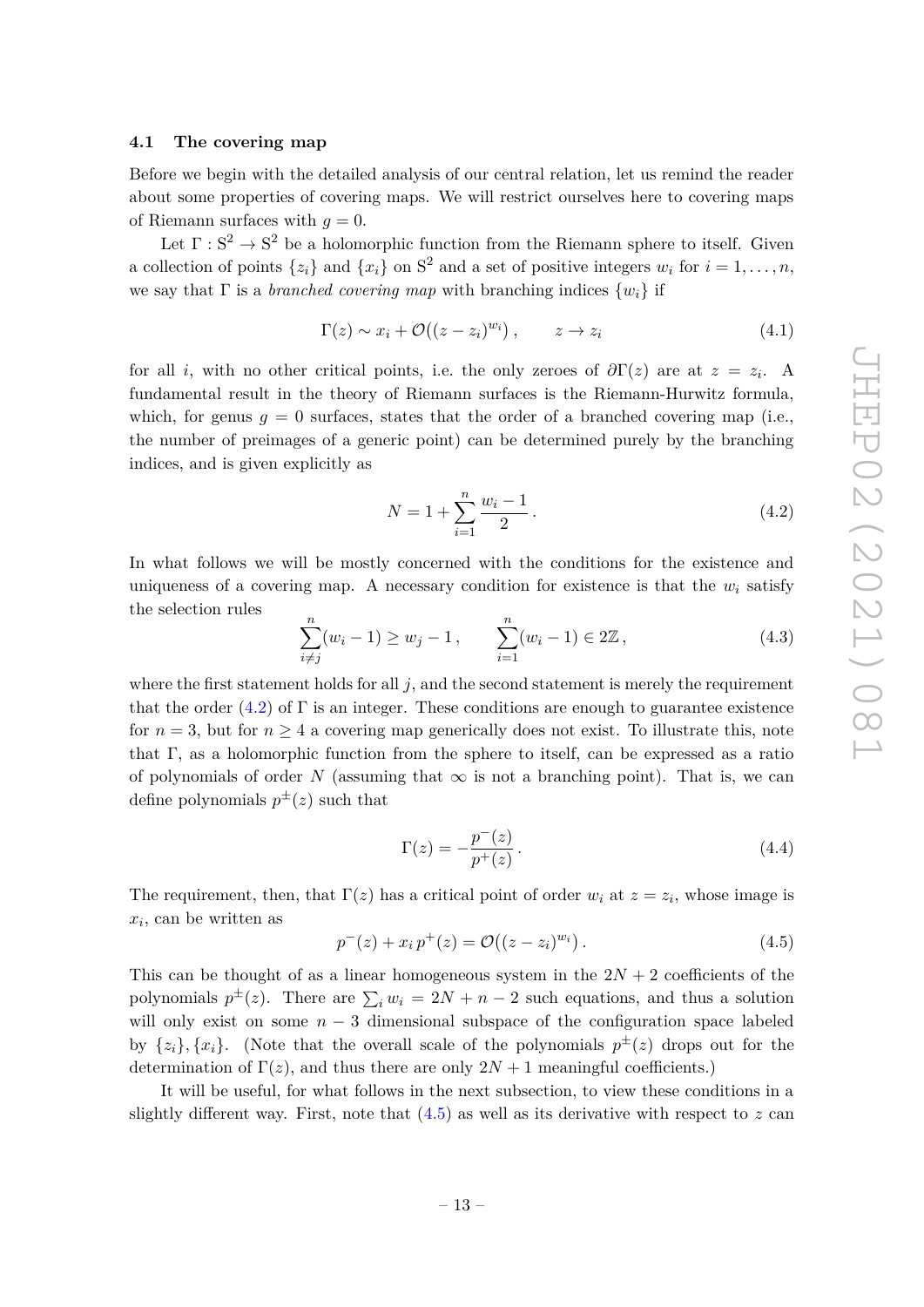be used to eliminate the  $x_i$ . Next we observe that the 'Wronskian' behaves in the vicinity of the critical point  $z_i$  as, see also [\[4,](#page-42-3) [5,](#page-43-0) [32\]](#page-44-5)

$$
p^{-1}(z)p^{+}(z) - p^{+1}(z)p^{-}(z) = \mathcal{O}((z - z_i)^{w_i - 1}), \qquad (4.6)
$$

where the prime denotes the derivative. (This identity can also be understood as arising from the numerator of the rational function  $\partial \Gamma(z)$ .) Since the left hand side is, in fact, a polynomial of degree  $2N-2$ ,<sup>[8](#page-16-2)</sup> we conclude that

<span id="page-16-3"></span>
$$
p^{-1}(z)p^{+}(z) - p^{+1}(z)p^{-}(z) = C \prod_{i=1}^{n} (z - z_i)^{w_i - 1}.
$$
 (4.7)

Here we have used that the right hand side of [\(4.7\)](#page-16-3) has the correct vanishing behaviour at each of the critical points, and that it is also of degree  $2N-2$  because of  $(4.2)$ ; it must therefore agree with the left hand side up to an overall constant which we have denoted by *C*. The important point to note is that all the  $x_i$  have dropped out of  $(4.7)$ .

A short argument (see appendix [B\)](#page-35-1) then shows that [\(4.7\)](#page-16-3) determines the polynomials  $p^{\pm}(z)$  in terms of any two of its coefficients, as well as one overall scale factor for each poly-nomial, see eq. [\(B.4\)](#page-36-2). The overall scale common to both  $p^{\pm}(z)$  drops out as discussed above. So we are left with one relative scale factor and two ratios of coefficients as unknowns. These three can be fixed by going back to  $(4.5)$  for three of the branch points, i.e. we may use

$$
p^{-}(z_i) + x_i p^{+}(z_i) = 0 \tag{4.8}
$$

for, say,  $i = 1, 2, 3$ . This fixes the  $p^{\pm}(z)$  completely, up to an overall common factor (and up to discrete choices).

In terms of the branched cover  $\Gamma(z)$  defined in [\(4.4\)](#page-15-3), we can now rewrite the remaining equations of  $(4.5)$  (i.e. for  $i = 4 \dots n$ ) as

$$
(x_i - \Gamma(z)) p^+(z_i) = \mathcal{O}((z - z_i)^{w_i}). \tag{4.9}
$$

In particular, if  $x_i \neq \Gamma(z_i)$ , then the covering map does not exist as specified (i.e. with  $p^+(z_i) \neq 0$ ). Thus there are  $n-3$  conditions  $(x_i = \Gamma(z_i)$  for  $i = 4, \ldots, n)$  that need to be satisfied in order for the covering map to exist.

#### <span id="page-16-0"></span>**4.2 The incidence relation and delta function localisation**

With these preparations at hand we can now turn to the main claim of this paper, which constrains the structure of the correlation functions in the symplectic boson theory almost completely. Let  $\{z_i\}$  and  $\{x_i\}$  be some marked points on the world-sheet and boundary  $S<sup>2</sup>$  respectively, and let  $\{w_i\}$  be a set of branching indices. Assuming that a covering map  $\Gamma(z)$  for this configuration exists, we claim that

<span id="page-16-1"></span>
$$
\left\langle \left( \xi^{-}(z) + \Gamma(z) \xi^{+}(z) \right) \prod_{\alpha=1}^{n-2} W(u_{\alpha}) \prod_{i=1}^{n} V_{m_{1}^{i}, m_{2}^{i}}^{w_{i}}(x_{i}; z_{i}) \right\rangle = 0. \tag{4.10}
$$

<span id="page-16-2"></span><sup>&</sup>lt;sup>8</sup>Naively it might appear to be one of degree  $2N-1$ , however the leading power has an identically vanishing coefficient.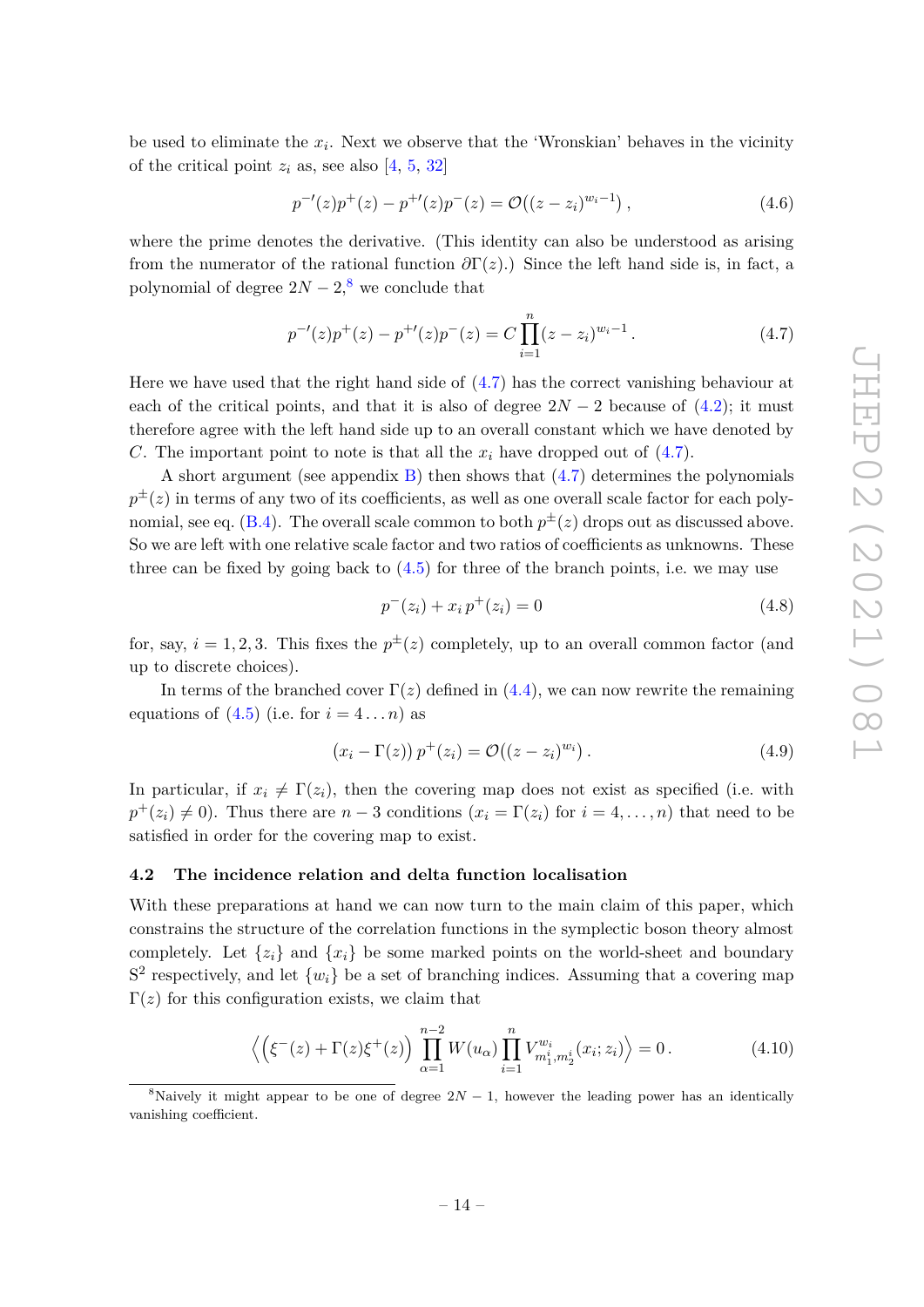Furthermore, we claim that *if such a covering map does not exist*, then the correlation functions vanish identically,

<span id="page-17-0"></span>
$$
\left\langle \prod_{\alpha=1}^{n-2} W(u_{\alpha}) \prod_{i=1}^{n} V_{m_1^i, m_2^i}^{w_i}(x_i; z_i) \right\rangle = 0.
$$
 (4.11)

In fact, as we will see below, the correlators [\(4.11\)](#page-17-0) are delta function localised on the locus of the covering map, see eq. [\(4.23\)](#page-19-2).

In order to prove  $(4.10)$ , we begin by defining the functions<sup>[9](#page-17-1)</sup>

<span id="page-17-4"></span>
$$
P^{\pm}(z) = \frac{\prod_{i=1}^{n} (z - z_i)^{\frac{w_i+1}{2}}}{\prod_{\alpha=1}^{n-2} (z - u_\alpha)} \left\langle \xi^{\pm}(z) \prod_{\alpha=1}^{n-2} W(u_\alpha) \prod_{i=1}^{n} V_{m_1^i, m_2^i}^{w_i}(x_i; z_i) \right\rangle. \tag{4.12}
$$

The prefactors have been chosen so as to ensure that these functions are globally welldefined, i.e. do not have any branch cuts. (Since the states  $|m_1, m_2\rangle$  define a Ramond-sector representation with respect to the symplectic bosons, the symplectic bosons pick up a sign in going around the corresponding states for even *w*.) Furthermore, because of [\(2.37\)](#page-10-2) and [\(2.39\)](#page-10-3), as well as [\(2.44\)](#page-11-3), the functions  $P^{\pm}(z)$  have no poles at  $z = z_i$  or  $z = u_{\alpha}$  (and thus no poles for any finite z). Finally, because of the prefactor and the  $\frac{1}{z}$  fall-off behavior of *ξ* <sup>±</sup>(*z*), the functions *P* <sup>±</sup>(*z*) have the asymptotic form

$$
P^{\pm}(z) \sim z^N
$$
,  $z \to \infty$ , where  $N = 1 + \sum_{i=1}^n \frac{w_i - 1}{2}$ . (4.13)

It would thus seem that the  $P^{\pm}(z)$  are polynomials in *z* of order *N*, but there is one subtlety that we need to discuss: the above argument only describes the dependence on *z*, but the coefficients  $z^k$  of  $P^{\pm}(z)$  could be arbitrary distributions of the other variables  $z_i$  and  $x_i$ . (In fact, this is not just an academic possibility, but as we will see, they actually turn out to be such distributions.) However, the distributional nature of  $P^{\pm}(z)$  is of a special kind: the coefficients of both polynomials  $P^{\pm}(z)$  are all proportional (with proportionality factors that are all regular functions of  $z_i$  and  $x_i$ ) to a single coefficient, say that of  $z^0$  in  $P^+(z)$ , which by itself can be (and will be) a distribution  $D(z_i, x_i)$  of  $z_i$  and  $x_i$ .<sup>[10](#page-17-2)</sup> Thus we can write

<span id="page-17-3"></span>
$$
P^{\pm}(z) = D(z_i, x_i) \hat{p}^{\pm}(z), \qquad (4.14)
$$

where  $\hat{p}^{\pm}(z)$  are now polynomials in *z* of degree *N* whose coefficients are ordinary functions of  $(z_i, x_i)$ .

In order to show [\(4.14\)](#page-17-3) we note that the OPEs of  $\xi^{\pm}(z)$  with the fields  $V_{mi}^{w_i}$  $\binom{w_i}{m^i_1,m^i_2}(x_i;z_i),$ see eqs.  $(2.37), (2.39),$  $(2.37), (2.39),$  $(2.37), (2.39),$  $(2.37), (2.39),$  and  $(2.42),$  $(2.42),$  imply that the  $P^{\pm}(z)$  satisfy the constraints

<span id="page-17-5"></span>
$$
P^{-}(z) + x_i P^{+}(z) \sim \mathcal{O}((z - z_i)^{w_i}), \qquad z \to z_i.
$$
 (4.15)

<span id="page-17-1"></span><sup>9</sup>For the following it is crucial that the symplectic boson fields are *bona fide* chiral free fields. Note that the 'free' fields of the Wakimoto representation, see e.g. section 6.1 of [\[3\]](#page-42-2), are not free in this sense since for example  $\gamma$  is not a holomorphic field in general, i.e.  $\bar{\partial}\gamma=0$  is not implied by the equations of motion. As a consequence one cannot derive eq. (6.4) of [\[3\]](#page-42-2) by an argument of the type we are about to explain.

<span id="page-17-2"></span><sup>&</sup>lt;sup>10</sup>The overall distribution could, in principle, also depend on the  $u_\alpha$  but the dependence of the correlators on  $u_{\alpha}$  is completely fixed by conformal symmetry, as the *W*-fields do not carry  $\mathfrak{psu}(1,1|2)$  charge, see the discussion below eq.  $(5.1)$ .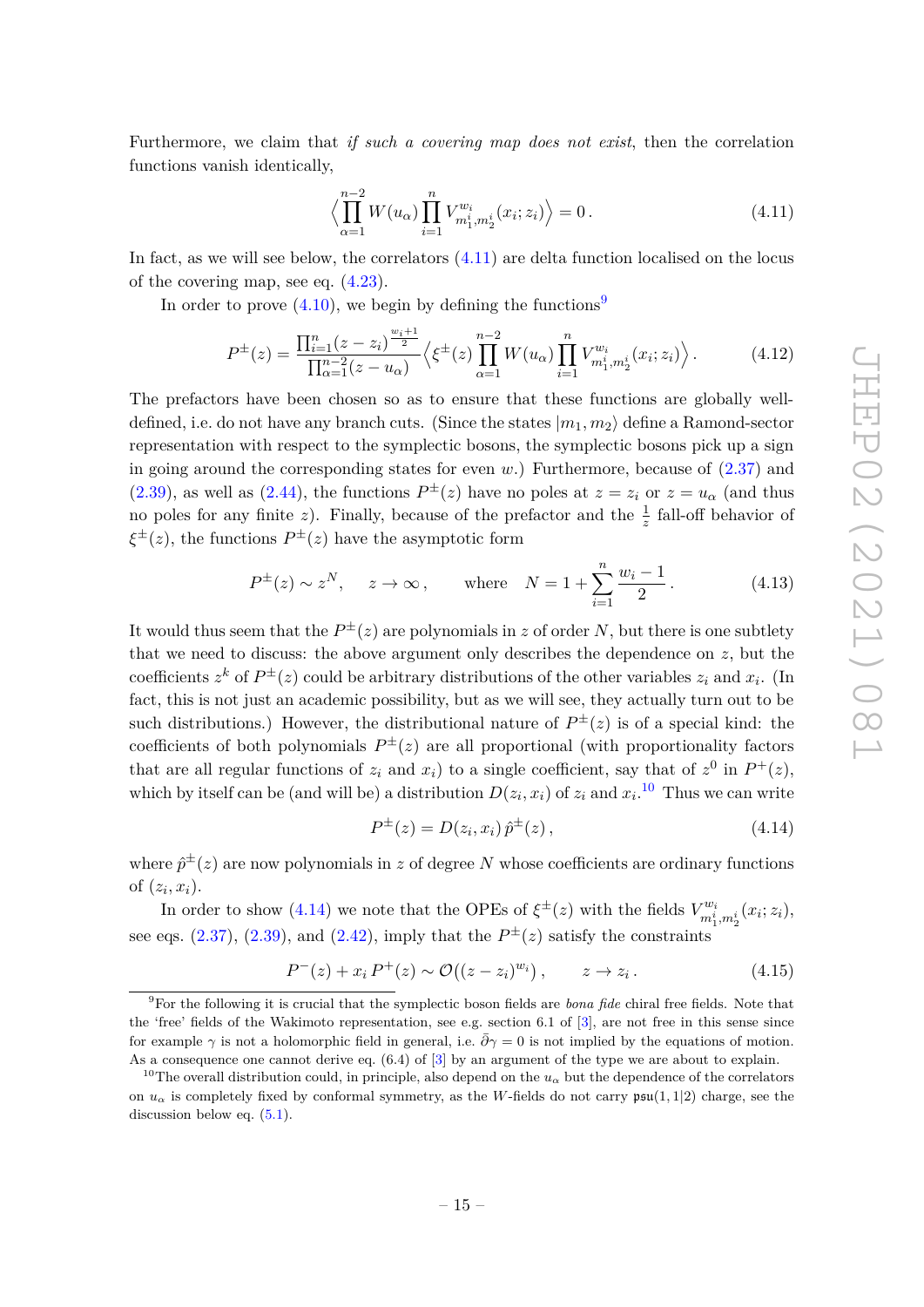Note that these are essentially the same equations that characterise the covering map, see eq. [\(4.5\)](#page-15-2). In particular, they define  $2N + n - 2$  homogeneous linear equations (with coefficients that are regular functions of the  $(z_i, x_i)$  for the  $2N + 2$  coefficients of the polynomials  $P^{\pm}(z)$ . Given the structure of the covering maps we know that we can choose a (subset) of  $2N + 1$  equations such that the resulting system becomes non-degenerate; thus, all coefficients of  $P^{\pm}(z)$  are proportional (with proportionality constants that are regular functions of  $(z_i, x_i)$  to one coefficient. This establishes eq.  $(4.14)$ .

Next writing  $P^{\pm}(z)$  in terms of eq. [\(4.14\)](#page-17-3) we note that the polynomials  $\hat{p}^{\pm}(z)$  obey

<span id="page-18-2"></span>
$$
D(z_i, x_i) \left( \hat{p}^{-}(z) + x_i \hat{p}^{+}(z) \right) = \mathcal{O}((z - z_i)^{w_i}). \tag{4.16}
$$

On the support of the distribution  $D(z_i, x_i)$  it then follows from the arguments below  $(4.7)$ and in appendix [B,](#page-35-1) that we can determine  $\hat{p}^{\pm}(z)$  up to two unknowns and the two overall scale factors. By imposing the conditions

<span id="page-18-0"></span>
$$
\hat{p}^-(z_i) + x_i \,\hat{p}^+(z_i) = 0\tag{4.17}
$$

for three of the *i*, say  $i = 1, 2, 3$ , all the unknowns except for the overall common scale factor of  $\hat{p}^{\pm}(z)$  can be determined. This overall factor, which is not fixed by  $(4.17)$ , can be absorbed into the distribution  $D(x_i, z_i)$ . Using again eq.  $(4.14)$  we therefore find

<span id="page-18-1"></span>
$$
P^{-}(z) + \Gamma(z)P^{+}(z) = 0, \qquad (4.18)
$$

where  $\Gamma(z)$  is the 'branched cover' defined in [\(4.4\)](#page-15-3), i.e. it is the function that has branching index  $w_i$  at  $z_i$  and satisfies  $\Gamma(z_i) = x_i$  for  $i = 1, 2, 3$ , and we have used that  $p^{\pm}(z) = \tilde{c} p^{\pm}(z)$ for some constant  $\tilde{c}$ . If  $\Gamma(z)$  is in fact the actual branched cover, i.e. if also  $\Gamma(z_i) = x_i$  for  $i = 4, \ldots, n$ , then eq. [\(4.18\)](#page-18-1) is equivalent to the incidence relation of eq. [\(4.10\)](#page-16-1), where we have used the definitions in  $(4.12)$ . This proves our first claim.

It remains to show that the correlators [\(4.11\)](#page-17-0) vanish if the covering map does not exist. We will actually show the stronger statement that the correlators are delta function localised on the locus of the covering map. To see this we evaluate [\(4.18\)](#page-18-1) at  $z = z_i$  and use  $(4.14)$  and  $(4.16)$  to conclude that

$$
D(x_i, z_i) ((x_i - \Gamma(z_i)) \hat{p}^+(z_i)) = 0 \qquad (i = 1, ..., n).
$$
 (4.19)

By construction of the  $\hat{p}^{\pm}(z)$ , this identity is identically true for  $i = 1, 2, 3$ , but for  $i \geq 4$  it leads to the condition

<span id="page-18-4"></span>
$$
D(x_i, z_i) (x_i - \Gamma(z_i)) = 0 \t (i = 4, ..., n), \t (4.20)
$$

where we have used that  $\hat{p}^+(z_i) \neq 0$ . Thus it follows that<sup>[11](#page-18-3)</sup>

$$
D(x_i, z_i) = \sum_{\Gamma} \hat{C}_{\Gamma} \prod_{i=4}^{n} \delta(x_i - \Gamma(z_i)), \qquad (4.21)
$$

<span id="page-18-3"></span><sup>&</sup>lt;sup>11</sup>We are assuming here that the distribution  $D(x_i, z_i)$  can be expressed in terms of delta functions and their derivatives. Then the statement follows from the fact that, within this particular space of distributions, the unique solution to the equation  $xf(x) = 0$  is  $f(x) \propto \delta(x)$ .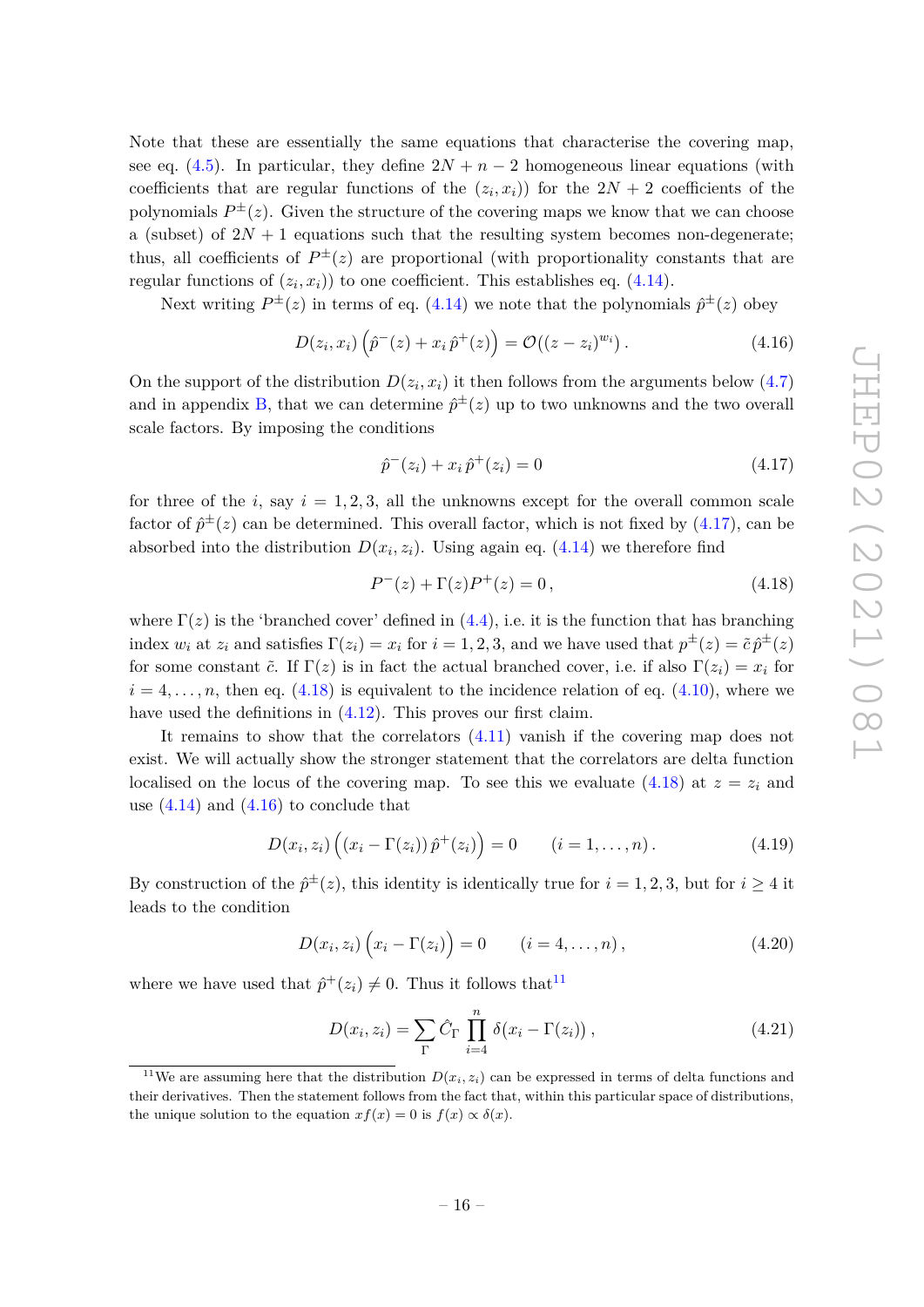where the sum runs over the different 'covering maps', see the discussion below eq. [\(4.18\)](#page-18-1), and the  $\hat{C}_{\Gamma}$  are ordinary functions of their arguments.

Both  $P^{\pm}(z)$  are proportional to this distribution, because of eq. [\(4.14\)](#page-17-3). On the other hand,  $P^+(z_i)$  is essentially a generic correlator of the kind we are interested in since

<span id="page-19-5"></span>
$$
\lim_{z \to z_i} \frac{\prod_{\alpha=1}^{n-2} (z - u_\alpha)}{\prod_{j \neq i}^{n} (z - z_j)^{\frac{w_j + 1}{2}}} P^+(z) = \left\langle \prod_{\alpha=1}^{n-2} W(u_\alpha) V_{m_1^i, m_2^i + \frac{1}{2}}^{w_i} (x_i; z_i) \prod_{j \neq i}^{n} V_{m_1^j, m_2^j}^{w_j} (x_j; z_j) \right\rangle. \tag{4.22}
$$

Since the values of the labels  $m_1, m_2$  are arbitrary,<sup>[12](#page-19-3)</sup> it follows that the correlator itself is delta-function localised, i.e. that

<span id="page-19-2"></span>
$$
\left\langle \prod_{\alpha=1}^{n-2} W(u_{\alpha}) \prod_{i=1}^{n} V_{m_1^i, m_2^i}^{w_i}(x_i; z_i) \right\rangle = \sum_{\Gamma} C_{\Gamma} \prod_{i=4}^{n} \delta (x_i - \Gamma(z_i)), \qquad (4.23)
$$

where  $C_{\Gamma}$  contains the dependence on the  $z_i$  and the  $u_{\alpha}$  (though the dependence on the latter is rather trivial, see eq. [\(5.1\)](#page-23-1) below). We also recall that  $\Gamma(z)$  here is the function that has branching index  $w_i$  at  $z_i$  and satisfies  $\Gamma(z_i) = x_i$  for  $i = 1, 2, 3$ .

Eq. [\(4.23\)](#page-19-2) therefore provides an explicit and manifest realisation of the localisation idea conjectured in [\[5\]](#page-43-0), for which strong evidence was given in [\[3\]](#page-42-2). We have also worked this out explicitly in some simple examples, see appendix [C](#page-36-0) for more details. Finally, for four-point functions one can give a fairly direct general argument for the structure [\(4.23\)](#page-19-2); this is explained in appendix [C.2.](#page-37-0)

#### <span id="page-19-0"></span>**4.3 Fusion rules**

The identity and the proof we provided above have some immediate implications for the structure of the correlation functions. First, let  $n = 3$ . Then  $(4.11)$  tells us that the three-point function

$$
\left\langle W(u) \prod_{i=1}^{3} V_{m_1^i, m_2^i}^{w_i}(x_i; z_i) \right\rangle \tag{4.24}
$$

is nonzero only if, see eq. [\(4.3\)](#page-15-4)

<span id="page-19-4"></span>
$$
w_i + w_j \ge w_k + 1, \qquad w_1 + w_2 + w_3 \in 2\mathbb{Z} + 1,\tag{4.25}
$$

where the first statement holds for any distinct choices of  $i, j, k$ . Since this is a necessary condition for the three-point function to be non-vanishing, we conclude that  $(4.25)$  are (part of the) fusion rules of the theory. In fact, this reproduces precisely the expected fusion rules of the dual symmetric orbifold theory [\[1\]](#page-42-0).

#### <span id="page-19-1"></span>**4.4 Constraining the correlation functions**

The relation [\(4.10\)](#page-16-1) can also be used to constrain the  $m_j^i$ -dependence of the correlation functions. Assuming a covering map exists, let  $a_i^{\Gamma}$  be the constants (that still depend on the  $z_i$  and  $x_i$ ) such that

$$
\Gamma(z) \sim x_i + a_i^{\Gamma}(z - z_i)^{w_i} + \cdots, \qquad z \to z_i.
$$
 (4.26)

<span id="page-19-3"></span><sup>&</sup>lt;sup>12</sup>They only have to satisfy the constraint that comes from the  $U_0$  charge neutrality condition, but since *ξ* <sup>+</sup> also carries *U*<sup>0</sup> charge, this is precisely what is responsible for this shift of *m<sup>i</sup>* 2.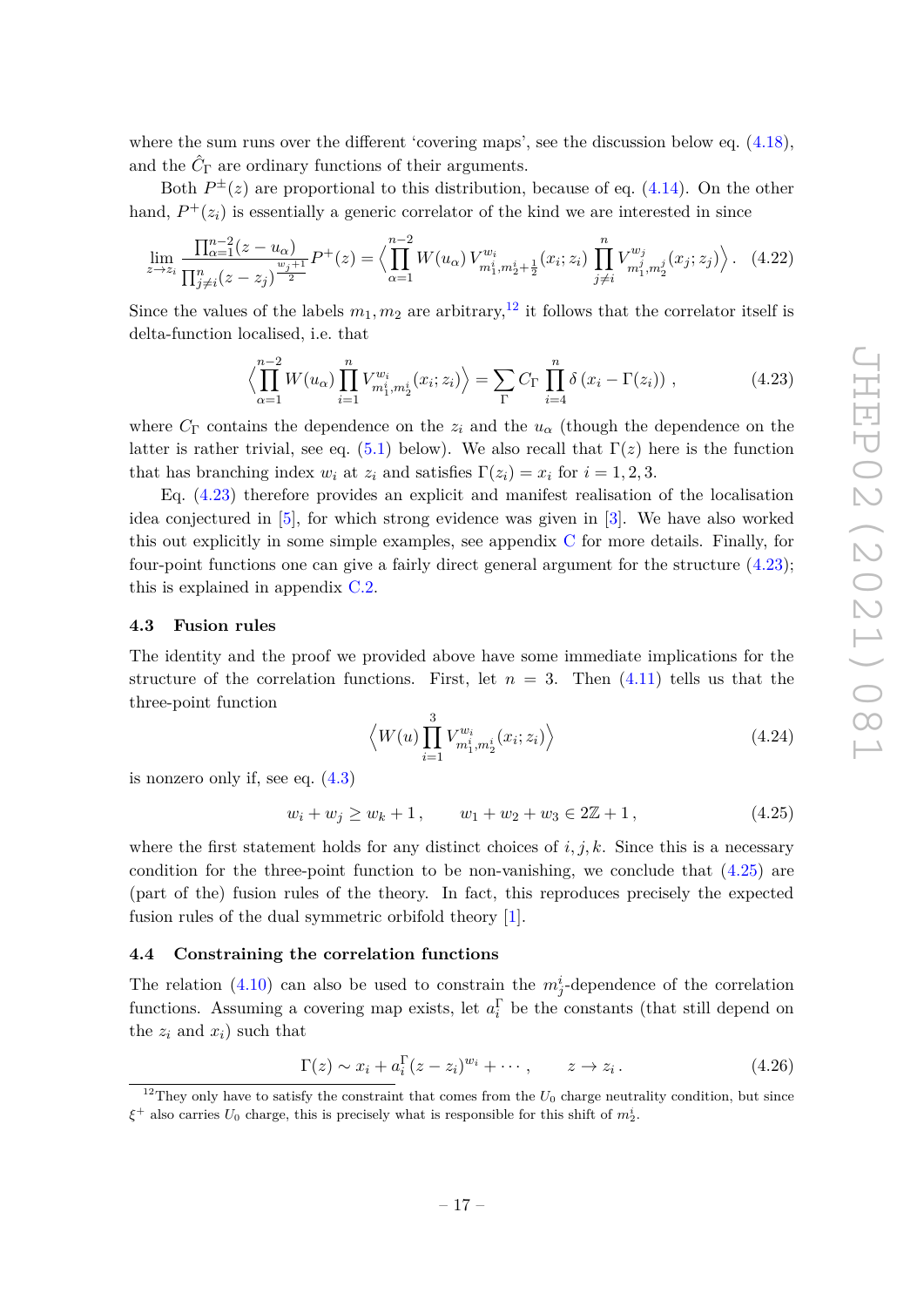Now, let us consider the Laurent expansion of  $(4.10)$  near  $z = z_i$ . Using the OPEs  $(2.37)$ ,  $(2.44)$ , as well as  $(2.42)$ , we have

$$
\left\langle \left( \xi^{-}(z) + \Gamma(z) \xi^{+}(z) \right) \prod_{\alpha=1}^{n-2} W(u_{\alpha}) \prod_{i=1}^{n} V_{m_{1}^{i}, m_{2}^{i}}^{w_{i}}(x_{i}; z_{i}) \right\rangle
$$
\n
$$
\sim - (z - z_{i})^{\frac{w_{i}-1}{2}} \left\langle \prod_{\alpha=1}^{n-2} W(u_{\alpha}) V_{m_{1}^{i}-\frac{1}{2}, m_{2}^{i}}^{w_{i}}(x_{i}; z_{i}) \prod_{i \neq j}^{n} V_{m_{1}^{i}, m_{2}^{i}}(x_{i}; z_{i}) \right\rangle
$$
\n
$$
+ a_{i}^{\Gamma}(z - z_{i})^{\frac{w_{i}-1}{2}} \left\langle \prod_{\alpha=1}^{n-2} W(u_{\alpha}) V_{m_{1}^{i}, m_{2}^{i}+\frac{1}{2}}^{w_{i}}(x_{i}; z_{i}) \prod_{i \neq j}^{n} V_{m_{1}^{i}, m_{2}^{i}}(x_{i}; z_{i}) \right\rangle + \cdots
$$
\n(4.27)

<span id="page-20-1"></span>Since this expression must vanish identically by  $(4.10)$ , we have the recursion relation

$$
\left\langle \prod_{\alpha=1}^{n-2} W(u_{\alpha}) V_{m_1^i - \frac{1}{2}, m_2^i}^{w_i}(x_i; z_i) \prod_{i \neq j}^n V_{m_1^i, m_2^i}(x_i; z_i) \right\rangle
$$
\n
$$
= a_i^{\Gamma} \left\langle \prod_{\alpha=1}^{n-2} W(u_{\alpha}) V_{m_1^i, m_2^i + \frac{1}{2}}^{w_i}(x_i; z_i) \prod_{i \neq j}^n V_{m_1^i, m_2^i}(x_i; z_i) \right\rangle.
$$
\n(4.28)

Recalling that  $h_i = m_1^i + m_2^i + \frac{w_i}{2}$  is the  $J_0^3$  eigenvalue (and therefore the spacetime conformal dimension of the corresponding operator in the spacetime CFT) of  $|m_1^i, m_2^i\rangle$ , see eqs. [\(2.13\)](#page-7-2) and  $(A.6a)$ , the solution to this recursion relation is simply given by

$$
\left\langle \prod_{\alpha=1}^{n-2} W(u_{\alpha}) \prod_{i=1}^{n} V_{h_i}^{w_i}(x_i; z_i) \right\rangle \propto C(j_i) \prod_{i=1}^{n} \left( a_i^{\Gamma} \right)^{-h_i}, \tag{4.29}
$$

where  $C(j_i)$  is a function of the  $\mathfrak{sl}(2,\mathbb{R})$  spins  $j_i = m_1^i - m_2^i$ , and we have written

$$
V_{h_i}^{w_i}(x_i; z_i) \equiv V_{m_1^i, m_2^i}^{w_i}(x_i; z_i)
$$
\n(4.30)

with  $h_i = m_1^i + m_2^i + \frac{w_i}{2}$ . This is exactly the structure of the correlation function of twisted sector ground states in the symmetric product orbifold found in [\[3](#page-42-2)[–5,](#page-43-0) [33\]](#page-44-6). Putting everything together, we therefore conclude that the correlators are of the form

<span id="page-20-0"></span>
$$
\left\langle \prod_{\alpha=1}^{n-2} W(u_{\alpha}) \prod_{i=1}^{n} V_{h_i}^{w_i}(x_i; z_i) \right\rangle = \sum_{\Gamma} W_{\Gamma}(z_i, u_{\alpha}, j_i) \prod_{i=1}^{n} \left( a_i^{\Gamma} \right)^{-h_i} \prod_{i=4}^{n} \delta(x_i - \Gamma(z_i)), \quad (4.31)
$$

where  $W_{\Gamma}$  is some unknown function of the insertion points and  $\mathfrak{sl}(2,\mathbb{R})$  spins. The correlator thus has support only on the locus where the covering map  $\Gamma$  exists. Finally, we sum over all possible covering maps for a given set of branching indices *w<sup>i</sup>* . This is exactly the analogue, in the hybrid formalism, of eq. (5.28) of [\[3\]](#page-42-2), which was obtained there by assuming a particular solution of the  $\mathfrak{sl}(2,\mathbb{R})_k$  Ward identities. The above derivation using the free field realisation has allowed us to dispense with the assumption that the delta function localised solution of the Ward identities is indeed the correct solution: at  $k = 1$  it is the only solution.

In [\[3\]](#page-42-2), the delta function constraint was combined with a semi-classically exact saddle point of the classical sigma model, which gave a weight of  $e^{-S_L[\phi_{cl}]}$  for each such covering map. Here

$$
S_{\rm L}[\phi] = \frac{c}{48\pi} \int d^2 z \sqrt{g} \left( 2 \partial \phi \,\bar{\partial} \phi + R \,\phi \right) \tag{4.32}
$$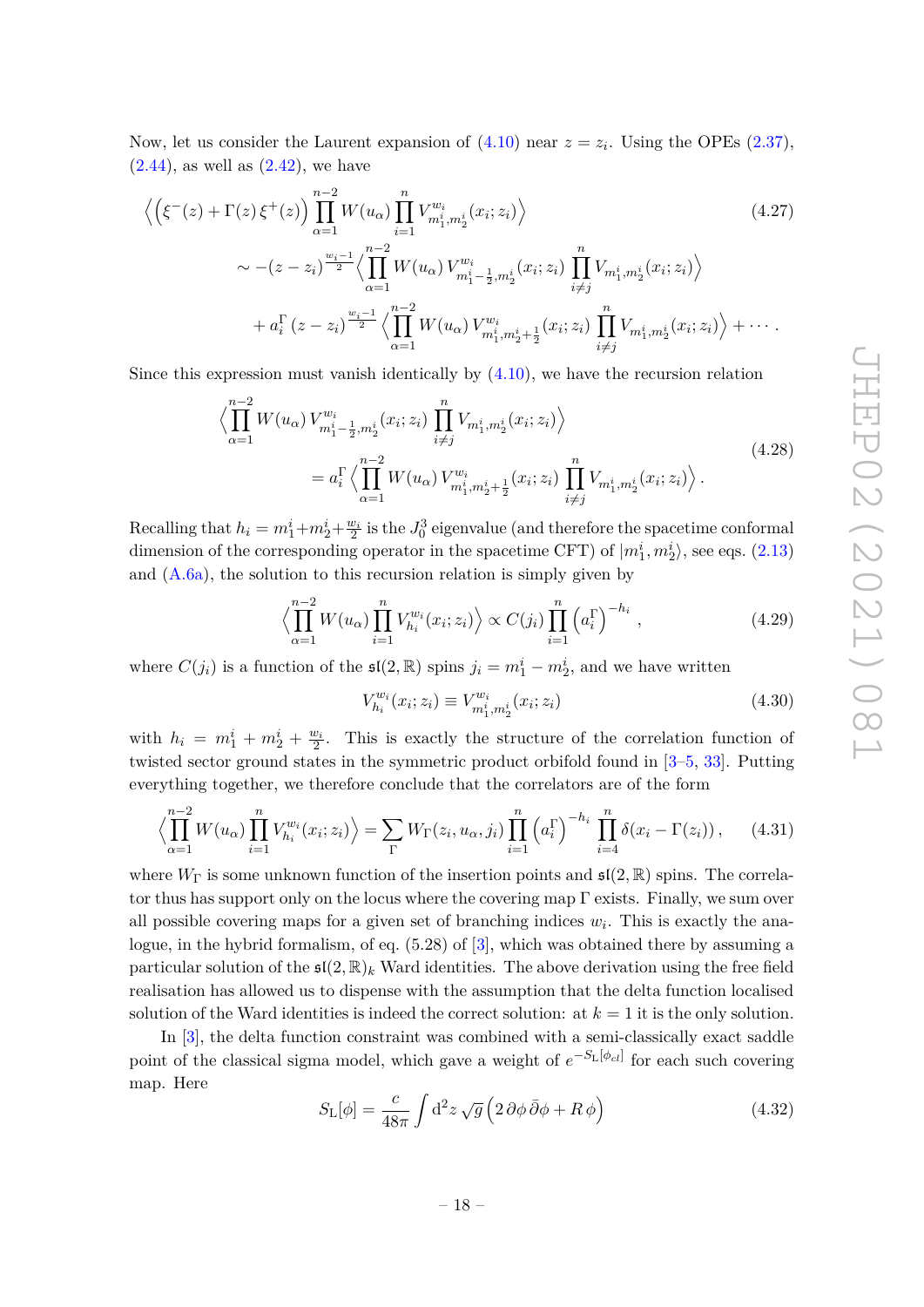is the classical Liouville action and the scale factor  $\phi_{cl}$  is the conformal factor arising from the covering map, i.e.

$$
\phi_{cl}(z) = \ln\left(|\partial \Gamma(z)|^2\right). \tag{4.33}
$$

The action  $S_{\text{L}}[\phi_{cl}]$  is to be evaluated in a suitably regularised way [\[4\]](#page-42-3). Together with the results of [\[33\]](#page-44-6), this then suggests that the full correlator (combining both chiral and anti-chiral degrees of freedom) is of the form

<span id="page-21-1"></span>
$$
\left\langle \prod_{\alpha=1}^{n-2} W(u_{\alpha}) \prod_{i=1}^{n} V_{h_i}^{w_i}(x_i; z_i) \right\rangle = \sum_{\Gamma} \tilde{W}_{\Gamma} e^{-S_L[\phi_{cl}]} \prod_{i=1}^{n} |a_i^{\Gamma}|^{-2(h_i - h_i^0)} \prod_{i=4}^{n} \delta^{(2)}(z_i - \Gamma^{-1}(x_i)),
$$
\n(4.34)

where we have, as always, assumed that  $x_i = \Gamma(z_i)$  for  $i = 1, 2, 3$  (and  $\Gamma(z)$ ) has branching index  $w_i$  at  $z_i$ ). Here  $h^0 = \frac{(w^2-1)}{4w}$  $\frac{d^2-1}{dw^2}$  is the spacetime conformal dimension of the *w*-th spectrally flowed ground state — the contribution from the ground state is already captured by the exponential of the classical Liouville action.<sup>[13](#page-21-2)</sup> One expects the  $\tilde{W}_{\Gamma}$  to be constants, independent of Γ, but it would be good to deduce this (as well as the complete form of [\(4.34\)](#page-21-1)) directly from solving the conformal bootstrap equations on the world-sheet.

#### <span id="page-21-0"></span>**4.5 Relation to twistor string theory**

We have seen above how the relation  $(4.10)$  is central to the unusual property of the physical correlators being delta function localised to those Riemann surfaces which admit a finite branched covering  $x = \Gamma(z)$  of the boundary sphere. The relation [\(4.10\)](#page-16-1) actually also gives a more geometric picture of our free field realisation of the  $k = 1$  sigma model on  $AdS_3 \times S^3$ . It directly implies that the symplectic bosons  $\xi^{\pm}(z)$  that appear in [\(4.10\)](#page-16-1) are to be thought of as homogeneous coordinates in the complex parametrisation of the target  $\mathbb{CP}^1$  on the boundary of  $AdS<sub>3</sub>$ .

Note that in the conventional NS-R parametrisation of the  $AdS<sub>3</sub>$  sigma model which was employed in [\[3\]](#page-42-2), the field  $\gamma(z)$  (and its complex conjugate) parametrise the sphere direction. In that case we argued, based on the Ward identities, that  $\gamma(z) = \Gamma(z)$  holds as a relation within physical correlators (see eq.  $(6.4)$  of [\[3\]](#page-42-2)). In the free field realisation, we do not need to go through the Ward identities to arrive at the underlying geometric picture of the path integral localising on branched coverings.

Furthermore,  $(4.10)$  is very suggestive of a (quantum sigma model version of) a twistorial incidence relation. Recall that in four dimensional (complexified) Minkowski space the fundamental twistor relation is

$$
\mu_{\dot{a}} + x_{a\dot{a}}\lambda^a = 0, \qquad (4.35)
$$

where the Minkowski coordinates  $x_{a\dot{a}} = \sigma^{\mu}_{a\dot{a}} x_{\mu}$  are written in bispinor form, and  $(\mu_{\dot{a}}, \lambda_a)$ are the (bosonic) spinor variables which are homogeneous coordinates for the corresponding twistor space ( $\mathbb{CP}^3$  in this case).

<span id="page-21-2"></span><sup>&</sup>lt;sup>13</sup>In the discussion of this paper we have assumed that the states are spectrally flowed highest weight states with respect to the  $\mathfrak{sl}(2,\mathbb{R})$  factor, but their excitation with respect to the other degrees of freedom can be arbitrary. One would expect that one can bring all physical states into this 'gauge', and therefore that the conclusions of this paper apply to arbitrary physical states of the theory. This also ties in with the expectations from the symmetric orbifold.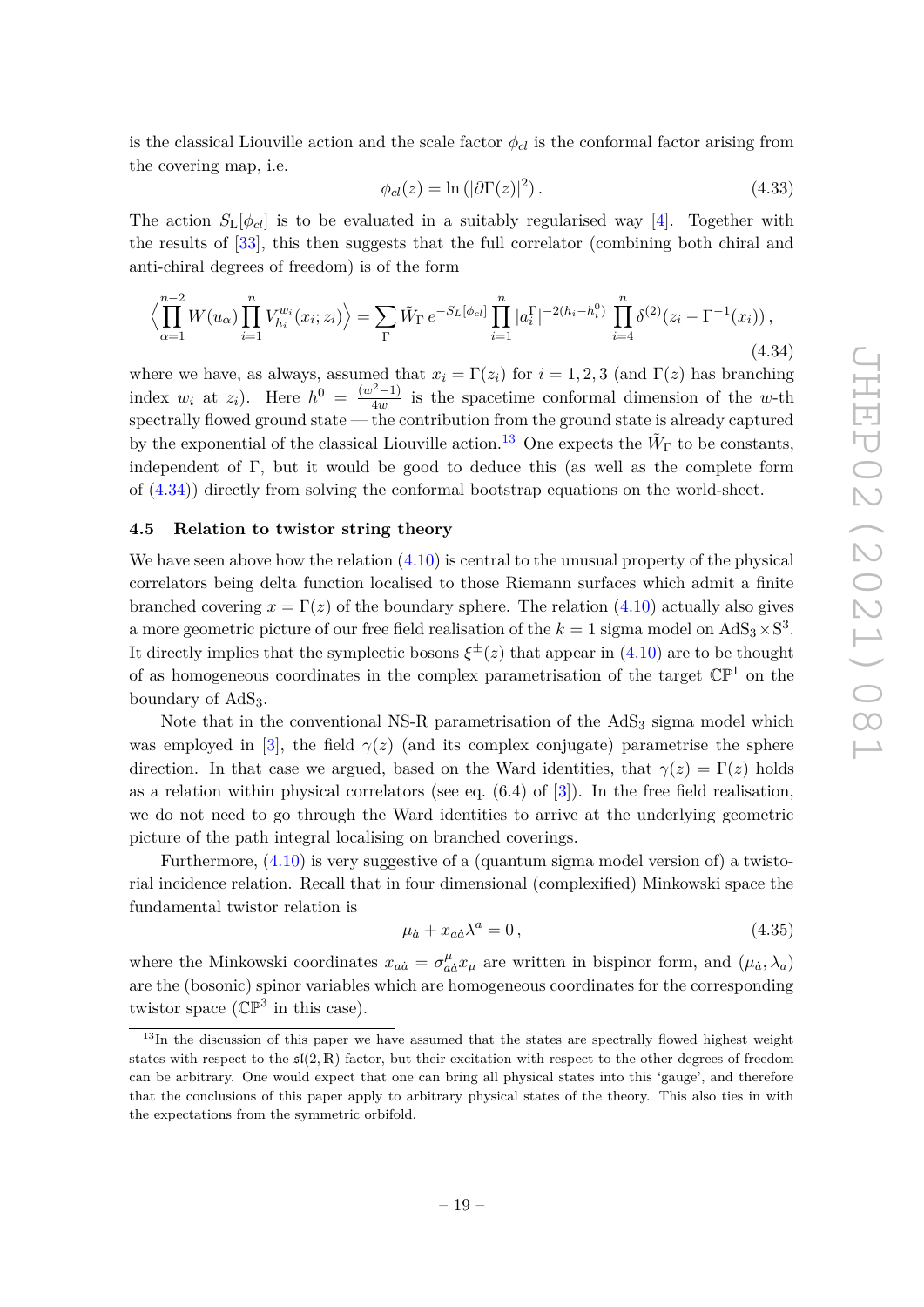boson and fermions parametrising the  $\mathfrak{psu}(1,1|2)_1$  theory. This can be cast in a form which is a two dimensional closed string analogue of the twistor open string theory proposed by Berkovits [\[12\]](#page-43-5) for 4d super Yang-Mills. To see this, we define the supertwistor fields  $Z^I \equiv (\xi^+, \xi^-, \psi^+, \psi^-), \qquad Y_I \equiv (-\eta^-, \eta^+, -\chi^-, \chi^+)$  $(4.36)$ The free field action splits into left and right moving parts which can each be written as

<span id="page-22-1"></span>
$$
S_{\text{left}} = \int d^2 z \, Y_{LI} \nabla Z_L^I
$$
  
= 
$$
\int d^2 z \left( -\eta^- (\bar{\partial} - A) \, \xi^+ + \eta^+ (\bar{\partial} - A) \, \xi^- - \chi^- (\bar{\partial} - A) \, \psi^+ + \chi^+ (\bar{\partial} - A) \, \psi^- \right)
$$
  
= 
$$
\int d^2 z \left[ \left( -\eta^- \bar{\partial} \xi^+ + \eta^+ \bar{\partial} \xi^- - \chi^- \bar{\partial} \psi^+ + \chi^+ \bar{\partial} \psi^- \right) + J \, A \right],
$$
 (4.37)

In our case,  $\xi^{\pm}(z)$  therefore play the role of twistor variables that coordinatise the  $\mathbb{CP}^1$ . That this is not an accident can be seen by looking at the free sigma model of the symplectic

and similarly for the right moving piece. Here we have also introduced a U(1) gauge field  $A = A_{\bar{z}}$  under which the  $Z^{I}$  fields carry charge −1 while the  $Y_{I}$  fields carry charge +1. The corresponding left moving current is then

<span id="page-22-2"></span>
$$
J = Y_I Z^I = \eta^- \xi^+ - \eta^+ \xi^- + \chi^- \psi^+ - \chi^+ \psi^- = 2U + 2V = 2Z. \tag{4.38}
$$

In other words, this is nothing other than the gauging of the *Z* current (not to be confused with the supertwistor  $Z^{I}$ !), which is necessary in order to describe the  $\mathfrak{psu}(1,1|2)$  model, see the discussion below eq.  $(2.9)$ . In this form, the action  $(4.37)$  and the current  $(4.38)$ are the direct analogues of eqs. (6) and (8) of [\[12\]](#page-43-5), respectively.

From this perspective it thus seems natural to view  $Z<sup>I</sup>$  as homogeneous coordinates for the supertwistor space  $\mathbb{CP}^{1|2}$  — the lower dimensional analogue to the  $\mathbb{CP}^{3|4}$  that enters in the usual twistor string theory. Thus  $(4.10)$  is the natural bosonic incidence relation for these variables. Also recall that the twistor string theory of Berkovits [\[12\]](#page-43-5) is a topologically twisted string theory which had physical correlators localised on the loci of incidence relations such as these, see in particular eq. (16) of  $[12]$ .<sup>[14](#page-22-3)</sup> This again fits with the expectation that there is an underlying topological string description of the  $\mathfrak{psu}(1,1|2)_1$ sigma model as well. This is currently under investigation [\[13\]](#page-43-6).

# <span id="page-22-0"></span>**5 Explicit calculations**

In section [4](#page-14-1) we used general arguments from complex analysis to derive a relationship between the correlation functions [\(3.19\)](#page-14-2) and the covering map. The relation in equation [\(4.10\)](#page-16-1), along with its derivation, allowed us to impose strong constraints on the form of the correlation functions. Namely, we were able to show that the correlator [\(3.19\)](#page-14-2) is delta-function localised to the insertion points that allow for the existence of a covering

<span id="page-22-3"></span><sup>&</sup>lt;sup>14</sup>A similar statement also applies to the twistor string theory of Witten  $[34]$ . See for instance, eq. (1) of  $[12]$  or eq.  $(1.1)$  of  $[35]$ . However, in that context the  $\delta$ -function localisation happens on the worldvolume of a D-string.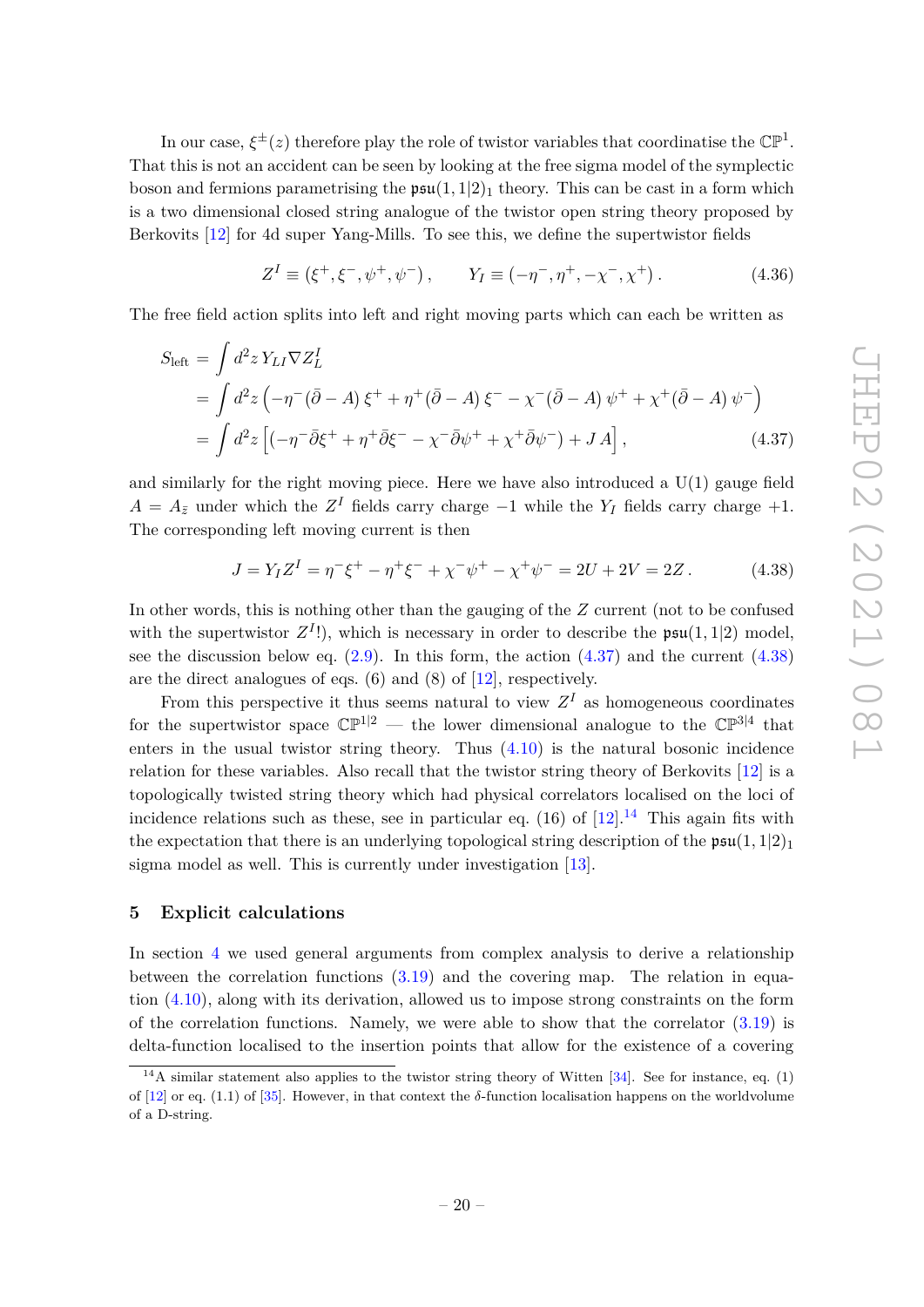map. Furthermore, using [\(4.10\)](#page-16-1) we could fully constrain the dependence of the correlation functions on the  $J_0^3$  eigenvalue, see eq.  $(4.31)$ .

As we mentioned before, we could also determine the correlators using a more direct approach, following in essence the techniques of [\[3\]](#page-42-2), but now working directly with the symplectic boson fields (rather than the currents in  $\mathfrak{sl}(2,\mathbb{R})$ ). That is, we could constrain the correlation functions of our theory via the local Ward identities that arise upon inserting  $\xi^{\pm}(z)$  and  $\eta^{\pm}(z)$  into a correlation function. In this section, we spell out the details of this approach, and demonstrate that it can be used to exemplify the results of section [4](#page-14-1) in a few simple examples.

Note that the following discussion will be done for the free field theory corresponding to  $\mathfrak{u}(1,1|2)$ ; in order to obtain the results relevant for  $\mathfrak{psu}(1,1|2)$  we have to divide out the  $Z_n$  generators as discussed below eq.  $(2.9)$ . Since we will be considering correlators of vertex operators that are primary with respect to  $Z_n$  (and do not involve any  $Z_{-n}$ descendants with  $n > 0$ ) there is essentially no difference between the two calculations; the only small modification one has to take into account is that some of our fields carry non-trivial  $U_0$ -charge, and that this gives rise to an additional contribution of the form

<span id="page-23-1"></span>
$$
\langle V_{q_1}(z_1)\cdots V_{q_n}(z_n)\rangle = \prod_{i < j} (z_i - z_j)^{-2q_i q_j},\tag{5.1}
$$

where  $V_q(z)$  is the vertex operator corresponding to the primary state with  $U_0$  charge  $U_0 = q$ . In particular, in the physical correlators in  $(3.19)$ , we will get additional such contributions from the *W* fields (that have  $U_0$  charge equal to  $q = 1$ ) as well as  $(n-2)$  of the  $V_{m_1,m_2}^w(x; z)$ , see eq. [\(3.19\)](#page-14-2). These contributions will cancel against the explicit dependence on the  $u_{\alpha}$  that we will find below. This is how it has to be since in the  $\mathfrak{psu}(1,1|2)$  theory, the *W* field describes the vacuum, and hence does not contribute to the correlators.

#### <span id="page-23-0"></span>**5.1 Ward identities**

The local Ward identities for the free field realisation of the  $\mathfrak{psu}(1,1|2)_1$  model can be deduced by considering the insertion of  $\xi^{\pm}(z)$  and  $\eta^{\pm}(z)$  into correlation functions. We begin with the correlators

<span id="page-23-2"></span>
$$
\left\langle \xi^{\pm}(z) \prod_{\alpha=1}^{n-2} W(u_{\alpha}) \prod_{i=1}^{n} V_{m_1^i, m_2^i}^{w_i}(x_i; z_i) \right\rangle.
$$
 (5.2)

For the time being, let us assume that all of the  $w_i$  are odd, so that  $(5.2)$  defines a meromorphic function of  $z$  with no branch cuts. (The strategy for even spectral flow is demonstrated in appendix [C.](#page-36-0)) As a function of *z*,  $(5.2)$  has poles at  $z = z_i$  with order  $\frac{w_i+1}{2}$ , and behaves asymptotically as  $\mathcal{O}(1/z)$  as  $z \to \infty$ . Thus, by Liouville's theorem, we can construct the correlator knowing only the Laurent expansion near its poles. Using the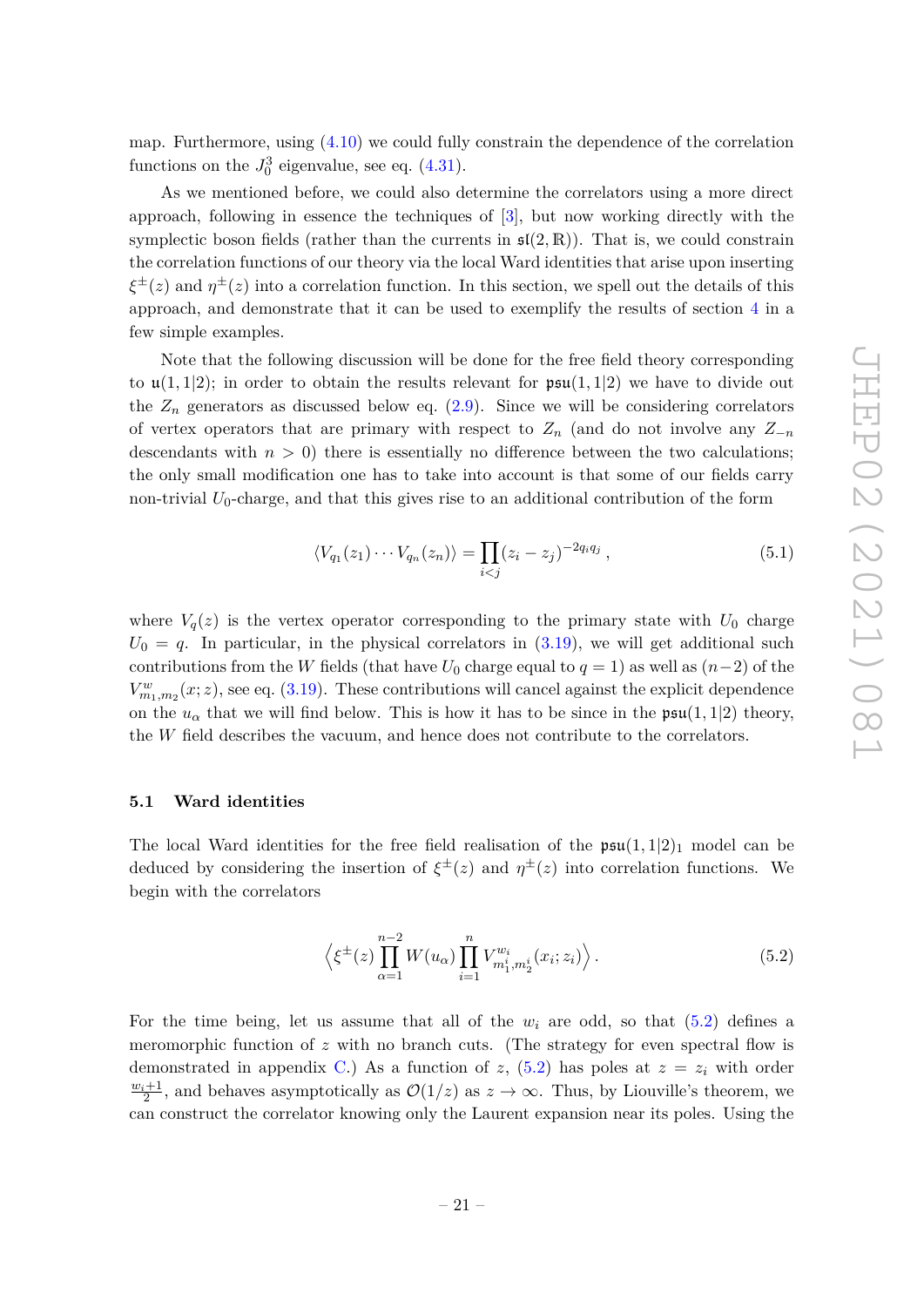<span id="page-24-0"></span>OPEs  $(2.37)$  and  $(2.39)$ , as well as  $(2.42)$ , it therefore follows that

$$
\left\langle \xi^+(z) \prod_{\alpha=1}^{n-2} W(u_\alpha) \prod_{i=1}^n V_{m_1^i, m_2^i}^{w_i}(x_i; z_i) \right\rangle = \sum_{i=1}^n \sum_{\ell=1}^{\frac{w_i+1}{2}} \frac{1}{(z-z_i)^{\ell}} F_{\ell-\frac{1}{2}}^i,
$$
\n
$$
\left\langle \xi^-(z) \prod_{\alpha=1}^{n-2} W(u_\alpha) \prod_{i=1}^n V_{m_1^i, m_2^i}^{w_i}(x_i; z_i) \right\rangle = -\sum_{i=1}^n \sum_{\ell=1}^{\frac{w_i+1}{2}} \frac{x_i}{(z-z_i)^{\ell}} F_{\ell-\frac{1}{2}}^i.
$$
\n(5.3)

Here, we have defined

$$
F_r^i = \left\langle \prod_{\alpha=1}^{n-2} W(u_\alpha) \left( \xi_r^+ V_{m_1^i, m_2^i}^{w_i}(x_i; z_i) \right) \prod_{j \neq i}^n V_{m_1^j, m_2^j}^{w_j}(x_j; z_j) \right\rangle. \tag{5.4}
$$

The Ward identities [\(5.3\)](#page-24-0) involve several 'unknown' correlation functions that we would like to eliminate. This is done by noticing that, since  $\xi^{-(x)}(z) + x \xi^{+(x)}(z) = \xi^{-}(z)$ , see eq. [\(2.42\)](#page-11-4), the OPE of  $\xi^{-}(z)+x_k\xi^{+}(z)$  with  $V_{mk}^{w_k}$  $\binom{w_k}{m_1^k, m_2^k}(x_k; z_k)$  has a zero of order  $\frac{w_k-1}{2}$ . That is,

$$
\left\langle \left( \xi^{-}(z) + x_{k} \xi^{+}(z) \right) \prod_{\alpha=1}^{n-2} W(u_{\alpha}) \prod_{i=1}^{n} V_{m_{1}^{i}, m_{2}^{i}}^{w_{i}}(x_{i}; z_{i}) \right\rangle \sim \mathcal{O}\left( (z - z_{k})^{\frac{w_{k}-1}{2}} \right),\tag{5.5}
$$

as  $z \to z_k$ . Using [\(5.3\)](#page-24-0), we can write this as

<span id="page-24-1"></span>
$$
\sum_{i \neq k} \sum_{\ell=1}^{\frac{w_i+1}{2}} \frac{x_k - x_i}{(z - z_i)^{\ell}} F_{\ell - \frac{1}{2}}^i \sim \mathcal{O}\left( (z - z_k)^{\frac{w_k - 1}{2}} \right), \quad z \to z_k. \tag{5.6}
$$

Furthermore, [\(2.44\)](#page-11-3) tells us that the OPE of  $\xi^{\pm}(z)$  with  $W(u_{\alpha})$  has a zero of order 1 at  $z=u_{\alpha}$ , i.e.

$$
\left\langle \xi^{\pm}(z) \prod_{\alpha=1}^{n-2} W(u_{\alpha}) \prod_{i=1}^{n} V_{m_1^i, m_2^i}^{w_i}(x_i; z_i) \right\rangle \sim \mathcal{O}\left( (z - u_{\alpha}) \right), \quad z \to u_{\alpha}.
$$
 (5.7)

Using  $(5.3)$ , we can thus write this as

<span id="page-24-2"></span>
$$
\sum_{i=1}^{n} \sum_{\ell=1}^{\frac{w_i+1}{2}} \frac{1}{(u_{\alpha}-z_i)^{\ell}} F_{\ell-\frac{1}{2}}^{i} = \sum_{i=1}^{n} \sum_{\ell=1}^{\frac{w_i+1}{2}} \frac{x_i}{(u_{\alpha}-z_i)^{\ell}} F_{\ell-\frac{1}{2}}^{i} = 0.
$$
 (5.8)

Equations [\(5.6\)](#page-24-1) and [\(5.8\)](#page-24-2) form a highly constraining homogeneous linear system for the correlators  $F_r^i$ . There are  $\sum_{i=1}^n \frac{w_i+1}{2} = N + n - 1$  such correlators, and we have  $2(n-2) + \sum_{i=1}^{n} \frac{w_i-1}{2} = N + 2(n-2) - 1$  constraints, where *N* is given by [\(4.2\)](#page-15-1). Thus, solutions to this system only exist given that  $n-3$  conditions on the parameters  $(x_i, z_i, u_\alpha)$ are satisfied. It will turn out, as we shall see, that the existence of a solution is independent of  $u_{\alpha}$ , and the appropriate conditions for a solution to exist will be those required for the existence of a covering map.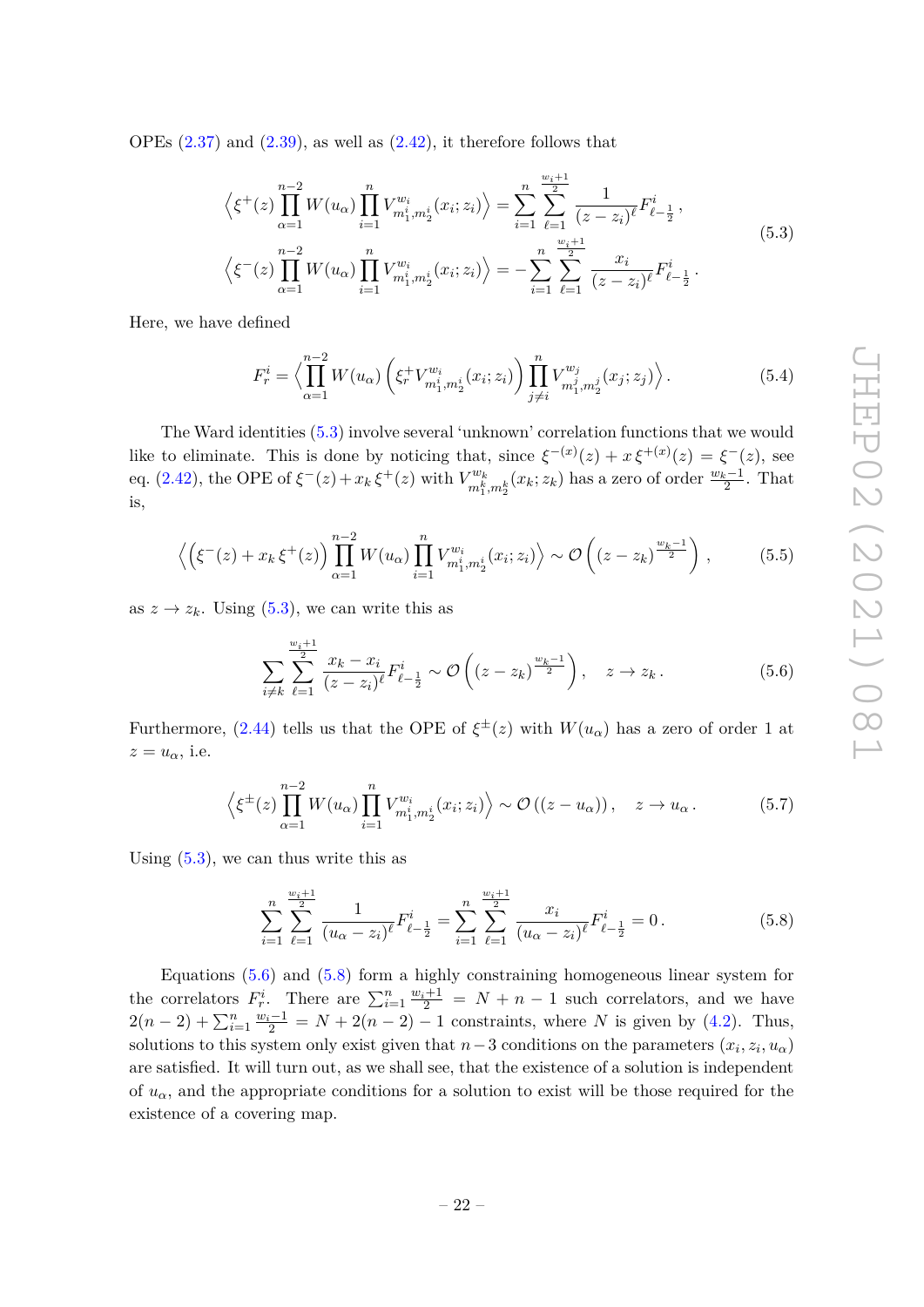# <span id="page-25-0"></span>**5.1.1 The recursion relations**

Equations  $(5.6)$  and  $(5.8)$  on their own do not give us a great deal of information, since they relate the unknown correlators  $F_r^i$  to each other. However, since

$$
\xi_{\frac{w}{2}}^{+}[|m_1, m_2\rangle]^{\sigma^{w}} = [|m_1, m_2 + \frac{1}{2}\rangle]^{\sigma^{w}}, \qquad (5.9)
$$

we can relate the unknown  $F^{\dot{u}}_{\frac{v_i}{2}}$  to the original correlation function as

$$
F_{\frac{w_i}{2}}^i = \left\langle \prod_{\alpha=1}^{n-2} W(u_\alpha) \left( V_{m_1^i, m_2^i + \frac{1}{2}}^{w_i} \right) (x_i; z_i) \prod_{j \neq i}^n V_{m_1^j, m_2^j}^{w_j} (x_j; z_j) \right\rangle = \left\langle m_2^i + \frac{1}{2} \right\rangle, \tag{5.10}
$$

where we have introduced the shorthand notation  $\langle m_2^i + \frac{1}{2} \rangle$  $\frac{1}{2}$  to represent the correlator  $(3.19)$ with the shift  $m_2^i \rightarrow m_2^i + \frac{1}{2}$  $\frac{1}{2}$ . Futhermore, using  $(2.39)$ , we can determine the coefficient of the  $\mathcal{O}((z-z_k)^{\frac{w_k-1}{2}})$  term in [\(5.6\)](#page-24-1) to be

$$
\left\langle \prod_{\alpha=1}^{n-2} W(u_{\alpha}) \left( \xi_{-\frac{w_k}{2}}^{-} V_{m_1^k, m_2^k}^{w_k} \right) (x_k; z_k) \prod_{j \neq k}^{n} V_{m_1^j, m_2^j}^{w_j} (x_j; z_j) \right\rangle = -\left\langle m_1^k - \frac{1}{2} \right\rangle, \tag{5.11}
$$

where we have used the fact that  $\xi_{-\frac{w}{2}}^{-}[|m_1, m_2\rangle]^{\sigma^w} = -[|m_1 - \frac{1}{2}]$  $(\frac{1}{2}, m_2)$ <sup> $\sigma^w$ </sup>, and we have again used the shorthand in which  $\langle m_1^k - \frac{1}{2} \rangle$  $\frac{1}{2}$  denotes the correlator with the shift  $m_1^k \rightarrow m_1^k - \frac{1}{2}$  $rac{1}{2}$ . This allows us to write  $(5.6)$  as a linear system given by

<span id="page-25-2"></span>
$$
\sum_{i \neq k} \frac{x_k - x_i}{(z_k - z_i)^{\frac{w_i + 1}{2} + p}} \binom{\frac{w_i - 1}{2} + p}{p} \langle m_2^i + \frac{1}{2} \rangle + \sum_{i \neq k} \sum_{\ell = 1}^{\frac{w_i - 1}{2}} \frac{x_k - x_i}{(z_k - z_i)^{\ell + p}} \binom{\ell + p - 1}{p} F_{\ell - \frac{1}{2}}^i \tag{5.12}
$$
\n
$$
= (-1)^{p+1} \langle m_1^k - \frac{1}{2} \rangle \delta_{p, \frac{w_i - 1}{2}},
$$

<span id="page-25-3"></span>where  $p \in \{0, \ldots, \frac{w_k-1}{2}\}\$ , while [\(5.8\)](#page-24-2) leads to

$$
\sum_{i=1}^{n} \frac{\langle m_2^i + \frac{1}{2} \rangle}{(u_\alpha - z_i)^{\frac{w_i+1}{2}}} + \sum_{i=1}^{n} \sum_{\ell=1}^{\frac{w_i-1}{2}} \frac{F_{\ell-\frac{1}{2}}^i}{(u_\alpha - z_i)^\ell} = 0,
$$
\n
$$
\sum_{i=1}^{n} \frac{x_i \langle m_2^i + \frac{1}{2} \rangle}{(u_\alpha - z_i)^{\frac{w_i+1}{2}}} + \sum_{i=1}^{n} \sum_{\ell=1}^{\frac{w_i-1}{2}} \frac{x_i F_{\ell-\frac{1}{2}}^i}{(u_\alpha - z_i)^\ell} = 0.
$$
\n(5.13)

Equations [\(5.12\)](#page-25-2) and [\(5.13\)](#page-25-3) can be used to eliminate the unknown  $F_{r-1/2}^i$  correlators with  $r \leq \frac{w_i-1}{2}$ , and the remaining constraints define a system of recursion relations in the variables  $m_1^i, m_2^i$  for the correlation functions [\(3.19\)](#page-14-2). These relations, when solved, reproduce the structure [\(4.31\)](#page-20-0), as we will see in the examples below.

# <span id="page-25-1"></span> $5.1.2$  The  $\eta^\pm$  constraints

So far we have only concerned ourselves with the constraint equations coming from the insertion of the fields  $\xi^{\pm}$  into correlation functions. As it turns out, the constraints coming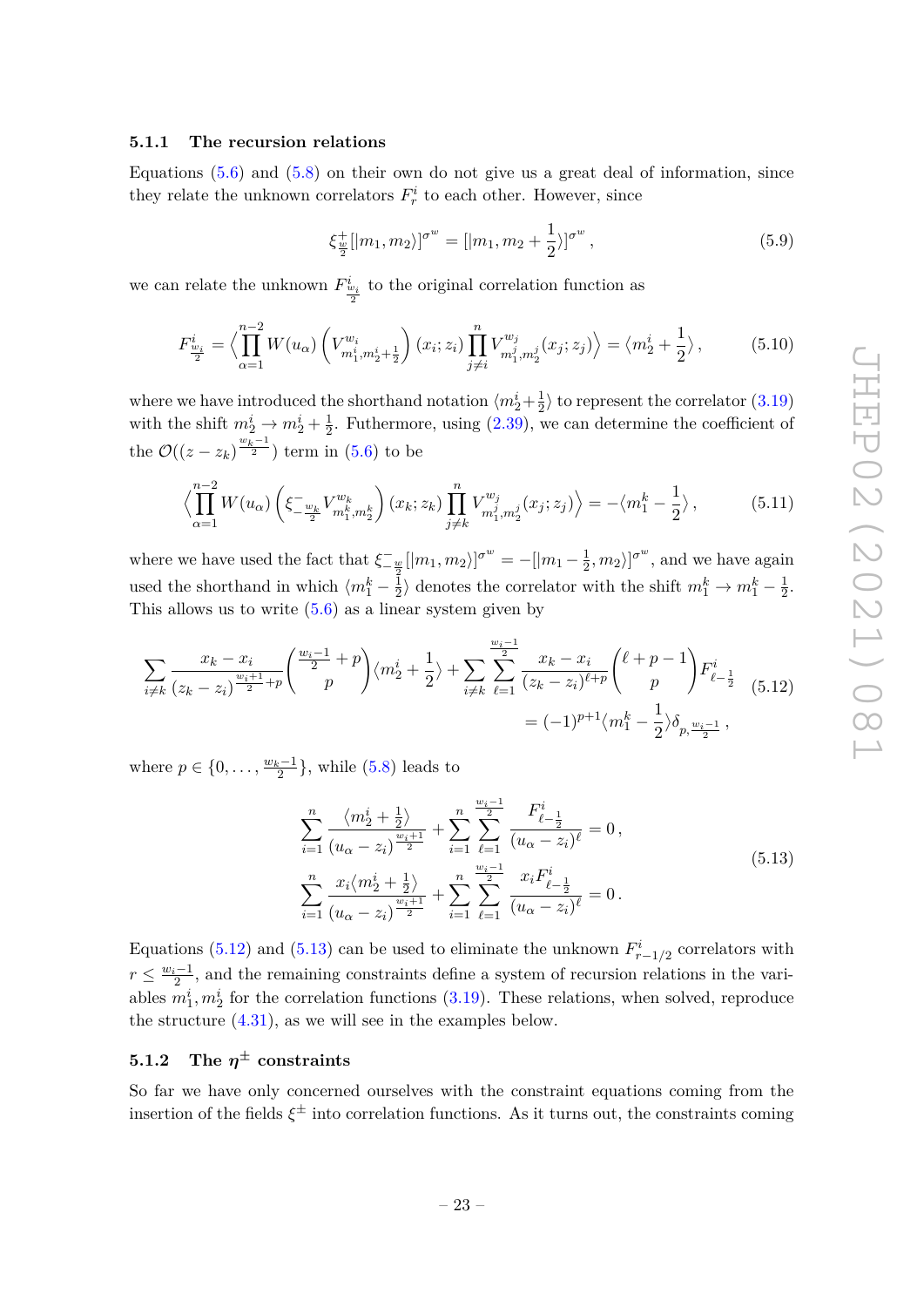from the  $\xi^{\pm}$  insertions are both technically simpler than those for the insertion of  $\eta^{\pm}$ and constrain the form of the correlation functions almost fully. The  $\eta^{\pm}$  constraints are, however, important for deriving the  $U_0$  charge constraint discussed in section [3.2,](#page-14-0) and thus we present them here.

Consider the correlation function

$$
\left\langle \eta^{\pm}(z) \prod_{\alpha=1}^{n-2} W(u_{\alpha}) \prod_{i=1}^{n} V_{m_1^i, m_2^i}^{w_i}(x_i; z_i) \right\rangle.
$$
 (5.14)

Just as with the  $\xi^{\pm}$  insertions, we can use the OPE of  $\eta^{\pm}$  with the vertex operators to constrain the form of this correlator. This is slightly more complicated than for the *ξ* ± insertions, since the OPE of  $\eta^{\pm}$  with *W* has a first order pole. The result is

$$
\left\langle \eta^{+}(z) \prod_{\alpha=1}^{n-2} W(u_{\alpha}) \prod_{i=1}^{n} V_{m_{1}^{i}, m_{2}^{i}}^{w_{i}}(x_{i}; z_{i}) \right\rangle = \sum_{i=1}^{n} \sum_{\ell=1}^{\frac{w_{i}+1}{2}} \frac{1}{(z-z_{i})^{\ell}} \widetilde{F}_{\ell-\frac{1}{2}}^{i} + \sum_{\alpha=1}^{n-2} \frac{1}{z-u_{\alpha}} A_{\alpha}^{+},
$$
\n
$$
\left\langle \eta^{-}(z) \prod_{\alpha=1}^{n-2} W(u_{\alpha}) \prod_{i=1}^{n} V_{m_{1}^{i}, m_{2}^{i}}^{w_{i}}(x_{i}; z_{i}) \right\rangle = -\sum_{i=1}^{n} \sum_{\ell=1}^{\frac{w_{i}+1}{2}} \frac{x_{i}}{(z-z_{i})^{\ell}} \widetilde{F}_{\ell-\frac{1}{2}}^{i} + \sum_{\alpha=1}^{n-2} \frac{1}{z-u_{\alpha}} A_{\alpha}^{-},
$$
\n(5.15)

where we have defined

*wi*+1

$$
\widetilde{F}_{r}^{i} = \left\langle \prod_{\alpha=1}^{n-2} W(u_{\alpha}) \left( \eta_{r}^{+} V_{m_{1}^{i}, m_{2}^{i}}^{w_{i}}(x_{i}; z_{i}) \right) \prod_{j \neq i}^{n} V_{m_{1}^{j}, m_{2}^{j}}^{w_{j}}(x_{j}; z_{j}) \right\rangle,
$$
\n
$$
A_{\alpha}^{\pm} = \left\langle \left( \eta_{\frac{1}{2}}^{\pm} W \right) (u_{\alpha}) \prod_{\beta \neq \alpha}^{n-2} W(u_{\beta}) \prod_{i=1}^{n} V_{m_{1}^{i}, m_{2}^{i}}^{w_{i}}(x_{i}; z_{i}) \right\rangle.
$$
\n(5.16)

Just as for the  $\xi^{\pm}$  analysis, the linear combination  $\eta^-(z) + x_k \eta^+(z)$  has a highly regular OPE with  $V_{mk}^{w_k}$  $\binom{rw_k}{m_1^k, m_2^k}(x_k; z_k)$ . That is,

<span id="page-26-2"></span>
$$
\left\langle \left(\eta^-(z) + x_k \eta^+(z)\right) \prod_{\alpha=1}^{n-2} W(u_\alpha) \prod_{i=1}^n V_{m_1^i, m_2^i}^{w_i}(x_i; z_i) \right\rangle \sim \mathcal{O}\left((z - z_k)^{\frac{w_k - 1}{2}}\right), \quad z \to z_k.
$$
\n
$$
(5.17)
$$

Explicitly, this imposes the constraints

<span id="page-26-0"></span>
$$
\sum_{i \neq k}^{n} \sum_{\ell=1}^{\frac{w_i+1}{2}} \frac{x_k - x_i}{(z - z_i)^{\ell}} \widetilde{F}_{\ell - \frac{1}{2}}^i + \sum_{\alpha=1}^{n-2} \frac{A_{\alpha}^- + x_k A_{\alpha}^+}{z - u_{\alpha}} \sim \mathcal{O}\left((z - z_k)^{\frac{w_k - 1}{2}}\right), \quad z \to z_k. \tag{5.18}
$$

Unlike the  $\xi^{\pm}$  case, however, there are no constraints coming from the behavior of this correlator near  $z = u_\alpha$ . Just as before, since we know the action of  $\eta_{\frac{w}{2}}^+$  and  $\eta_{-\frac{w}{2}}^-$  on the state  $[|m_1, m_2\rangle]^{\sigma^w}$ , we also know the form of  $\tilde{F}^i_{\frac{w_i}{2}}$ , as well as the lowest-order coefficient on the right-hand side of  $(5.18)$ . Putting this together, we end up with the linear system

$$
\sum_{i \neq k}^{n} \frac{x_k - x_i}{(z_k - z_i)^{\frac{w_i+1}{2}+p}} \left( \frac{\frac{w_i-1}{2} + p}{p} \right) 2m_1^i \langle m_1^i + \frac{1}{2} \rangle + \sum_{i \neq k}^{n} \sum_{\ell=1}^{\frac{i}{2}} \frac{x_k - x_i}{(z_k - z_i)^{\ell+p}} \left( \frac{\ell+p-1}{p} \right) \widetilde{F}_{\ell-\frac{1}{2}}^i
$$

$$
+ \sum_{\alpha=1}^{n-2} \frac{A_{\alpha}^- + x_k A_{\alpha}^+}{(z_k - u_{\alpha})^{p+1}} = (-1)^{p+1} 2m_2^k \langle m_2^k - \frac{1}{2} \rangle \delta_{p, \frac{w_k-1}{2}} \quad (5.19)
$$

<span id="page-26-1"></span>*wi*−1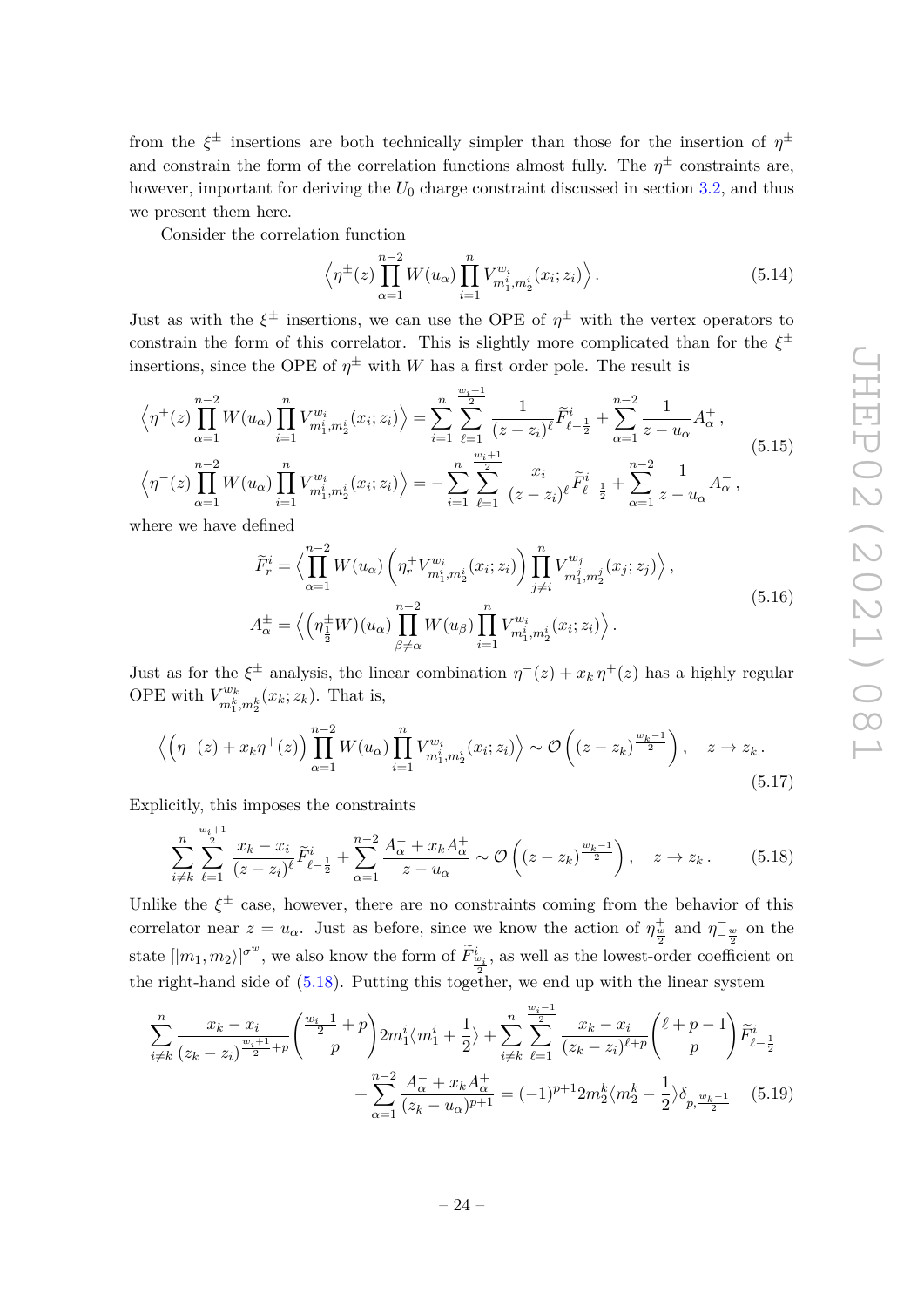for  $p = 0, \ldots, \frac{w_k-1}{2}$ . Equation [\(5.19\)](#page-26-1) defines a linear system of  $\sum_{i=1}^n \frac{w_i+1}{2} = N + n - 1$ equations for  $2(n-2) + \sum_{i=1}^{n} \frac{w_i-1}{2} = N + 2n - 5$  unknowns, and is thus under-constrained for  $n > 4$ .

#### <span id="page-27-0"></span>**5.2 Some three-point functions**

Let us begin by demonstrating the utility of the local Ward identities from above in the simplest possible case: the three-point function with unit spectral flow. That is, we aim to constrain the correlator

$$
\langle W(u) \prod_{i=1}^{3} V_{m_1^i, m_2^i}^1(x_i; z_i) \rangle
$$
. (5.20)

Let us start with the  $\xi^{\pm}$  constraints. In this simple case, the linear system defined by  $(5.12)$ and [\(5.13\)](#page-25-3) takes the form

<span id="page-27-1"></span>
$$
\sum_{i \neq k}^{3} \frac{x_k - x_i}{z_k - z_i} \langle m_2^i + \frac{1}{2} \rangle = -\langle m_1^k - \frac{1}{2} \rangle, \quad \sum_{i=1}^{3} \frac{\langle m_1^i - \frac{1}{2} \rangle}{u - z_i} = 0, \quad \sum_{i=1}^{3} \frac{x_i \langle m_1^i - \frac{1}{2} \rangle}{u - z_i} = 0. \quad (5.21)
$$

By the global  $\mathfrak{sl}(2,\mathbb{R})$  symmetry of the theory, we can perform a Möbius transformation to bring  $x_1 = z_1 = 0$ ,  $x_2 = z_2 = 1$ , and  $x_3 = z_3 \rightarrow \infty$ . With this choice, the first equation in  $(5.21)$  becomes

<span id="page-27-3"></span>
$$
\sum_{i\neq k}^{3} \langle m_2^i + \frac{1}{2} \rangle + \langle m_1^k - \frac{1}{2} \rangle = 0, \qquad (5.22)
$$

while the last two are easily solved to yield

<span id="page-27-2"></span>
$$
\langle m_1^2 - \frac{1}{2} \rangle = -\frac{u-1}{u} \langle m_1^1 - \frac{1}{2} \rangle, \qquad \langle m_1^3 - \frac{1}{2} \rangle = -\frac{1}{u} \langle m_1^1 - \frac{1}{2} \rangle. \tag{5.23}
$$

Together,  $(5.23)$  and  $(5.22)$  imply that

<span id="page-27-4"></span>
$$
\langle m_1^i + \frac{1}{2} \rangle = \langle m_2^i - \frac{1}{2} \rangle \tag{5.24}
$$

<span id="page-27-6"></span>for all  $i$ . The most general solution to  $(5.24)$  and  $(5.23)$  is given by

$$
\left\langle W(u)V_{m_1^1,m_2^1}^1(0;0)V_{m_1^2,m_2^2}^1(1;1)V_{m_1^3,m_2^3}^1(\infty;\infty)\right\rangle
$$
  
=  $C(u,\mathcal{S})(-u)^{-2(m_1^1-m_2^1)}(u-1)^{-2(m_1^2-m_2^2)},$  (5.25)

where  $C(u, S)$  is an arbitrary function of  $u^{15}$  $u^{15}$  $u^{15}$  and

$$
S := m_1^1 - m_2^1 + m_1^2 - m_2^2 + m_1^3 - m_2^3.
$$
 (5.26)

The *u*-dependence of eq. [\(5.25\)](#page-27-6) is an artefact of the fact that we are working with the full free field  $\mathfrak{u}(1,1|2)$  theory, rather than with  $\mathfrak{psu}(1,1|2)_1$ . In particular, the *u*-dependence of eq.  $(5.25)$  disappears upon removing the factor that comes from the  $U_0$  charge terms, see eq. [\(5.1\)](#page-23-1) and the discussion below.

<span id="page-27-5"></span><sup>&</sup>lt;sup>15</sup>C(*u*, S) could also depend on the  $m_j^i$  mod  $\frac{1}{2}$ .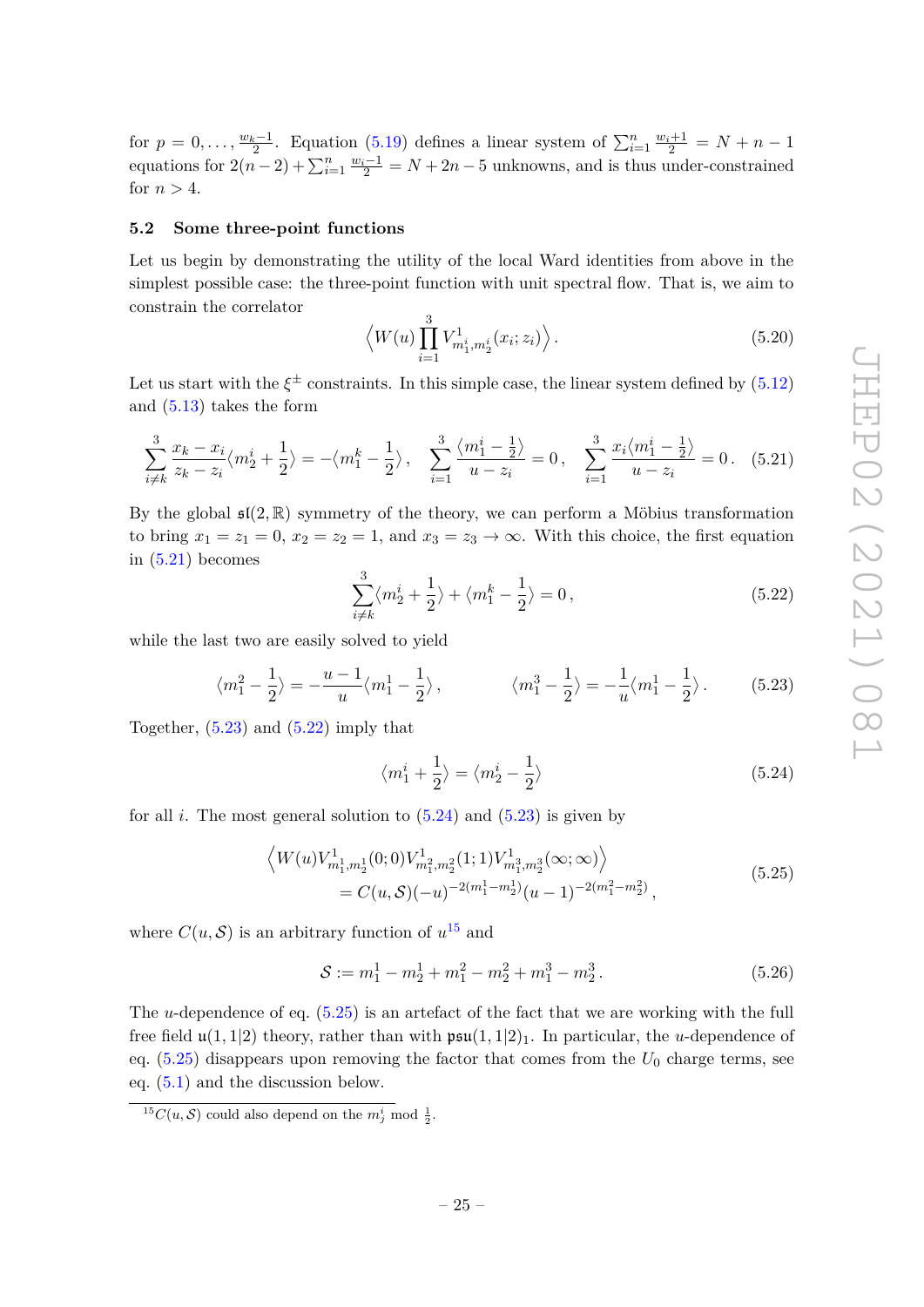Note that eq.  $(5.25)$  matches the analysis of section [4,](#page-14-1) particularly eq.  $(4.31)$ . Indeed, the relevant covering map in this case is simply  $\Gamma(z) = z$ . Since  $\Gamma(z) = z_i + (z - z_i)$ , the constant  $a_i^{\Gamma}$  in [\(4.31\)](#page-20-0) is always just 1. Thus, we should expect the three-point function with unit spectral flow to have no dependence on  $h_i := m_1^i + m_2^i + \frac{1}{2}$  $\frac{1}{2}$ , and this is indeed what we have found.

Now, let us consider the  $\eta^{\pm}$  constraints for this correlator. With our choice of  $x_i, z_i, (5.19)$  $x_i, z_i, (5.19)$  becomes

$$
\sum_{i \neq k} 2m_1^i \langle m_1^i + \frac{1}{2} \rangle + \frac{A^- + x_k A^+}{z_k - u} = -2m_2^k \langle m_2^k - \frac{1}{2} \rangle. \tag{5.27}
$$

This is a system of three equations with two unknowns,  $A^{\pm}$ , and thus the unknowns can be eliminated. After eliminating  $A^{\pm}$  and using the solution [\(5.25\)](#page-27-6), we are left with the simple constraint

$$
C\left(u, \mathcal{S} + \frac{1}{2}\right)\mathcal{S} = 0.
$$
\n<sup>(5.28)</sup>

Thus,  $C(u, S)$  must be proportional to  $C(u)\delta_{S, \frac{1}{2}}$  for some function  $C(u)$ , and the threepoint function takes the form

$$
\left\langle W(u)V_{m_1^1,m_2^1}^1(0;0)V_{m_1^2,m_2^2}^1(1;1)V_{m_1^3,m_2^3}^1(\infty;\infty)\right\rangle
$$
  
=  $C(u)(-u)^{-2(m_1^1-m_2^1)}(u-1)^{-2(m_1^2-m_2^2)}\delta_{\mathcal{S},\frac{1}{2}}.$  (5.29)

<span id="page-28-1"></span>It is worth noting that the constraint  $S = \frac{1}{2}$  $\frac{1}{2}$  is exactly the statement of the  $U_0$  charge condition in section [3.2.](#page-14-0) We should also mention that, because of  $(5.1)$ , we know that the function  $C(u)$  must be of the form  $C(u) = Cu(u-1)$ , so that the total *u*-dependence has the expected form. (Recall that the  $U_0$ -charge of the vertex operator  $V^1_{m_1,m_2}$  is  $q = m_1 - m_2 - \frac{1}{2}$  $(\frac{1}{2},)$ 

Finally, let us check that [\(4.10\)](#page-16-1) actually holds for this three-point function. The appropriate covering map is simply  $\Gamma(z) = z$ . Using the local Ward identities and the solution  $(5.29)$ , we have

$$
\left\langle \left( \xi^{-}(z) + \Gamma(z) \, \xi^{+}(z) \right) W(u) \prod_{i=1}^{3} V_{m_{1}^{i}, m_{2}^{i}}^{w_{i}}(x_{i}; z_{i}) \right\rangle = \sum_{i=1}^{3} \langle m_{2}^{i} + \frac{1}{2} \rangle = 0. \tag{5.30}
$$

# <span id="page-28-0"></span>**5.2.1** The three-point function with  $(w_1, w_2, w_3) = (3, 3, 1)$

The computation of three-point functions with higher values of the spectral flow parameters  $(w_1, w_2, w_3)$  works similarly to the  $(w_1, w_2, w_3) = (1, 1, 1)$  case discussed above. Let us summarise the main steps of the computation by means of an example, the three-point function

$$
\left\langle W(u) \, V_{m_1^1, m_2^1}^3(0;0) \, V_{m_1^2, m_2^2}^3(1;1) \, V_{m_1^3, m_2^3}^1(\infty; \infty) \right\rangle. \tag{5.31}
$$

Eqs. [\(5.12\)](#page-25-2) and [\(5.13\)](#page-25-3) define a linear system of seven equations in the seven unknowns

$$
F_{\frac{1}{2}}^1
$$
,  $F_{\frac{1}{2}}^2$ ,  $\langle m_1^i - \frac{1}{2} \rangle$  with  $i = 1, 2, 3$ ,  $\langle m_2^j + \frac{1}{2} \rangle$  with  $j = 2, 3$ . (5.32)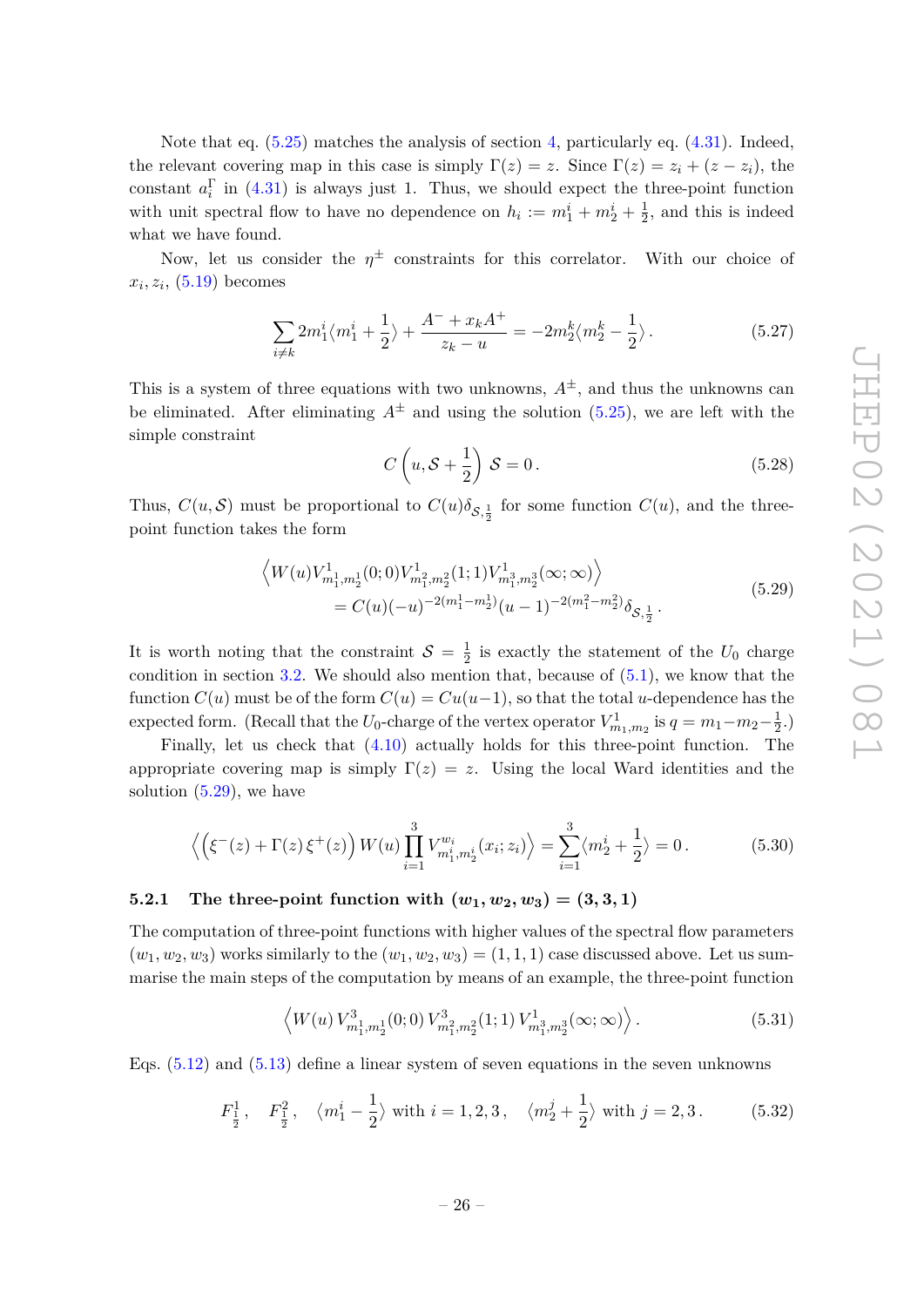The solution of the linear system implies

$$
\langle m_1^1 - \frac{1}{2} \rangle = \langle m_2^1 + \frac{1}{2} \rangle, \tag{5.33a}
$$

$$
\langle m_1^2 - \frac{1}{2} \rangle = \langle m_2^2 + \frac{1}{2} \rangle = \frac{u - 1}{u} \langle m_2^1 + \frac{1}{2} \rangle, \tag{5.33b}
$$

$$
\langle m_1^3 - \frac{1}{2} \rangle = 3 \langle m_2^3 + \frac{1}{2} \rangle = \frac{3}{u} \langle m_2^1 + \frac{1}{2} \rangle, \qquad (5.33c)
$$

reproducing eq. [\(4.28\)](#page-20-1) with

$$
a_1^{\Gamma} = 1
$$
,  $a_2^{\Gamma} = 1$ ,  $a_3^{\Gamma} = 3$ . (5.34)

The correlator is then fixed to be

$$
\left\langle W(u) V_{m_1^1, m_2^1}^3(0; 0) V_{m_1^2, m_2^2}^3(1; 1) V_{m_1^3, m_2^3}^1(\infty; \infty) \right\rangle
$$
  
=  $C(u) 3^{-(m_1^3 + m_2^3)} \left(\frac{3}{u^2}\right)^{m_1^1 - m_2^1} \left(\frac{3}{(u-1)^2}\right)^{m_1^2 - m_2^2} \delta_{\mathcal{S}, \frac{1}{2}},$  (5.35)

where again  $C(u) = Cu(u-1)$ , see the discussion below eq. [\(5.29\)](#page-28-1). The constraint  $S = \frac{1}{2}$ 2 follows again from the  $\eta^{\pm}$  constraints [\(5.19\)](#page-26-1). Finally, one easily checks that the incidence relation [\(4.10\)](#page-16-1) is indeed obeyed.

We have performed a similar analysis for all three-point functions with  $w_i$  odd and  $w_i \leq 19$ , and shown that it leads to the correct covering map solution (provided that the selection rules [\(4.25\)](#page-19-4) are satisfied). We have also checked that this solution indeed satisfies the incidence relation for  $w_i \leq 9$ .

# <span id="page-29-0"></span>**5.3** The four-point function with  $(w_1, w_2, w_3, w_4) = (1, 1, 1, 1)$

The three-point function examples of the previous subsection demonstrated several key features of correlation functions in this model, including the identity [\(4.10\)](#page-16-1). However, as a covering map always exists for three-point functions, one does not see the localisation of correlation functions at the level of the three-point function. To provide an explicit example of how localisation emerges for higher-point functions, we turn our attention to a four-point function. We will concentrate on the simplest case where all spectral flows are equal to one, i.e.

<span id="page-29-3"></span>
$$
\left\langle \prod_{\alpha=1}^{2} W(u_{\alpha}) \prod_{i=1}^{4} V_{m_1^i, m_2^i}^1(x_i; z_i) \right\rangle.
$$
 (5.36)

#### <span id="page-29-1"></span>**5.3.1 Localisation**

The relevant covering map for the  $w = 1$  four-point function is simply given by a Möbius transformation satisfying  $\Gamma(z_i) = x_i$ . Such a function only exists provided that the crossratios of the two sets of variables coincide, i.e. provided that

<span id="page-29-2"></span>
$$
\frac{(z_1 - z_2)(z_3 - z_4)}{(z_1 - z_3)(z_2 - z_4)} = \frac{(x_1 - x_2)(x_3 - x_4)}{(x_1 - x_3)(x_2 - x_4)}.
$$
\n(5.37)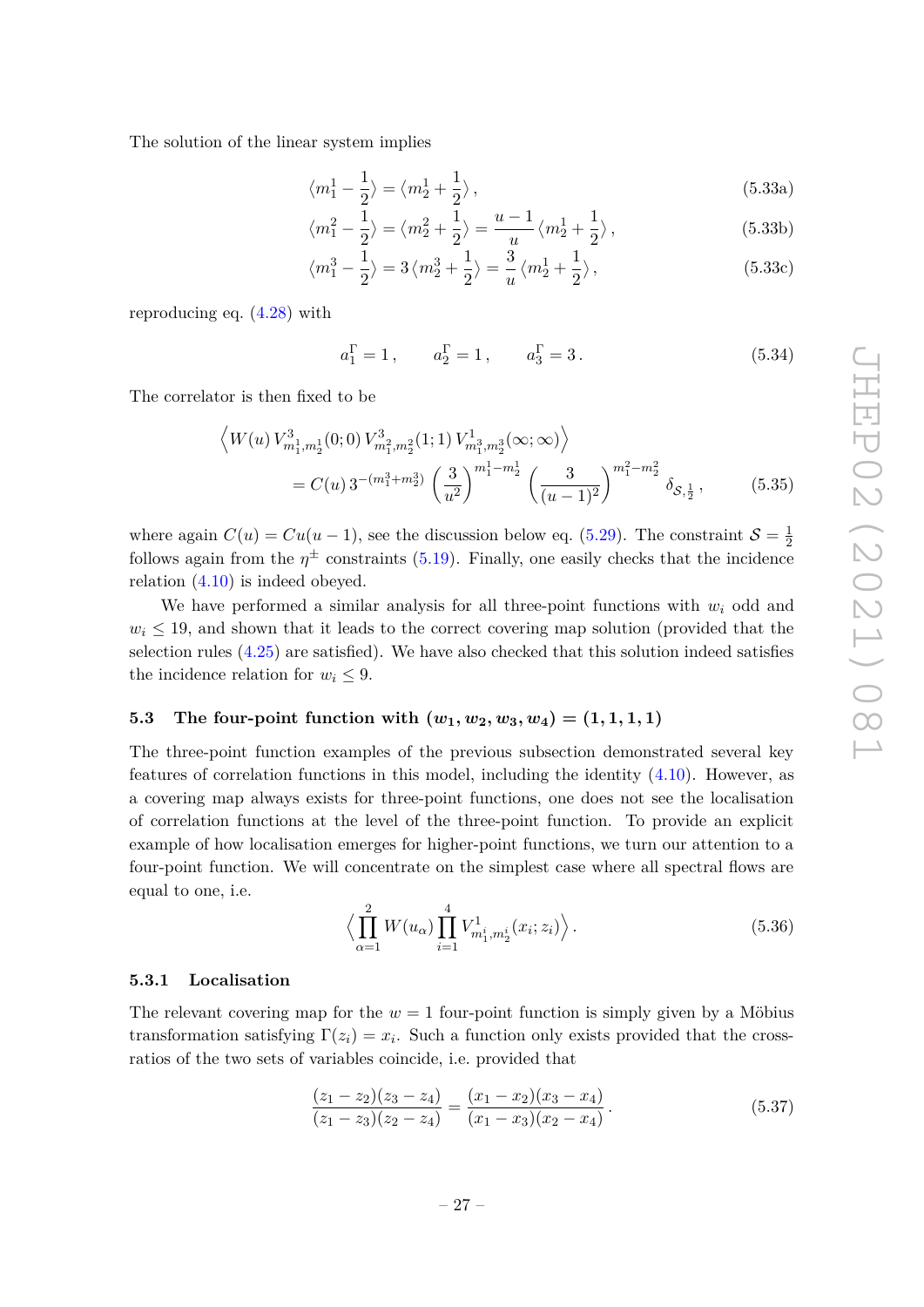We want to show in the following that the correlation function indeed localises to this configuration, i.e. that it vanishes unless [\(5.37\)](#page-29-2) is satisfied. Adopting the short-hand notation of the previous section, eqs.  $(5.12)$  and  $(5.13)$  take the form

<span id="page-30-1"></span>
$$
\sum_{i=1}^{4} \frac{1}{u_{\alpha} - z_i} \langle m_2^i + \frac{1}{2} \rangle = \sum_{i=1}^{4} \frac{x_i}{u_{\alpha} - z_i} \langle m_2^i + \frac{1}{2} \rangle = 0, \qquad \alpha = 1, 2. \tag{5.38}
$$

Just as for the three-point function, we can use the conformal Ward identities to set  $x_1 = z_1 = 0$ ,  $x_2 = z_2 = 1$ , and  $x_3 = z_3 = \infty$ , in which case the relevant covering map is simply  $\Gamma(z) = z$ . Equation [\(5.38\)](#page-30-1) becomes then

$$
\frac{1}{u_{\alpha}}\langle m_2^1 + \frac{1}{2}\rangle + \frac{1}{u_{\alpha} - 1}\langle m_2^2 + \frac{1}{2}\rangle + \frac{1}{u_{\alpha} - z_4}\langle m_2^4 + \frac{1}{2}\rangle = 0,
$$
\n(5.39a)

$$
\frac{1}{u_{\alpha}-1}\langle m_2^2 + \frac{1}{2}\rangle - \langle m_2^3 + \frac{1}{2}\rangle + \frac{x_4}{u_{\alpha}-z_4}\langle m_2^4 + \frac{1}{2}\rangle = 0.
$$
 (5.39b)

Multiplying  $(5.39a)$  by  $u_\alpha$ , and then subtracting  $(5.39b)$ , one finds

$$
\langle m_2^1 + \frac{1}{2} \rangle + \langle m_2^2 + \frac{1}{2} \rangle + \langle m_2^3 + \frac{1}{2} \rangle + \frac{u_\alpha - x_4}{u_\alpha - z_4} \langle m_2^4 + \frac{1}{2} \rangle = 0, \qquad \alpha = 1, 2. \tag{5.40}
$$

The first three terms are independent of  $\alpha$ , and one immediately deduces

$$
\frac{u_1 - x_4}{u_1 - z_4} \left\langle m_2^4 + \frac{1}{2} \right\rangle = \frac{u_2 - x_4}{u_2 - z_4} \left\langle m_2^4 + \frac{1}{2} \right\rangle \tag{5.41}
$$

and hence

<span id="page-30-4"></span><span id="page-30-3"></span><span id="page-30-2"></span>
$$
(x_4 - z_4)\langle m_2^4 + \frac{1}{2} \rangle = 0.
$$
 (5.42)

Thus, the correlation function is non-zero only if  $x_4 = z_4 = \Gamma(z_4)$ . We also note that this has precisely the form of [\(4.20\)](#page-18-4), and hence implies that the correlator has the structure

$$
\left\langle \prod_{\alpha=1}^{2} W(u_{\alpha}) V_{m_1^1, m_2^1}^1(0; 0) V_{m_1^2, m_2^2}^1(1; 1) V_{m_1^3, m_2^3}^1(\infty; \infty) V_{m_1^4, m_2^4}^1(x_4; z_4) \right\rangle \propto \delta(x_4 - z_4). \tag{5.43}
$$

# <span id="page-30-0"></span>**5.3.2 Explicit form of correlator and incidence relation**

We can actually be more specific about the form of the correlator. To this end we deduce from eq.  $(5.12)$  that

<span id="page-30-6"></span>
$$
-\langle m_1^i - \frac{1}{2} \rangle = \sum_{j \neq i} \frac{x_i - x_j}{z_i - z_j} \langle m_2^j + \frac{1}{2} \rangle, \qquad i = 1, ..., 4.
$$
 (5.44)

For our choice of insertion points and using [\(5.42\)](#page-30-4), this becomes

$$
\langle m_1^1 - \frac{1}{2} \rangle = \langle m_2^1 + \frac{1}{2} \rangle, \tag{5.45a}
$$

$$
\langle m_1^2 - \frac{1}{2} \rangle = \langle m_2^2 + \frac{1}{2} \rangle = -\frac{x_4(u_1 - 1)(u_2 - 1)}{u_1 u_2 (x_4 - 1)} \langle m_2^1 + \frac{1}{2} \rangle, \tag{5.45b}
$$

$$
\langle m_1^3 - \frac{1}{2} \rangle = \langle m_2^3 + \frac{1}{2} \rangle = -\frac{x_4}{u_1 u_2} \langle m_2^1 + \frac{1}{2} \rangle, \tag{5.45c}
$$

<span id="page-30-5"></span>
$$
\langle m_1^4 - \frac{1}{2} \rangle = \langle m_2^4 + \frac{1}{2} \rangle = \frac{(u_1 - x_4)(u_2 - x_4)}{u_1 u_2 (x_4 - 1)} \langle m_2^1 + \frac{1}{2} \rangle.
$$
 (5.45d)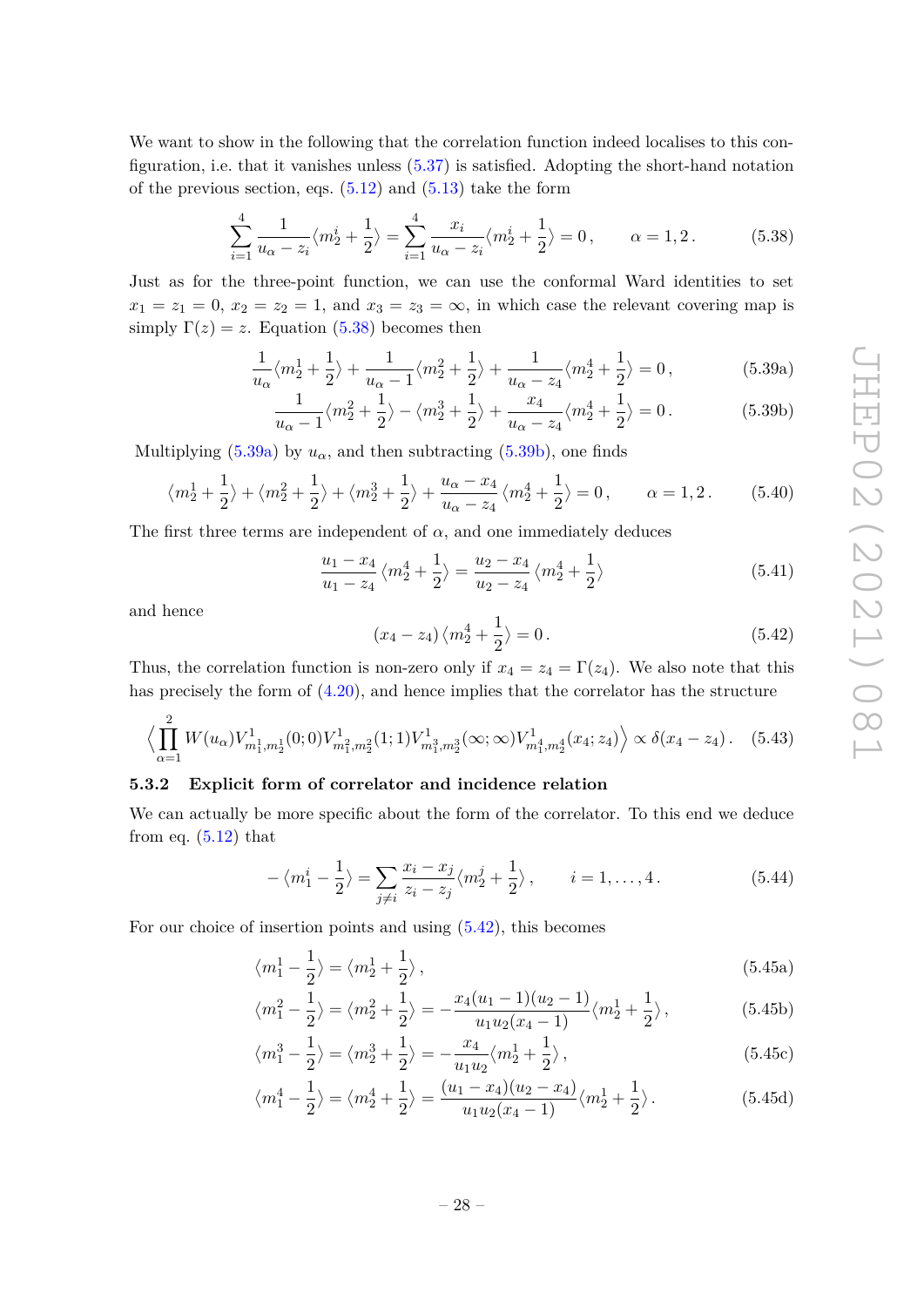This set of recursion relations fixes the  $m_1^i$  and  $m_2^i$  dependence of the correlator as

$$
\left\langle \prod_{\alpha=1}^{2} W(u_{\alpha}) V_{m_1^1, m_2^1}^1(0; 0) V_{m_1^2, m_2^2}^1(1; 1) V_{m_1^3, m_2^3}^1(\infty; \infty) V_{m_1^4, m_2^4}^1(x_4; z_4) \right\rangle
$$
  
=  $C(u_1, u_2, x_4, S) \left( -\frac{u_1 u_2}{x_4} \right)^{-2(m_1^1 - m_2^1)} \left( \frac{(u_1 - 1)(u_2 - 1)}{x_4 - 1} \right)^{-2(m_1^2 - m_2^2)} \times \left( -\frac{(u_1 - x_4)(u_2 - x_4)}{x_4(x_4 - 1)} \right)^{-2(m_1^4 - m_2^4)} \delta(x_4 - z_4),$  (5.46)

where  $C(u_1, u_2, x_4, S)$  is a function of  $u_1, u_2, x_4$ , and

<span id="page-31-1"></span>
$$
S = \sum_{i=1}^{4} (m_1^i - m_2^i).
$$
 (5.47)

Note that eq. [\(5.46\)](#page-31-1) does not carry any dependence on the  $J_0^3$  eigenvalue  $m_1^i + m_2^i$ , in agreement with [\(4.31\)](#page-20-0). In fact, for the choice of insertion points made above, the covering map is simply  $\Gamma(z) = z$ , and  $a_i^{\Gamma} = 1$  for  $i = 1, ..., 4$ . We also note that the  $u_i$  dependence of eq.  $(5.46)$  comes from the  $U_0$ -charge terms, see eq.  $(5.1)$  and the comment below eq.  $(5.25)$ ; this fixes the  $u_i$  dependence of  $C(u_1, u_2, x_4, S)$  to be

$$
C(u_1, u_2, x_4, S) = \prod_{\alpha=1,2} u_\alpha (u_\alpha - 1) (u_\alpha - x_4) C(x_4, S).
$$
 (5.48)

It is also straight-forward to confirm that the correlator satisfies indeed the incidence relation [\(4.10\)](#page-16-1). For our choice of insertion points this amounts to

$$
\langle (\xi^-(z) + z \xi^+(z)) \prod_{\alpha=1}^2 W(u_\alpha) V_{m_1^1, m_2^1}^1(0; 0) V_{m_1^2, m_2^2}^1(1; 1) V_{m_1^3, m_2^3}^1(\infty; \infty) V_{m_1^4, m_2^4}^1(x_4; z_4) \rangle
$$
  
= 
$$
\sum_{i=1}^4 \langle m_2^i + \frac{1}{2} \rangle = 0,
$$
 (5.49)

where we have used eq.  $(5.45)$ .

This analysis takes care of the constraints that come from considering correlators with the insertion of *ξ* <sup>±</sup>. We can also determine the constraints that come from the insertion of  $\eta^{\pm}$  into the correlators, following the general method of section [5.1.2;](#page-25-1) the analysis is a bit technical though, and we have therefore relegated it to appendix [D.](#page-38-0) The most interesting novelty relative to the situation for the three-point functions of section [5.2](#page-27-0) is that we cannot directly eliminate the unknown correlators  $A_{\alpha}^{\pm}$ , and that they actually turn out to involve also derivatives of delta-functions, not just delta-functions, see eq. [\(D.19\)](#page-41-0). As a side-product we also deduce the constraint that S has to equal  $S = 0$ , see eq. [\(D.11\)](#page-40-1), which is just the  $U_0$ -charge condition. Note that  $S = 0$  is in particular compatible with two of the  $j_i = m_1^i - m_2^i$  to be equal to  $j_i = \frac{1}{2}$  $\frac{1}{2}$ , and the other two to be equal to  $j_i = -\frac{1}{2}$  $rac{1}{2}$ .

# <span id="page-31-0"></span>**6 Conclusions**

In this paper we have analysed the world-sheet correlation functions of string theory on  $AdS_3 \times S^3 \times T^4$  with minimal NS-NS flux ( $k = 1$ ), and made the matching with those of the dual symmetric orbifold theory manifest. The main advances relative to [\[3\]](#page-42-2) are that: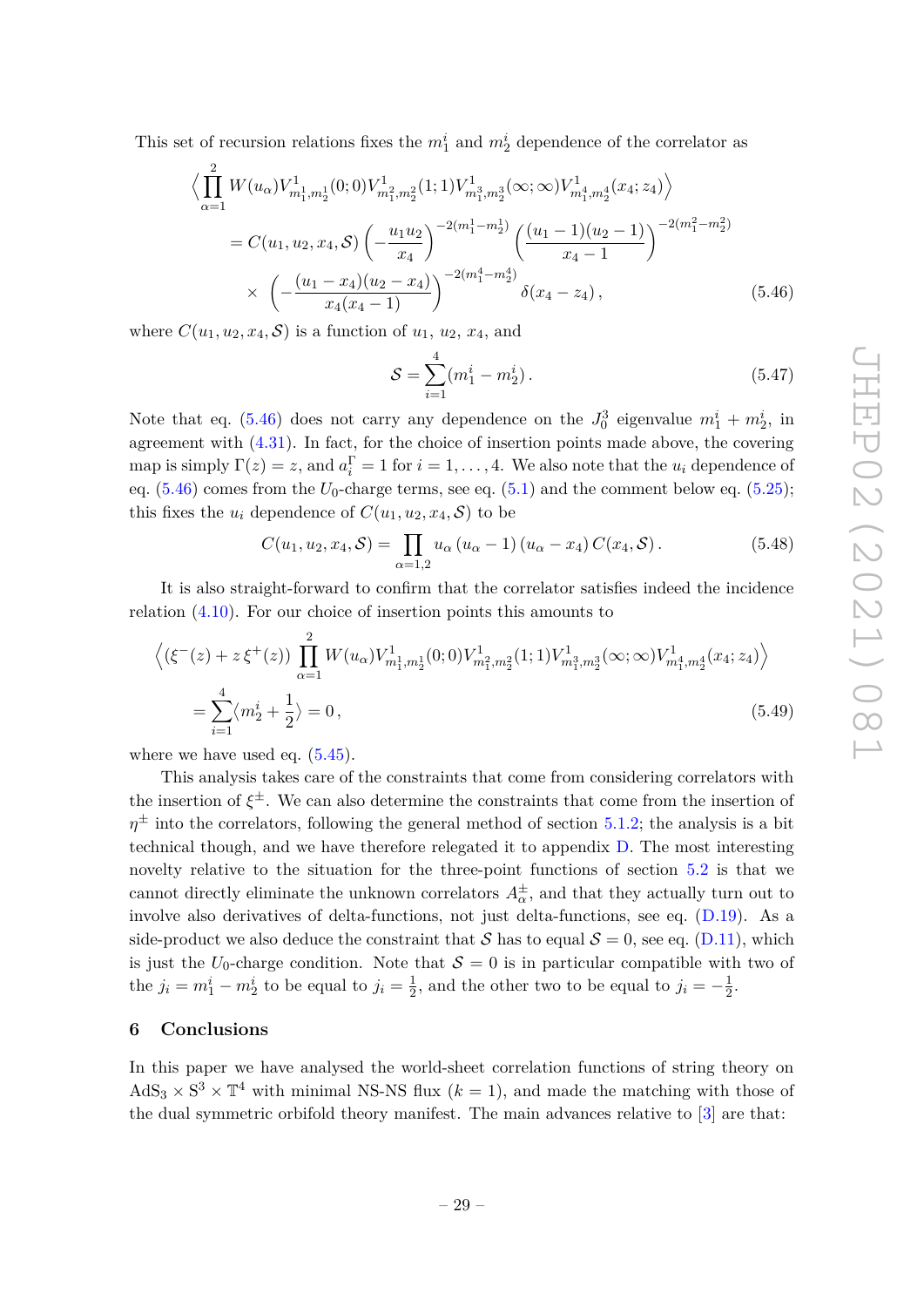- (i) Our analysis was done directly in the hybrid formalism, using the free field realisation of  $\mathfrak{psu}(1,1|2)_1$  in terms of symplectic bosons and fermions. (The analysis of [\[3\]](#page-42-2) was done in the NS-R formalism, and only made use of the bosonic  $\mathfrak{sl}(2,\mathbb{R})_{k+2}$  symmetry.)
- (ii) As a consequence we could derive stronger results: in particular, we could show that the solution is delta-function localised, see  $(4.23)$  and  $(4.31)$ . (In [\[3\]](#page-42-2) it was only shown that such a delta-function localised solution exists, but it was not clear (and probably also not true) that this is the only solution of the  $\mathfrak{sl}(2,\mathbb{R})_{k+2}$  Ward identities.)
- (iii) These special properties of the correlation functions have a nice geometric origin, namely the 'incidence relation' [\(4.10\)](#page-16-1), that suggests a close relation to a twistor string theory description, see section [4.5.](#page-21-0)

There are a number of open problems that remain. In particular, our analysis only concerns the chiral correlation functions, and we therefore cannot fix directly the full world-sheet amplitudes. However, given the results of this paper, it should now be possible to solve the bootstrap equations for the  $\mathfrak{psu}(1,1|2)_1$  WZW model, and thereby fix the undetermined constants, say in [\(4.34\)](#page-21-1). Once this is done, one should also add in the ghost (and fermion) contributions, and confirm that one obtains indeed the correct symmetric orbifold correlators (including normalisation, etc.).

In this paper we have only considered the situation on the world-sheet sphere. However, most of the arguments also go through for higher genus; this will appear elsewhere [\[36\]](#page-44-9). We have also only analysed the case of  $AdS_3 \times S^3 \times T^4$ ; it should be possible to do a similar analysis for  $AdS_3 \times S^3 \times S^3 \times S^1$ , for which the relevant WZW model is associated to  $\mathfrak{d}(2,1|\alpha)_k$ . The tensionless limit for that theory arises if the level of one of the  $\mathfrak{su}(2)$  factors equals one, say  $k^+ = 1$ , and the world-sheet theory has a free field realisation in terms of symplectic bosons and fermions if also the other  $\mathfrak{su}(2)$  level equals one,  $k^+ = k^- = 1$ , i.e.  $\alpha = 1$  and  $k = \frac{1}{2}$  $\frac{1}{2}$  [\[37\]](#page-44-10). Another class of backgrounds that should be accessible by these methods are the quotients of  $AdS_3 \times S^3 \times T^4$  that were recently studied in [\[38\]](#page-44-11).

The free field description of the world-sheet theory which we have developed and utilised in this paper should also allow one to attack other problems. For example, it should not be too difficult to study the D-branes of this world-sheet theory in terms of the free field description, see e.g. [\[39](#page-44-12)[–41\]](#page-44-13). This should give access to some non-perturbative aspects of the dual symmetric orbifold theory, and thereby shed light on the extent to which this duality holds beyond perturbation theory.

Another direction which would be physically very important is to use the free field description to construct the vertex operator which adds an infinitesimal amount of RR 3-form flux (in the  $g_s \to 0$  limit). It would be interesting to understand how to treat such a perturbation about the tensionless limit and, in particular, whether this modifies the delta function localisation of the correlators.

# **Acknowledgments**

We thank Lorenz Eberhardt for useful conversations and comments on a draft of this paper. The work of AD, MRG and BK was supported by the Swiss National Science Foundation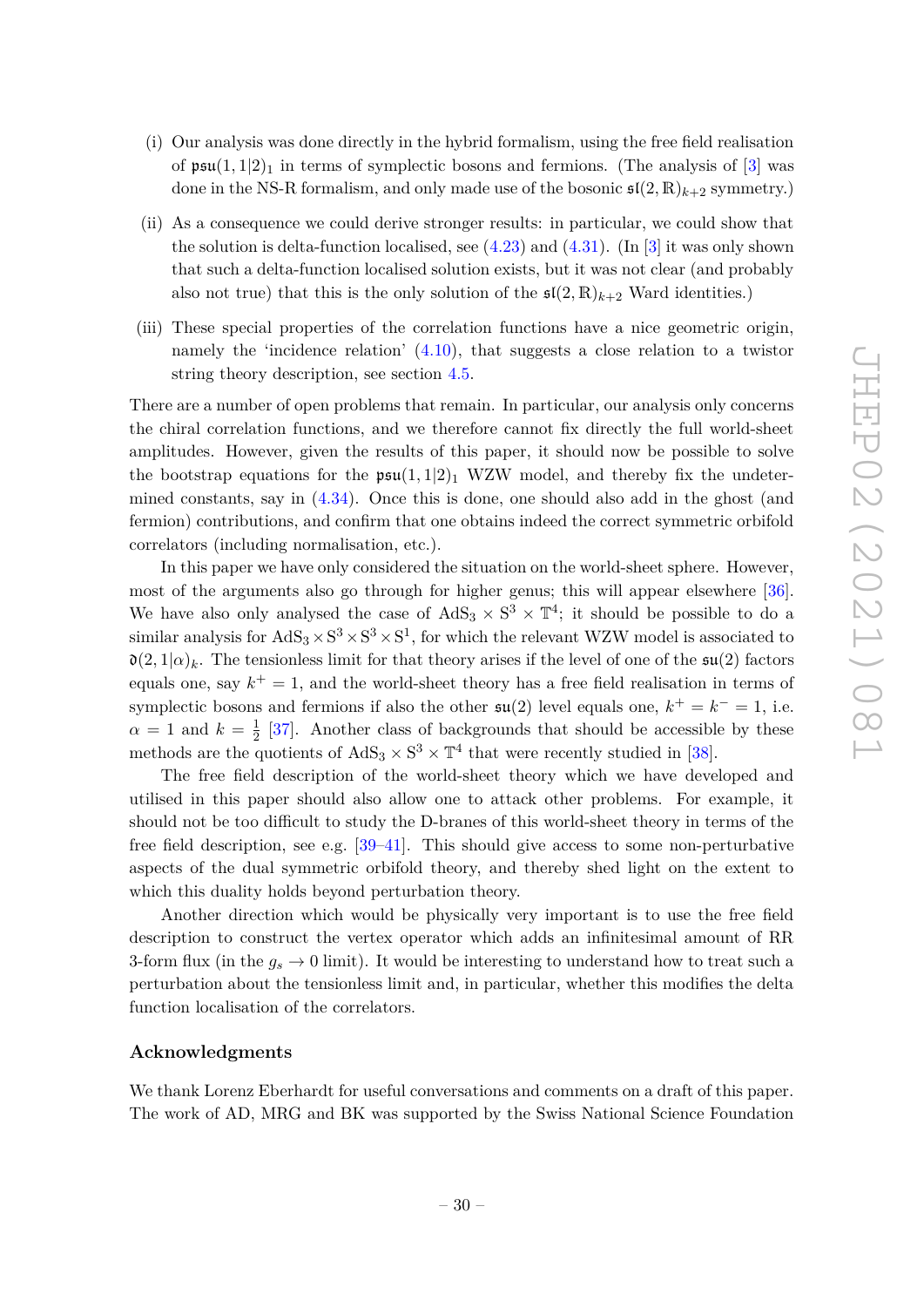through a personal grant and via the NCCR SwissMAP. The work of RG is supported in part by the J. C. Bose Fellowship of the DST-SERB as well as in large measure by the framework of support for the basic sciences by the people of India.

#### <span id="page-33-0"></span>**A Spectrally flowed representations**

In this appendix we shall describe various spectrally flowed representations in more detail. We begin with the  $\hat{\sigma}^2$ -spectrally flowed vacuum representation.

#### <span id="page-33-1"></span>**A.1 Another vacuum representation**

We want to show that the state defined by  $(2.29)$  is indeed the vacuum state with respect to  $\mathfrak{psu}(1,1|2)$ . First we note that the  $\hat{\sigma}$  spectral flow acts on the free fields as

$$
\hat{\sigma}(\eta_r^{\pm}) = \eta_{r-1/2}^{\pm} , \qquad \hat{\sigma}(\xi_r^{\pm}) = \xi_{r+1/2}^{\pm} \tag{A.1}
$$

<span id="page-33-2"></span>
$$
\hat{\sigma}(\chi_r^{\pm}) = \chi_{r+1/2}^{\pm} , \qquad \hat{\sigma}(\psi_r^{\pm}) = \psi_{r-1/2}^{\pm} . \tag{A.2}
$$

The action on the  $\mathfrak{psu}(1,1|2)_1$  and  $\mathfrak{u}(1)$  generators is then

$$
\hat{\sigma}(J_m^3) = J_m^3, \qquad \hat{\sigma}(J_m^{\pm}) = J_m^{\pm}, \qquad (A.3a)
$$

$$
\hat{\sigma}(K_m^3) = K_m^3, \qquad \hat{\sigma}(K_m^{\pm}) = K_m^{\pm}, \qquad (A.3b)
$$

$$
\hat{\sigma}(S_m^{\alpha\beta \pm}) = S_{m \pm 1}^{\alpha\beta \pm}, \qquad \hat{\sigma}(U_m) = U_m + \frac{1}{2}\delta_{m,0}, \qquad (A.3c)
$$

<span id="page-33-5"></span><span id="page-33-4"></span><span id="page-33-3"></span>
$$
\hat{\sigma}(V_m) = V_m + \frac{1}{2}\delta_{m,0}, \qquad \hat{\sigma}(Z_m) = Z_m + \delta_{m,0}.
$$
 (A.3d)

It therefore (almost) leaves the  $\mathfrak{psu}(1,1|2)$  generators invariant, while it shifts the eigenvalues of  $U_0$  and  $V_0$ .

In order to see that  $(2.29)$  is indeed the vacuum state we first note that because of  $(A.3a)$  and  $(A.3b)$  this is the case with respect to the bosonic subalgebra  $\mathfrak{sl}(2,\mathbb{R})_1\oplus\mathfrak{su}(2)_1$ ; here we have used that the fermionic excitations do not modify this property, as one can easily see from the free field realisation. Note that the fermionic generators are required to guarantee that the state is also annihilated by the  $S_n^{\alpha\beta\gamma}$  modes with  $n \geq 0$ ; in particular, since  $\hat{\sigma}(S_m^{\alpha\beta-}) = S_{m-1}^{\alpha\beta-}$  $\sum_{m=1}^{\infty}$ , this requires that

$$
S_{m-1}^{\alpha\beta-} \psi^+_{-3/2} \psi^-_{-3/2} \psi^+_{-1/2} \psi^-_{-1/2} |0\rangle = 0, \qquad m \ge 0,
$$
 (A.4)

as one verifies again directly from the free field realisation. The other supercharge generators work similarly. Finally, the  $U_0$  charge of  $|0\rangle^{(1)}$  follows directly from the spectral flow property  $(A.3c)$ , while for  $V_0$  we use that

$$
V_0 \psi^+_{-3/2} \psi^-_{-3/2} \psi^+_{-1/2} \psi^-_{-1/2} |0\rangle = -2 \psi^+_{-3/2} \psi^-_{-3/2} \psi^+_{-1/2} \psi^-_{-1/2} |0\rangle, \qquad (A.5)
$$

since each  $\psi^{\alpha}$  generator carries  $V_0$  charge  $-1/2$ . Together with  $(A.3d)$  this then shows that  $V_0|0\rangle^{(1)} = -|0\rangle^{(1)}$ , and hence leads to  $(2.30)$ .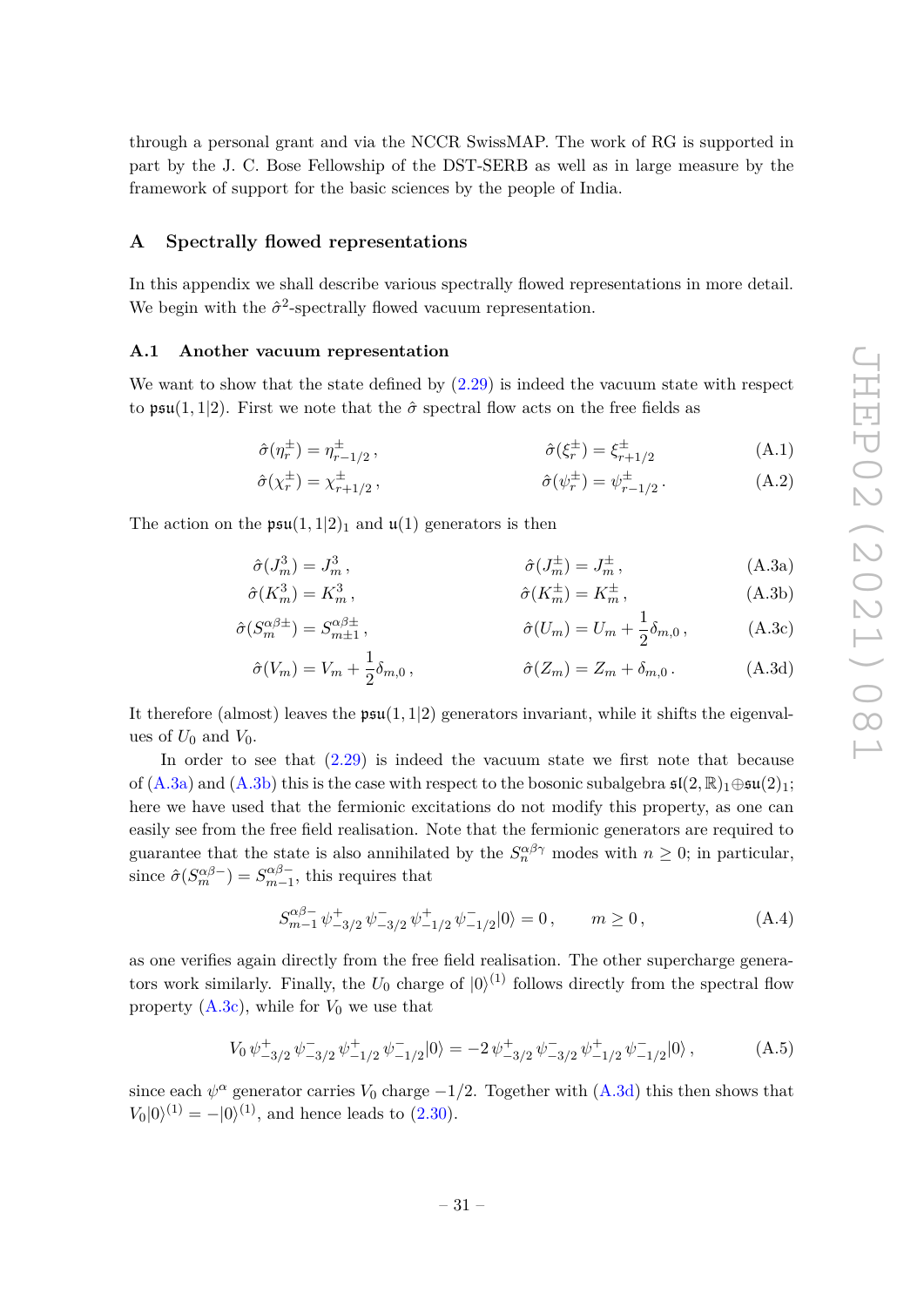#### <span id="page-34-0"></span>**A.2 Twisted sector ground states**

In this appendix we identify the twisted sector ground state of the dual CFT in terms of our hybrid description. Let us start by recalling that under the usual spectral flow the operators transform as

<span id="page-34-2"></span>
$$
\sigma^w(J_m^3) = J_m^3 + \frac{kw}{2} \delta_{m,0} , \qquad (A.6a)
$$

$$
\sigma^w(J_m^{\pm}) = J_{m \mp w}^{\pm} \,, \tag{A.6b}
$$

$$
\sigma^w(K_m^3) = K_m^3 + \frac{kw}{2} \delta_{m,0} \,, \tag{A.6c}
$$

$$
\sigma^w(K_m^{\pm}) = K_{m \pm w}^{\pm} , \qquad (A.6d)
$$

$$
\sigma^w(S_m^{\alpha\beta\gamma}) = S_{m + \frac{1}{2}w(\beta - \alpha)}^{\alpha\beta\gamma}.
$$
\n(A.6e)

In addition, the energy-momentum tensor transforms as

$$
\sigma^w(L_m) = L_m + w(K_m^3 - J_m^3). \tag{A.7}
$$

In the hybrid formalism, the mass-shell condition is

<span id="page-34-3"></span>
$$
L_0 = 0. \tag{A.8}
$$

We also note that on the highest weight states of the above (unflowed) representation  $L_0 = 0$ . This follows from the fact that the Casimir of  $\mathfrak{psu}(1,1|2)$  vanishes on the short representation, see eq.  $(3.25)$  of [\[1\]](#page-42-0); it also follows from the observation that the 4 free fermions contribute  $\Delta_f = \frac{4}{16} = \frac{1}{4}$  $\frac{1}{4}$  to the ground state energy — they are in the R sector while the 4 symplectic bosons contribute  $\Delta_{\rm b} = -\frac{4}{16} = -\frac{1}{4}$  $\frac{1}{4}$ , see e.g. section 4.2 of [\[2\]](#page-42-1) so that the total ground state energy is zero. Thus the mass-shell condition in the *w*-spectrally flowed sector is

<span id="page-34-5"></span>
$$
N + w(n - m) = 0,\t\t(A.9)
$$

where *N* is the excitation number before spectral flow, while *m* and *n* are the  $J_0^3$  and  $K_0^3$ eigenvalues before spectral flow.

#### <span id="page-34-1"></span>**A.2.1 The case of odd** *w*

For odd spectral flow *w*, the twisted sector ground state should have conformal dimension

<span id="page-34-6"></span>
$$
h = \frac{w^2 - 1}{4w},
$$
\n(A.10)

and define a singlet (highest weight state) with respect to the  $\mathfrak{su}(2)_1$  algebra. From the world-sheet perspective the relevant state is

<span id="page-34-4"></span>
$$
[\Phi_w]^{\sigma^w}, \quad \text{with} \quad \Phi_w = \chi_{-\frac{w-1}{2}}^{-} \psi_{-\frac{w-1}{2}}^{-} \cdots \chi_{-1}^{-} \psi_{-1}^{-} \chi_0^{-} \psi_0^{-} |m_1, m_2\rangle, \quad (A.11)
$$

where  $m_1, m_2$  are fixed by the mass-shell condition and the requirement that  $Z_0 = 0$ ,

$$
m_1 + m_2 = -\frac{w^2 + 1}{4w}, \qquad m_1 - m_2 = \frac{1}{2}.
$$
 (A.12)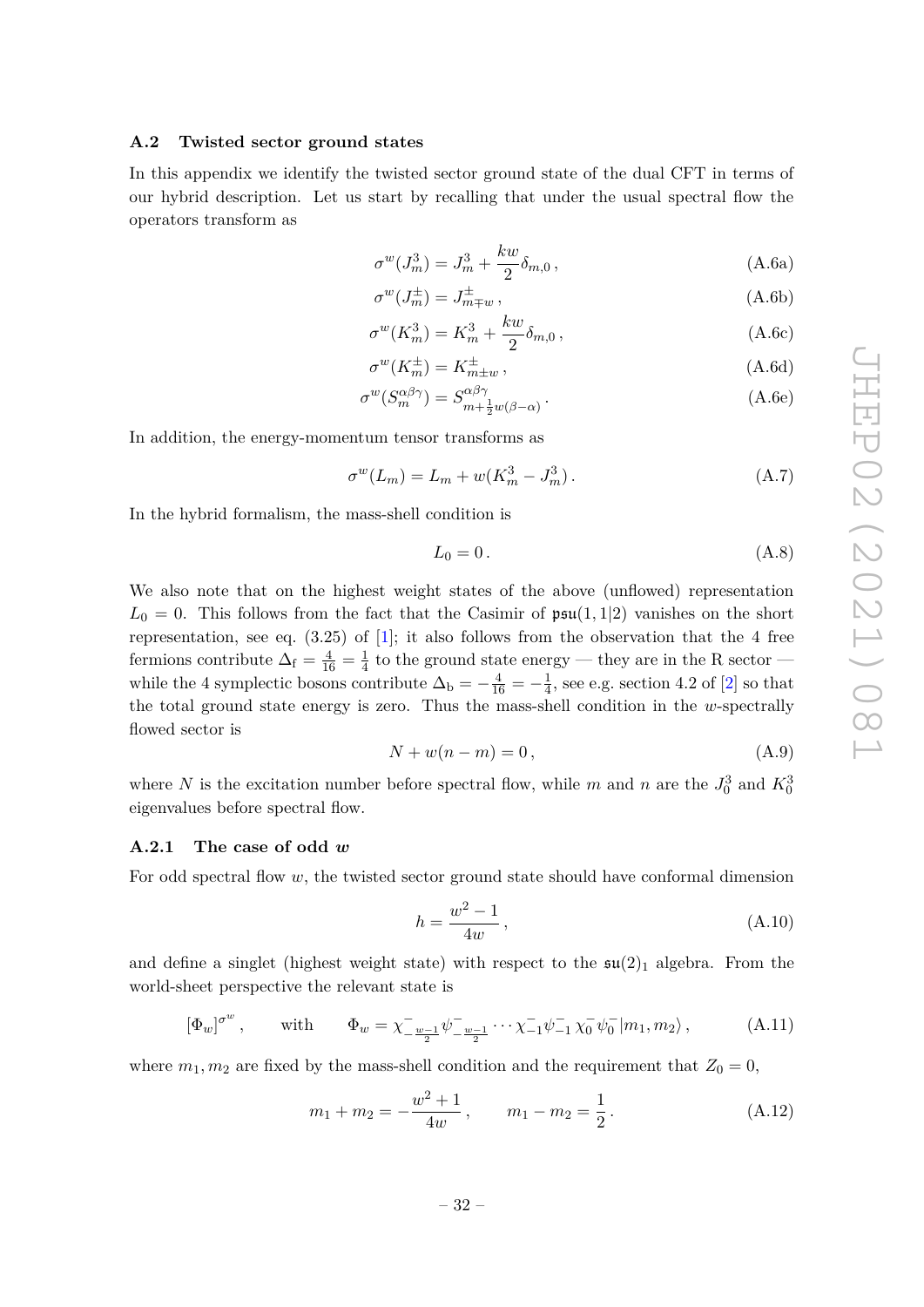Indeed, since the  $K_0^3$  eigenvalue before spectral flow is  $n = -\frac{w}{2}$  $\frac{w}{2}$ , the  $K_0^3$  eigenvalue after spectral flow is zero. (In fact, the state transforms as the vacuum with respect to  $\mathfrak{su}(2)_1$ .) Similarly, the  $J_0^3$  eigenvalue before spectral flow equals  $m = m_1 + m_2 = -\frac{w^2+1}{4w}$  $\frac{y^2+1}{4w}$ , and thus [\(A.9\)](#page-34-5) is satisfied with excitation number  $N = \frac{(w-1)(w+1)}{4}$  $\frac{1}{4}$ . The state is also physical since it is annihilated by  $L_0$  and  $\mathcal{Q}_0$ , given that the modes  $\mathcal{Q}_n$  are explicitly

$$
Q_n = 2 \sum_{r,s,p,q} (r-s) \xi_r^+ \xi_s^- \chi_p^+ \chi_q^- \delta_{r+s+p+q,n}.
$$
 (A.13)

On the  $\sigma^w$  twisted sector state  $(A.11)$  the fermionic modes are only non-zero provided that  $p+q \leq -1$ , and as a consequence  $r+s \geq n+1$ . In particular,  $\mathcal{Q}_0$  therefore annihilates the state, while for  $Q_{-1}$  the contribution with  $r = \frac{w}{2}$  $\frac{w}{2}$  and  $s = -\frac{w}{2}$  $\frac{w}{2}$  survives, leading to  $(3.12)$ .

## <span id="page-35-0"></span>**A.2.2 The case of even** *w*

For even spectral flow, the analogue of  $(A.10)$  is

$$
h = \frac{w}{4},\tag{A.14}
$$

and the ground state of the twisted sector is two-fold degenerate, with the two states transforming as a doublet with respect to  $\mathfrak{su}(2)$ . The two states are then given by  $[\Phi_w^{\pm}]^{\sigma^w}$ , with

<span id="page-35-2"></span>
$$
\Phi_{w}^{+} = \chi_{-\frac{w}{2}+1}^{-} \psi_{-\frac{w}{2}+1}^{-} \cdots \chi_{-1}^{-} \psi_{-1}^{-} \chi_{0}^{-} \psi_{0}^{-} |m_{1}, m_{2}\rangle
$$
\n(A.15)

$$
\Phi_{w}^{-} = \chi_{-\frac{w}{2}}^{-} \psi_{-\frac{w}{2}}^{-} \chi_{-\frac{w}{2}+1}^{-} \psi_{-\frac{w}{2}+1}^{-} \cdots \chi_{-1}^{-} \psi_{-1}^{-} \chi_{0}^{-} \psi_{0}^{-} |m_{1}, m_{2} \rangle.
$$
\n(A.16)

In this case the mass-shell condition and the requirement that  $Z_0 = 0$  are

$$
m_1 + m_2 = -\frac{w}{4}, \qquad m_1 - m_2 = \frac{1}{2}.
$$
 (A.17)

# <span id="page-35-1"></span>**B On covering maps**

In this appendix we explain how the conditions on the covering map determine the polynomials  $p^{\pm}(z)$  up to two overall scale factors as well as two coefficients. Since we can factor out the two overall scale factors, this, in particular, implies that the conditions on the covering map can be written in terms of ratios of expansion coefficients, see the discussion below eq. [\(B.3\)](#page-36-3). Let us start by denoting the coefficients of  $p^{\pm}(z)$  as

$$
p^{-}(z) = \sum_{k=0}^{N} a_k z^k, \qquad p^{+}(z) = \sum_{k=0}^{N} b_k z^k.
$$
 (B.1)

Then the constraint [\(4.7\)](#page-16-3) becomes

<span id="page-35-3"></span>
$$
\sum_{k,l=0}^{N} (k-l)a_k b_l z^{k+l-1} = \sum_{j=1}^{2N-1} C_{j-1} z^{j-1}.
$$
 (B.2)

Here the right hand side is the expansion of the polynomial  $C \prod_{i=1}^{n} (z - z_i)^{w_i-1}$ , with  $C_{2N-2} = C$  being the only unknown. The left hand side has the  $(2N+2)$  unknowns  $\{a_j, b_j\}$ .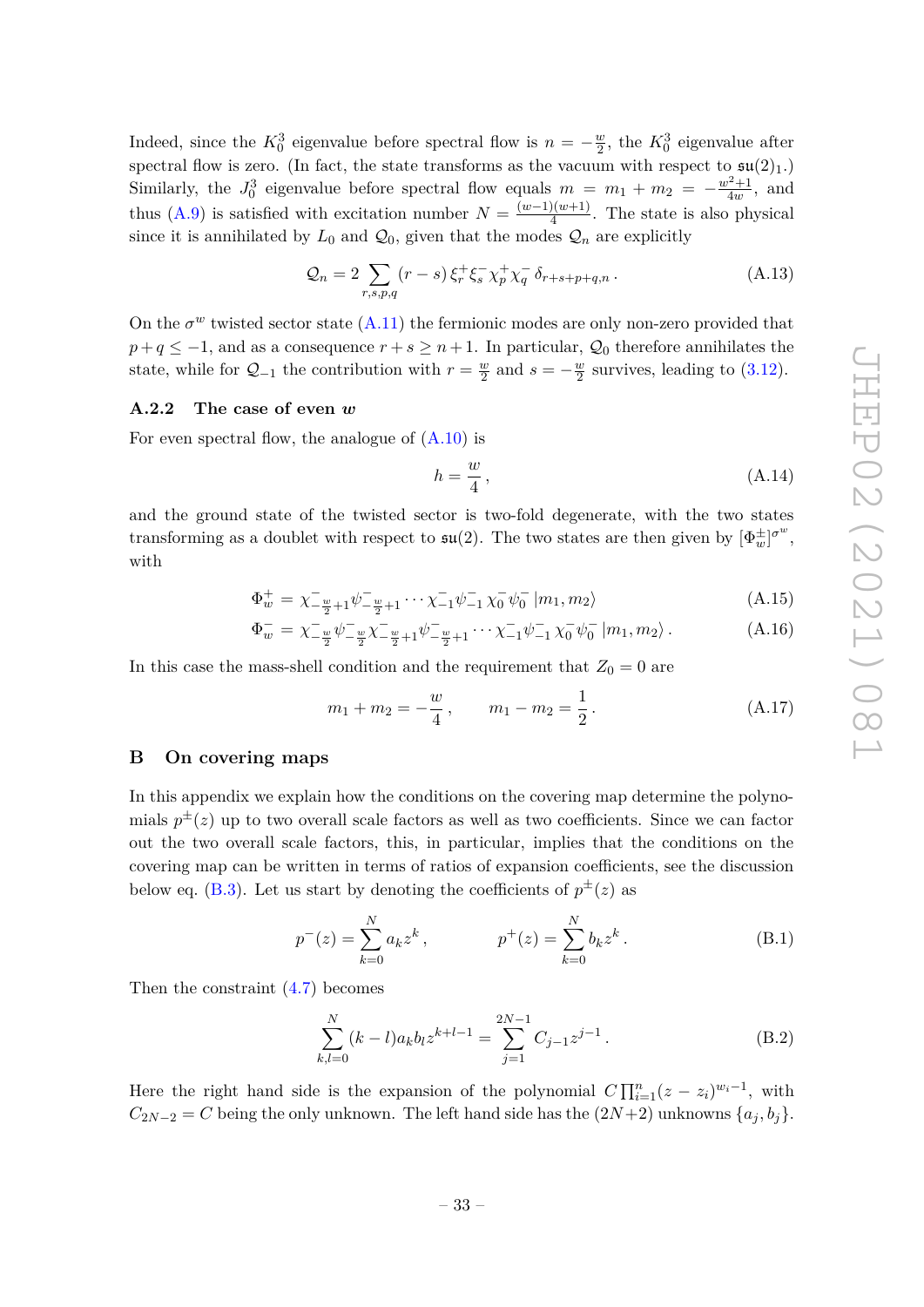We can eliminate C by considering the  $(2N-2)$  equations that come from equating powers of *z* on both sides of [\(B.2\)](#page-35-3),

<span id="page-36-3"></span>
$$
\sum_{l=0}^{\min(j,N)} (j-2l) a_{j-l} b_l = \tilde{C}_{j-1}(a_N b_{N-1} - a_{N-1} b_N),
$$
\n(B.3)

with  $\tilde{C}_j({z_i, w_i}) = \frac{C_j}{C}$  and  $j = 1, \ldots, (2N-1)$ . Since  $(B.3)$  is homogeneous in the  ${a_j, b_j}$ , we can take out a common factor of, say,  $(a_N b_N)$ , and write these equations purely in terms of the 2*N* variables  $\{\alpha_j = \frac{a_j}{a_j}\}$  $\frac{a_j}{a_N}, \beta_j = \frac{b_j}{b_N}$  $\left\{\frac{b_j}{b_N}\right\}$  for  $j = 0, \ldots, N-1$ . We can fix two of these, say  $(\alpha_0, \beta_0)$ , and parametrically solve these  $(2N-2)$  equations for the remaining  $(2N-2)$ variables. This algebraic system of equations will generically admit a finite number of discrete solutions for the  $\{\alpha_j, \beta_j\}$  for any fixed  $(\alpha_0, \beta_0)$ .

We have thus obtained a family of covering maps which have the right branching behaviour at  $z = z_i$  and are expressible in terms of the two parameters  $(\alpha_0, \beta_0)$ , together with the individual scaling factors of  $(a_N, b_N)$ . We can thus write the solutions to [\(B.2\)](#page-35-3) as

<span id="page-36-2"></span>
$$
p^{-}(z) = a_N q^{-}(\alpha_0, \beta_0; z), \qquad p^{+}(z) = b_N q^{+}(\alpha_0, \beta_0; z).
$$
 (B.4)

Thus we have a solution for the covering map in terms of a common scale factor and three unknowns  $\left(\frac{a_N}{b_N}\right)$  $\frac{a_N}{b_N}, \alpha_0, \beta_0$ ).

We can fix these three unknowns by demanding that

$$
p^{-}(z_i) + x_i p^{+}(z_i) = 0
$$
\n(B.5)

for, say,  $i = 1, 2, 3$ . Again, as algebraic equations we generically will have finitely many solutions. The covering map is thus determined up to these discrete choices. In particular,  $\Gamma(z_i)$  for  $(i = 4, \ldots, n)$  are now fixed to discretely many values.

#### <span id="page-36-0"></span>**C Using the incidence relation to determine correlators explicitly**

The insights of section [4](#page-14-1) do not just exhibit the underlying structure of the correlation functions. They also provide a quite powerful method for the explicit calculation of the correlation functions. In this appendix we demonstrate this for the example of a four-point function with  $w_i = 2$  for all *i*.

#### <span id="page-36-1"></span>**C.1 A simple example**

Let us set without loss of generality  $x_1 = z_1 = 0$ ,  $x_2 = z_2 = 1$ , and  $x_3 = z_3 = \infty$ . Then the covering map with branching  $w_i = 2$  for all *i* is given by

$$
\Gamma(z) = \frac{z^2 \left( \pm z \sqrt{z_4^2 - z_4 + 1} - z z_4 - z + 3 z_4 \right)}{\pm (3z - 2) \sqrt{z_4^2 - z_4 + 1} + 3 z z_4 - z_4 + 2},
$$
\n(C.1)

with the two signs corresponding to the two possible covering maps. Moreover, this covering map only sends  $z_4$  to  $x_4$  provided that

<span id="page-36-4"></span>
$$
x_4 = \Gamma(z_4) = z_4 \left( \pm 2(z_4 - 1) \sqrt{z_4^2 - z_4 + 1} + 2z_4^2 - 3z_4 + 2 \right).
$$
 (C.2)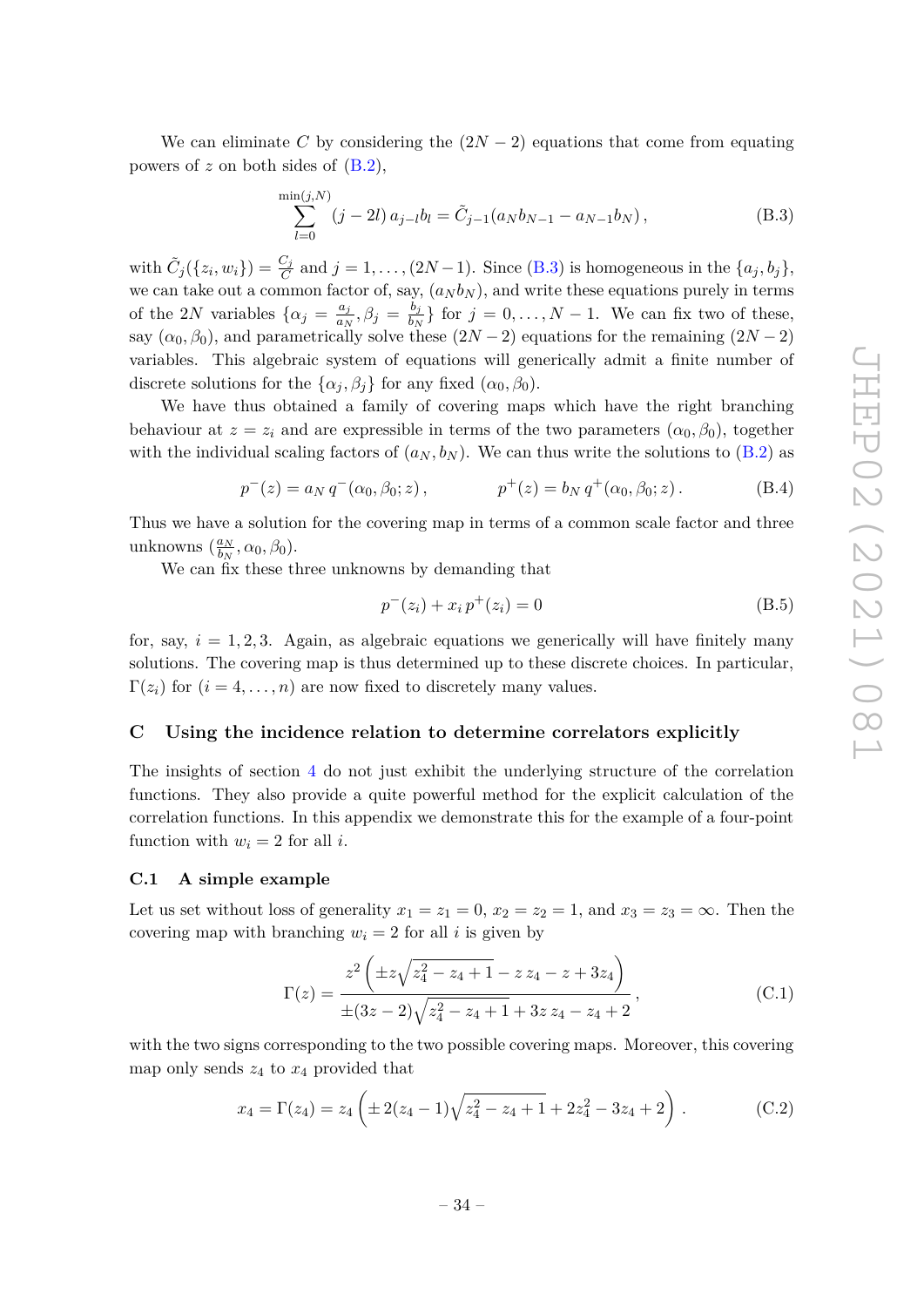We wish to show that the correlators are only nonvanishing on this locus. The degree of the covering map is  $N = 3$ , and so  $P^+$  and  $P^-$  are order 3 polynomials. Let us write

$$
P^{\pm}(z) = \sum_{m=0}^{3} c_m^{\pm} z^m.
$$
 (C.3)

The constraints [\(4.17\)](#page-18-0) imply that

$$
P^{-}(z_{i}) + x_{i}P^{+}(z_{i}) = \sum_{m=0}^{3} (c_{m}^{-} + x_{i}c_{m}^{+}) z_{i}^{m} = 0,
$$
  
\n
$$
\partial (P^{-}(z) + x_{i}P^{+}(z)) \Big|_{z=z_{i}} = \sum_{m=0}^{3} m (c_{m}^{-} + x_{i}c_{m}^{+}) z_{i}^{m-1} = 0,
$$
\n(C.4)

for  $i = 1, 2, 3, 4$ . Since we have set  $x_1 = z_1 = 0$ ,  $x_2 = z_2 = 1$ , and  $x_3 = z_3 = \infty$ , <sup>[16](#page-37-1)</sup> we obtain  $c_0^- = c_1^- = 0$  and  $c_2^+ = c_3^+ = 0$ , while the remaining system is given by

$$
c_2^- + c_3^- + c_0^+ + c_1^+ = 0
$$
  
\n
$$
2c_2^- + 3c_3^- + c_1^+ = 0
$$
  
\n
$$
c_2^- z_4^2 + c_3^- z_4^3 + c_0^+ x_4 + c_1^+ x_4 z_4 = 0
$$
  
\n
$$
2c_2^- z_4 + 3c_3^- z_4^2 + c_1^+ x_4 = 0.
$$
\n(C.5)

This is a homogeneous system of four equations and four unknowns. It only has a nontrivial solution if its determinant vanishes, namely if  $x_4^2 - 4x_4z_4 + 6x_4z_4^2 - 4x_4z_4^3 + z_4^4 = 0$ . In fact, one can massage this system to show that

$$
\left(x_4^2 - 4x_4z_4 + 6x_4z_4^2 - 4x_4z_4^3 + z_4^4\right)c_m^{\pm} = 0.
$$
 (C.6)

The polynomial prefactor vanishes precisely when  $(C.2)$  is satisfied, and thus the coefficients  $c_m^{\pm}$  are localised on the locus  $x_4 = \Gamma(z_4)$ ,

$$
c_m^{\pm} \propto \sum_{\Gamma} (c_m^{\pm})_{\Gamma} \, \delta(x_4 - \Gamma(z_4)) \,. \tag{C.7}
$$

Since the correlators are simply linear combinations of the coefficients of  $P^{\pm}(z)$  (see [\(4.22\)](#page-19-5)), we conclude that the correlators localise on the same locus.

#### <span id="page-37-0"></span>**C.2 Delta-function localisation for four-point functions**

In this appendix we give a direct argument to show that the four-point functions are delta-function localised. Let  $\vec{v}$  be the  $2N + 2$ -dimensional column vector containing the coefficients of  $P^{\pm}(z)$ , and let *M* be the  $(2N + 2) \times (2N + n - 2)$  matrix implementing the linear system of constraints, see eq. [\(4.15\)](#page-17-5)

<span id="page-37-2"></span>
$$
\left. \partial^{\ell-1} (P^-(z) + x_i P^+(z)) \right|_{z=z_i} = 0, \qquad \ell = 1, \dots, w_i, \tag{C.8}
$$

<span id="page-37-1"></span><sup>16</sup>As always, taking insertion points to infinity requires some care. In this case, one must take the limit in such a way that  $x_3/z_3^2$  remains constant.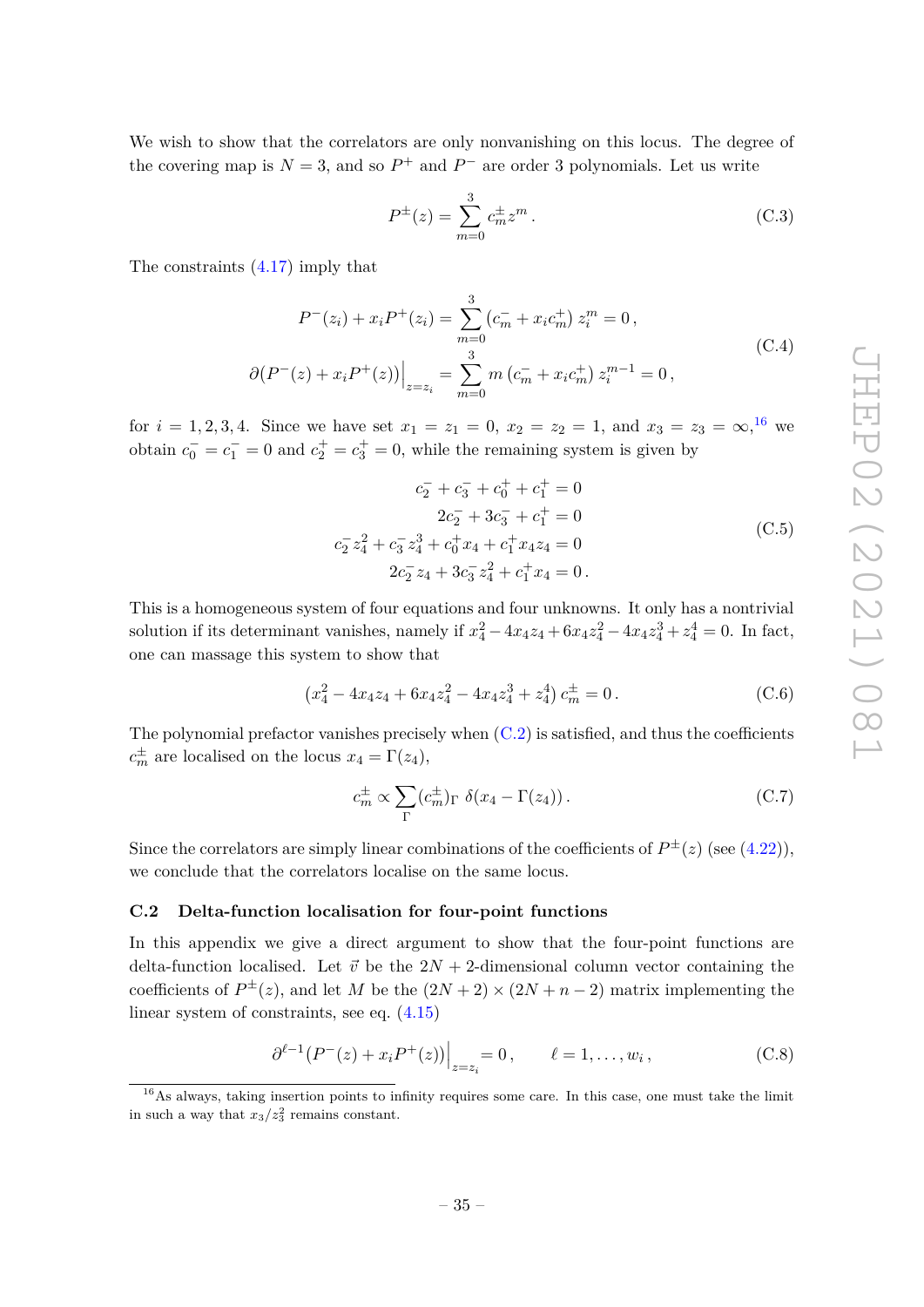which we may write as a matrix equation,  $M\vec{v} = 0$ . (Recall that  $\sum_i w_i = 2N + n - 2$ .) For  $n = 4$ , *M* is a square matrix, and let *A* be the adjugate matrix of *M*, i.e. the matrix such that  $AM = \det M$  **1**. Then we can multiply both sides of our system by  $A$  — note that the entries of both *M* and *A* are regular functions of  $x_i$  and  $z_i$  — and we obtain

$$
(\det M) \ \vec{v} = 0 \implies (\det M) \ P^{\pm}(z) = 0. \tag{C.9}
$$

Using eq.  $(4.22)$  it then also follows that

$$
(\det M) \left\langle \prod_{\alpha=1}^{2} W(u_{\alpha}) \prod_{i=1}^{4} V_{m_1^i, m_2^i}^{w_i}(x_i; z_i) \right\rangle = 0.
$$
 (C.10)

Now, let us assume that we have fixed  $x_i$  for  $i = 1, 2, 3$  and  $z_i$  for  $i = 1, 2, 3, 4$ , so that  $x_4$ is a free parameter. Since det  $M$  is a polynomial in  $x_4$ , we can write

<span id="page-38-3"></span>
$$
\det M = C \prod_{\Gamma} (x_4 - \Gamma(z_4)), \qquad (C.11)
$$

where the product is over the different covering maps, and *C* is a non-zero constant. Here we have used that  $\det M = 0$  is necessary in order for the covering map to exist – recall that  $(C.8)$  are also the constraints that characterise the covering map.<sup>[17](#page-38-1)</sup> Putting these two identities together we conclude that

$$
\prod_{\Gamma} (x_4 - \Gamma(z_4)) \left\langle \prod_{\alpha=1}^2 W(u_\alpha) \prod_{i=1}^4 V_{m_1^i, m_2^i}^{w_i}(x_i; z_i) \right\rangle = 0, \qquad (C.12)
$$

and the correlator must therefore be a sum of delta-functions,

$$
\left\langle \prod_{\alpha=1}^{2} W(u_{\alpha}) \prod_{i=1}^{4} V_{m_{1}^{i}, m_{2}^{i}}^{w_{i}}(x_{i}; z_{i}) \right\rangle = \sum_{\Gamma} C_{\Gamma} \delta \left( x_{4} - \Gamma(z_{4}) \right) , \qquad (C.13)
$$

where  $C_{\Gamma}$  contains again the dependence on the other variables.

# <span id="page-38-0"></span>**D** The  $\eta^{\pm}$  analysis for the four-point function with  $w_i = 1$

In this appendix we analyse the constraints that come from the insertion of the  $\eta^{\pm}$  fields into the correlator for the case of the four-point function with  $w_i = 1$ , following the general method outlined in section  $5.1.2$ . In particular, eq.  $(5.17)$  leads to the recursion relations

<span id="page-38-2"></span>
$$
2\,m_2^i\,\langle m_2^i - \frac{1}{2} \rangle + 2\sum_{j \neq i} \frac{x_i - x_j}{z_i - z_j} \, m_1^j \langle m_i^j + \frac{1}{2} \rangle + \sum_{\alpha=1,2} \frac{A_{\alpha}^- + x_i A_{\alpha}^+}{z_i - u_{\alpha}} = 0. \tag{D.1}
$$

Note that unlike what happened for the three-point functions in section [5.2,](#page-27-0) this time we cannot simply eliminate the unknowns  $A^{\pm}_{\alpha}$  and obtain a relation involving only correlators of the form [\(5.36\)](#page-29-3). In fact, [\(D.1\)](#page-38-2) amounts to four equations in the four unknowns  $A^{\pm}_{\alpha}$ .

<span id="page-38-1"></span><sup>&</sup>lt;sup>17</sup>We have also checked [\(C.11\)](#page-38-3) explicitly, and at least for generic choices of  $x_i$  and  $z_i$  this identity is true. For special cases the determinant  $\det(M)$  may actually be a higher order polynomial in  $x_4$ , but then the additional factors that appear on the right hand side involve  $x_4$  or  $(x_4 - 1)$ , which describe various degeneration limits.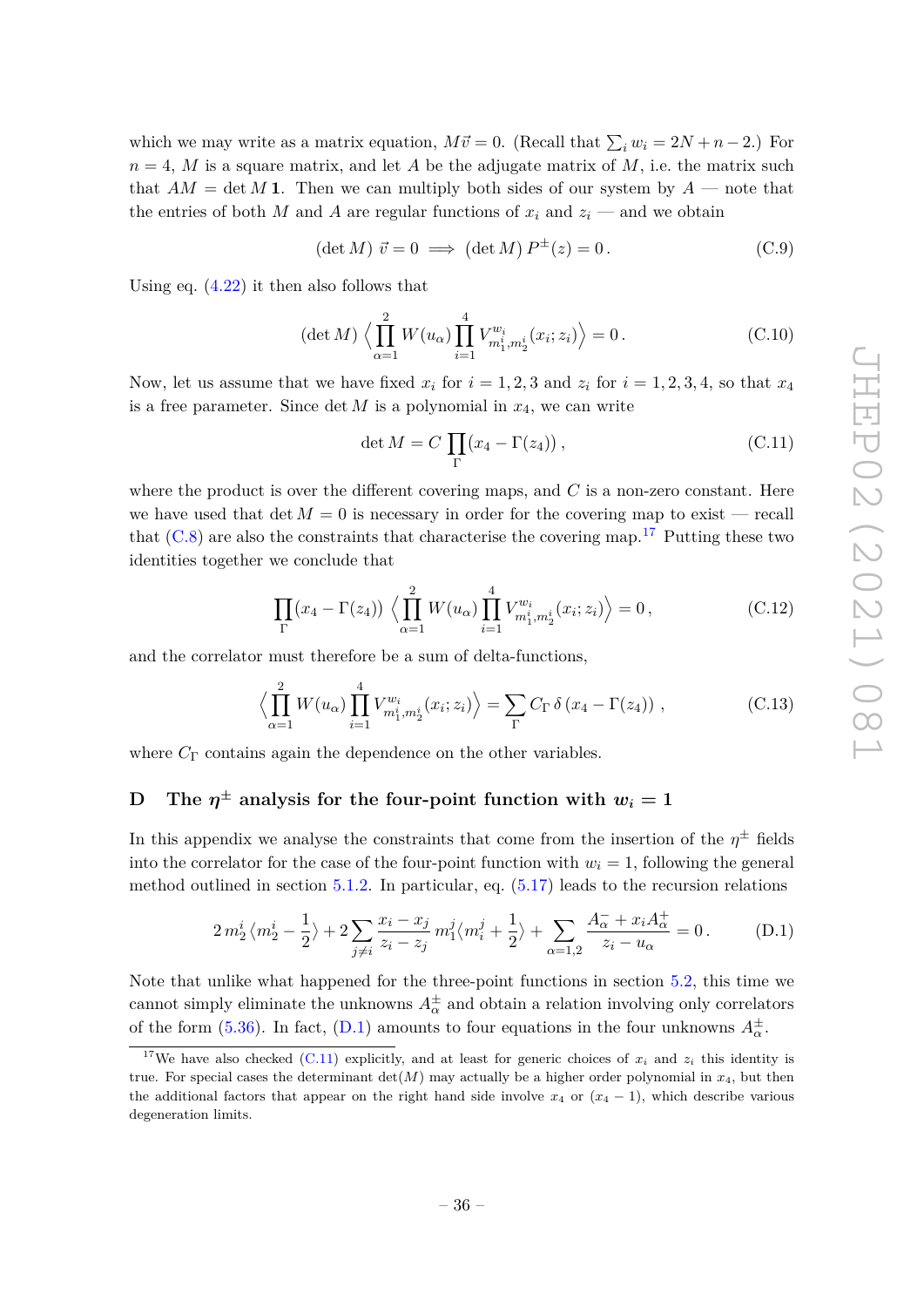One strategy to proceed is to derive relations for the correlators  $A^{\pm}_{\alpha}$  by inserting an additional  $\xi^{\pm}$  field into the  $A^{\pm}_{\alpha}$  correlator, and using the techniques of section [5.1.](#page-23-0) To be specific, for the correlator  $A_1^+$ , we consider

$$
\langle \xi^{-}(z)(\eta_{\frac{1}{2}}^{+}W)(u_{1})W(u_{2})VVVV\rangle = -\sum_{i=1}^{4} \frac{x_{i}}{z - z_{i}} A_{1}^{+}\left(m_{2}^{i} + \frac{1}{2}\right), \quad (D.2a)
$$

$$
\langle \xi^+(z)(\eta_{\frac{1}{2}}^+W)(u_1)W(u_2)VVV \rangle = \sum_{i=1}^4 \frac{A_1^+(m_2^i + \frac{1}{2})}{z - z_i}, \tag{D.2b}
$$

where we have adopted the notation

$$
A_1^+\left(m_2^1+\frac{1}{2}\right) = \left\langle \left(\eta_{\frac{1}{2}}^+W\right)(u_1) \, W(u_2) \, V_{m_1^1,m_2^1+\frac{1}{2}}^1(x_1; z_1) \, \prod_{i=2}^4 V_{m_1^i,m_2^i}^1(x_i; z_i) \right\rangle \tag{D.3}
$$

and similarly for  $A_1^+(m_2^i + \frac{1}{2})$  $(\frac{1}{2})$  with  $i = 2, 3, 4$ . Since

$$
\xi^{-}(z)\left(\eta_{\frac{1}{2}}^{+}W\right)\left(u_{\alpha}\right) = \left(\xi_{-\frac{1}{2}}^{-}\eta_{\frac{1}{2}}^{+}W\right)\left(u_{\alpha}\right) + \mathcal{O}(z - u_{\alpha}) = -W(u_{\alpha}) + \mathcal{O}(z - u_{\alpha}),\tag{D.4}
$$

imposing regularity at *u*<sup>1</sup> and *u*<sup>2</sup> leads to

$$
\sum_{i=1}^{4} \frac{x_i A_1^+(m_2^i + \frac{1}{2})}{u_1 - z_i} = \langle \dots \rangle , \qquad \sum_{i=1}^{4} \frac{x_i A_1^+(m_2^i + \frac{1}{2})}{u_2 - z_i} = 0 \qquad (D.5a)
$$

$$
\sum_{i=1}^{4} \frac{A_1^+(m_2^i + \frac{1}{2})}{u_1 - z_i} = 0, \qquad \sum_{i=1}^{4} \frac{A_1^+(m_2^i + \frac{1}{2})}{u_2 - z_i} = 0,
$$
 (D.5b)

where

<span id="page-39-0"></span>
$$
\langle \dots \rangle := \left\langle \prod_{\alpha=1}^{2} W(u_{\alpha}) \prod_{i=1}^{4} V_{m_1^i, m_2^i}^1(x_i; z_i) \right\rangle. \tag{D.6}
$$

Similar relations can be derived for  $A_1^-$ ,  $A_2^+$  and  $A_2^-$ , and the resulting relations take the form

$$
\sum_{i} \frac{x_i A_{\alpha}^+(m_2^i + \frac{1}{2})}{u_{\beta} - z_i} = \langle \dots \rangle \delta_{\alpha\beta}, \qquad \sum_{i} \frac{A_{\alpha}^-(m_2^i + \frac{1}{2})}{u_{\beta} - z_i} = \langle \dots \rangle \delta_{\alpha\beta}, \qquad (D.7a)
$$

$$
\sum_{i} \frac{A_{\alpha}^{+}(m_{2}^{i} + \frac{1}{2})}{u_{\beta} - z_{i}} = 0, \qquad \sum_{i} \frac{x_{i} A_{\alpha}^{-}(m_{2}^{i} + \frac{1}{2})}{u_{\beta} - z_{i}} = 0,
$$
\n(D.7b)

where  $\alpha, \beta \in \{1, 2\}$ .

Next we solve the combined system of eqs.  $(D.1)$  and  $(D.7)$ . Performing the shift  $m_2^i \mapsto m_2^i + \frac{1}{2}$  $\frac{1}{2}$  in [\(D.1\)](#page-38-2), and summing over  $i = 1, \ldots, 4$ , we deduce

<span id="page-39-1"></span>
$$
\sum_{i=1}^{4} m_2^i \langle \dots \rangle + \sum_{i=1}^{4} \sum_{j \neq i} \frac{x_i - x_j}{z_i - z_j} m_1^i \langle m_1^i + \frac{1}{2}; m_2^j + \frac{1}{2} \rangle = 0, \tag{D.8}
$$

where we have used [\(D.7\)](#page-39-0). Note that we have exchanged the roles of *i* and *j* in the second term of  $(D.8)$ . We can further simplify the result by realising that  $(5.44)$  implies

$$
-\langle \dots \rangle = \sum_{j \neq i} \frac{x_i - x_j}{z_i - z_j} \langle m_1^i + \frac{1}{2}; m_2^j + \frac{1}{2} \rangle, \qquad i = 1, \dots, 4. \tag{D.9}
$$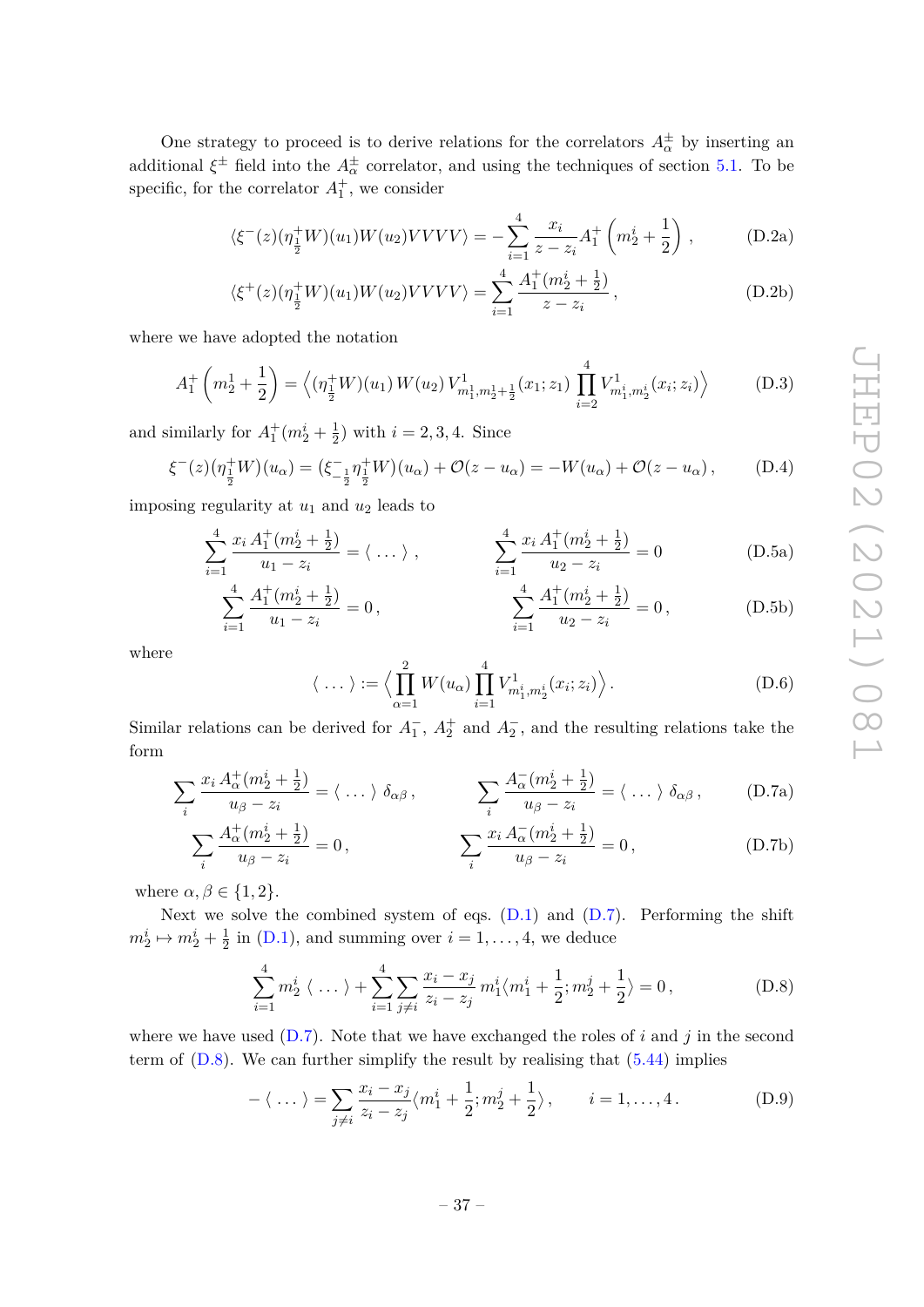Thus eq. [\(D.8\)](#page-39-1) becomes

$$
\sum_{i=1}^{4} (m_1^i - m_2^1) \langle \dots \rangle = \mathcal{S} \langle \dots \rangle = 0, \qquad (D.10)
$$

where we have used eq. [\(5.46\)](#page-31-1). Thus we can deduce that

<span id="page-40-1"></span>
$$
C(u,\mathcal{S}) = C(u)\,\delta_{\mathcal{S},0}\,,\qquad\text{or equivalently}\qquad\langle\,\ldots\,\rangle\propto\delta_{\mathcal{S},0}\,,\tag{D.11}
$$

which is precisely the  $U_0$  charge conservation constraint discussed in section  $3.2$ .

## <span id="page-40-0"></span>**D.1 A consistent solution**

We have seen in section [4.2](#page-16-0) that the correlators themselves are delta-function localised. One may then ask what the localisation property of the  $A^{\pm}_{\alpha}$  correlators are, and whether these various relations have in fact a consistent solution. In order to study the functional dependence of these correlators it is useful to take advantage of the fact that

<span id="page-40-4"></span>
$$
J_0^+ V_{m_1, m_2}^1(x, z) = \partial_x V_{m_1, m_2}^1(x, z).
$$
 (D.12)

In terms of the free fields  $\xi^+$  and  $\eta^+$ , see eq. [\(2.2\)](#page-6-1), this becomes

<span id="page-40-2"></span>
$$
J_0^+ [|m_1^i, m_2^i\rangle]^{\sigma^1} = \eta_{-\frac{1}{2}}^+ \Big[ |m_1^i, m_2^i + \frac{1}{2}\rangle \Big]^{\sigma^1} + 2 m_1^i \, \xi_{-\frac{1}{2}}^+ \Big[ |m_1^i + \frac{1}{2}, m_2^i\rangle \Big]^{\sigma^1} . \tag{D.13}
$$

Inserting  $(D.13)$  into a correlation function, <sup>[18](#page-40-3)</sup> we obtain the differential equation

$$
\partial_{x_i} \langle \dots \rangle = \Big\langle \prod_{\alpha=1}^2 W(u_\alpha) \Big( \eta^+_{-\frac{1}{2}} V^1_{m_1^i, m_2^i + \frac{1}{2}} \Big) (x_i, z_i) \prod_{j \neq i} V^1_{m_1^j, m_2^j} (x_j, z_j) \Big\rangle + 2 m_1^i \Big\langle \prod_{\alpha=1}^2 W(u_\alpha) \Big( \xi^+_{-\frac{1}{2}} V^1_{m_1^i + \frac{1}{2}, m_2^i} \Big) (x_i, z_i) \prod_{j \neq i} V^1_{m_1^j, m_2^j} (x_j, z_j) \Big\rangle. \tag{D.14}
$$

The two terms on the right-hand-side can be simplified by rewriting them in terms of a contour integral, which we may then deform to encircle the other insertion points. This leads to

$$
\left\langle \prod_{\alpha=1}^{2} W(u_{\alpha}) \left( \xi_{-\frac{1}{2}}^{+} V_{m_1^i, m_2^i}^1 \right) (x_i, z_i) \prod_{j \neq i} V_{m_1^j, m_2^j}^1(x_j, z_j) \right\rangle = - \sum_{j \neq i} \frac{\left\langle m_2^j + \frac{1}{2} \right\rangle}{(z_j - z_i)}, \tag{D.15}
$$

$$
\left\langle \prod_{\alpha=1}^{2} W(u_{\alpha}) \left( \eta_{-\frac{1}{2}}^{+} V_{m_1^i, m_2^i}^{1} \right) (x_i, z_i) \prod_{j \neq i} V_{m_1^j, m_2^j}^{1} (x_j, z_j) \right\rangle = - \sum_{\alpha=1,2} \frac{A_{\alpha}^+}{u_{\alpha} - z_i} - \sum_{j \neq i} \frac{2m_1^j \left( m_1^j + \frac{1}{2} \right)}{(z_j - z_i)} \,. \tag{D.16}
$$

<span id="page-40-3"></span> $18$ This procedure is somewhat analogous to the way in which the Knizhnik-Zamolodchikov equation [\[42\]](#page-44-14) is derived: we write the derivative operator  $\partial_x = J_0^+$  in terms of bilinears of (in our case free) fields, and then use contour deformation techniques to rewrite this bilinear expression of the free fields. Note though that for the actual Knizhnik-Zamolodchikov equation the derivative operator is a bilinear of currents (via the Sugawara construction), while here they are the free symplectic boson fields.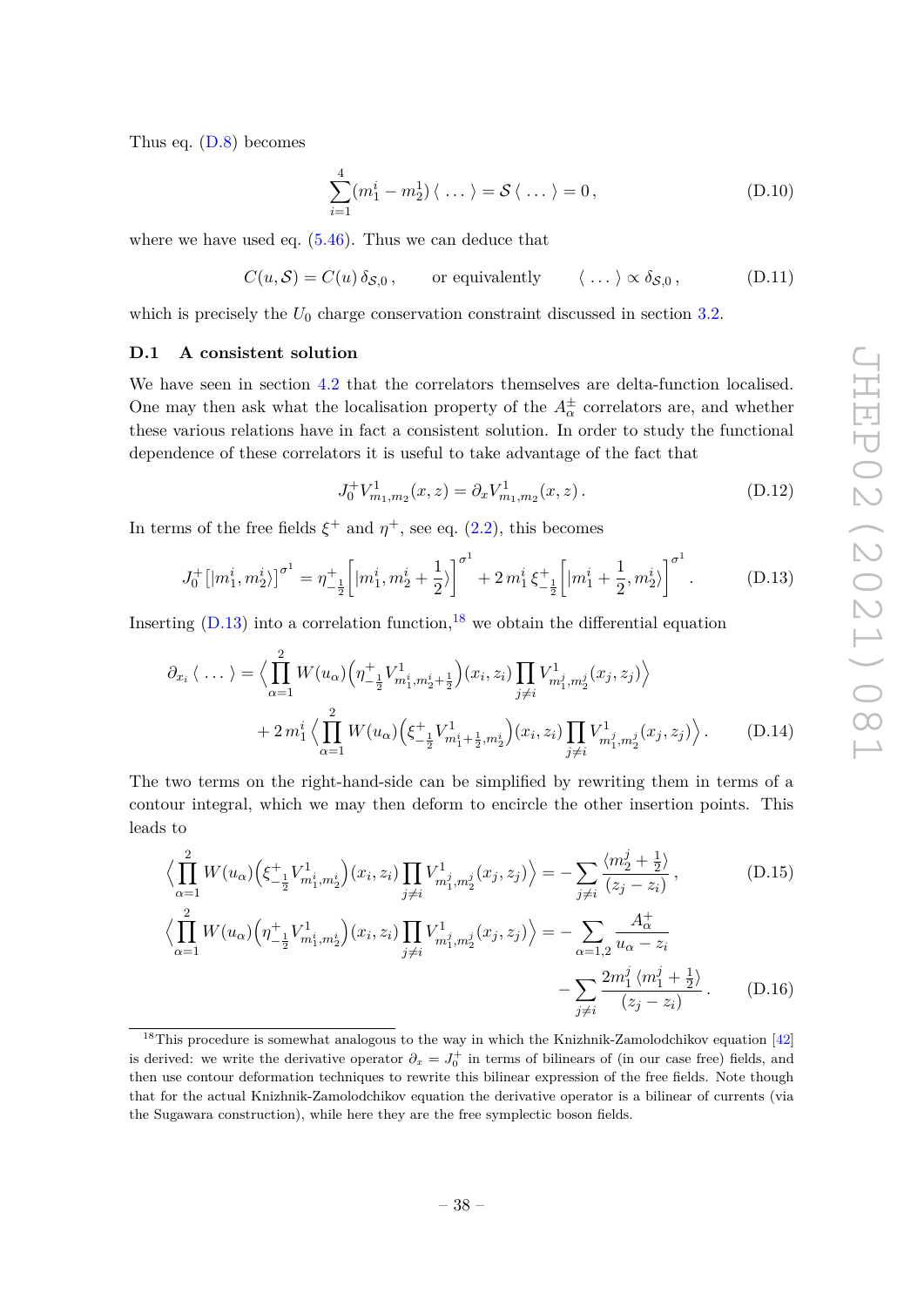Then eq. [\(D.14\)](#page-40-4) becomes

$$
\partial_{x_i} \langle \dots \rangle + \sum_{\alpha=1,2} \frac{A^+_{\alpha}(m_2^i + \frac{1}{2})}{u_{\alpha} - z_i} + \sum_{j \neq i} \frac{2m_1^j \langle m_1^j + \frac{1}{2}; m_2^i + \frac{1}{2} \rangle}{(z_j - z_i)} + \sum_{j \neq i} \frac{2m_1^i \langle m_1^i + \frac{1}{2}; m_2^j + \frac{1}{2} \rangle}{(z_j - z_i)} = 0.
$$
 (D.17)

As a side-remark we note that multiplying eq. [\(D.17\)](#page-41-1) by  $x_i^{p+1}$  with  $p \in \{-1,0,1\}$  and summing over  $i = 1, \ldots, 4$ , we recover the global Ward identities of the spacetime CFT

<span id="page-41-1"></span>
$$
\sum_{i=1}^{4} \left[ x_i^{p+1} \partial_{x_i} + (p+1) \left( m_1^i + m_2^i + \frac{1}{2} \right) x_i^p \right] \langle \dots \rangle = 0.
$$
 (D.18)

Here, however, we want to use eq.  $(D.17)$  to constrain the functional dependence of the different correlators. While we have not managed to show that there is a unique solution for the  $A^{\pm}_{\alpha}$  correlators, we claim that there exists a solution with the ansatz

<span id="page-41-0"></span>
$$
A_{\alpha}^{\pm} \left( m_{2}^{i} + \frac{1}{2} \right) = A_{\alpha,i}^{\pm} \, \delta(z_{4} - x_{4}) + A_{\alpha,i}'^{\pm} \, \delta'(z_{4} - x_{4}), \tag{D.19}
$$

where  $\mathcal{A}_{\alpha,i}^{\pm}$ , and  $\mathcal{A}_{\alpha,i}^{'\pm}$  are arbitrary functions of  $u_1, u_2$  and  $z_4$ . The reason for this ansatz is that multiplying [\(D.7\)](#page-39-0) by  $(z_4 - x_4)$  one finds that

$$
(z_4 - x_4)A_{\alpha}^{\pm} \left(m_2^i + \frac{1}{2}\right) \tag{D.20}
$$

has support only at  $z_4 - x_4 = 0$ , i.e. the determinant of the system vanishes for  $z_4 = x_4$ . Moreover, [\(D.19\)](#page-41-0) is motivated by the fact that the terms in the second line of [\(D.17\)](#page-41-1) are proportional to  $\delta(z_4 - x_4)$  while contributions proportional to  $\delta'(z_4 - x_4)$  are produced by taking a derivative of the correlator  $\langle \ldots \rangle$  in the first line.

Making use of the distributional identity

$$
\delta'(x)f(x) = \delta'(x)f(0) - \delta(x)f'(0), \qquad (D.21)
$$

and writing the correlator  $\langle \ldots \rangle$  in terms of an arbitray function F of  $z_4, u_1$  and  $u_2$ ,

<span id="page-41-2"></span>
$$
\langle \dots \rangle = \mathcal{F}(z_4, u_1, u_2) \, \delta(z_4 - x_4), \tag{D.22}
$$

eqs. [\(D.7\)](#page-39-0) become for  $\alpha, \beta \in \{1, 2\}$ 

$$
\sum_{i} \frac{z_i \mathcal{A}_{\beta,i}^{\prime \pm}}{u_\alpha - z_i} = 0, \qquad \sum_{i} \frac{\mathcal{A}_{\beta,i}^{\prime \pm}}{u_\alpha - z_i} = 0, \qquad (D.23a)
$$

$$
\sum_{i} \frac{z_i \mathcal{A}_{\beta,i}^+}{u_\alpha - z_i} - \frac{\mathcal{A}_{\beta,4}^+}{u_\alpha - z_4} = \mathcal{F}(z_4, u_1, u_2) \, \delta_{\alpha\beta} \,, \quad \sum_{i} \frac{\mathcal{A}_{\beta,i}^+}{u_\alpha - z_i} = 0 \,, \tag{D.23b}
$$

$$
\sum_{i} \frac{z_i \mathcal{A}_{\beta,i}^-}{u_\alpha - z_i} - \frac{\mathcal{A}_{\beta,4}^{\prime -}}{u_\alpha - z_4} = 0, \qquad \qquad \sum_{i} \frac{\mathcal{A}_{\beta,i}^-}{u_\alpha - z_i} = \mathcal{F}(z_4, u_1, u_2) \delta_{\alpha\beta}, \quad \text{(D.23c)}
$$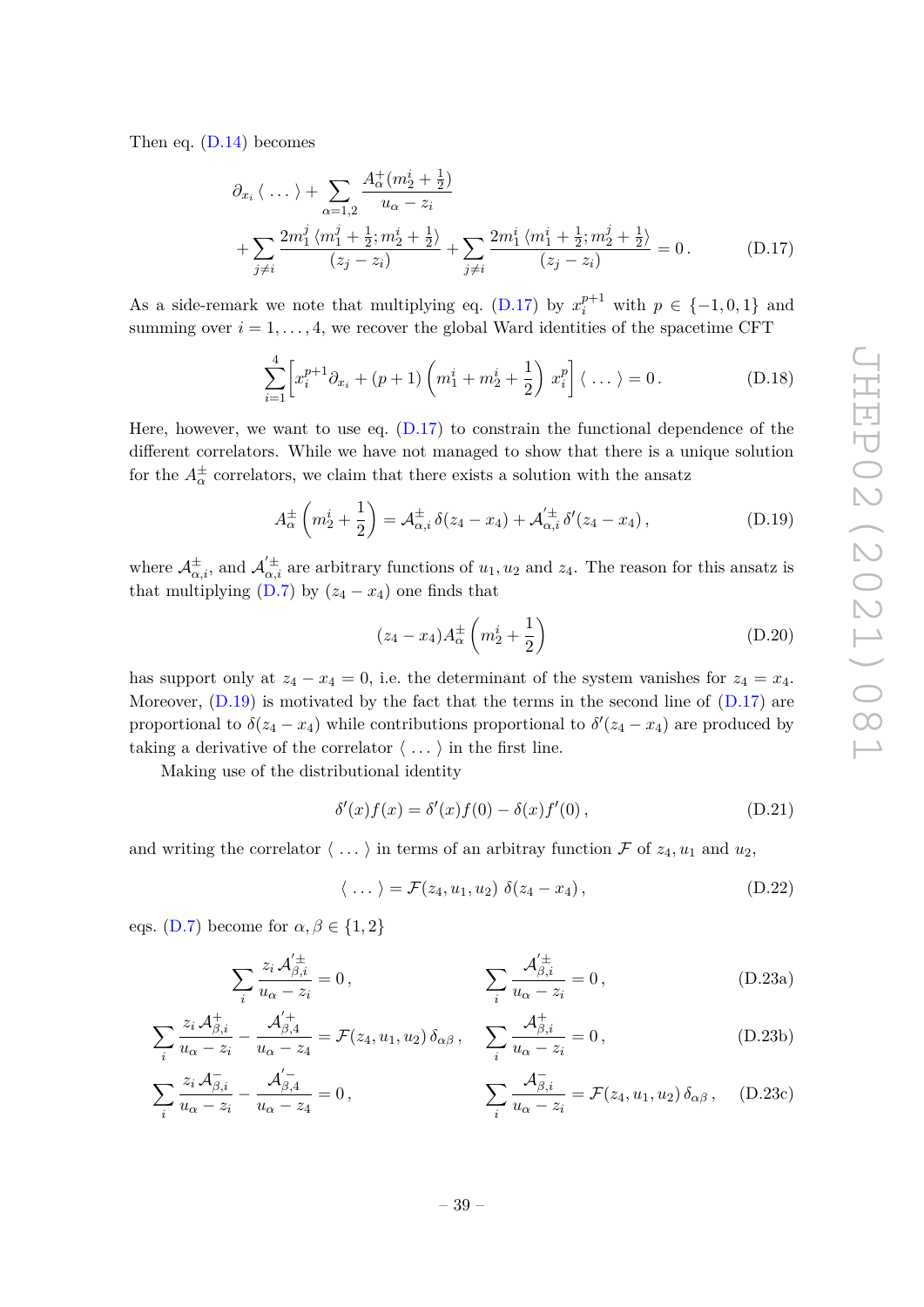while eq. [\(D.1\)](#page-38-2) (with  $m_2^i \mapsto m_2^i + \frac{1}{2}$  $(\frac{1}{2})$  implies

> $\sum$ *α*

$$
\sum_{\alpha} \frac{\mathcal{A}_{\alpha,i}^{\prime -} + x_i \mathcal{A}_{\alpha,i}^{\prime +}}{z_i - u_{\alpha}} = 0, \qquad (D.24a)
$$

$$
\frac{\mathcal{A}_{\alpha,i}^{\prime -} + z_i \mathcal{A}_{\alpha,i}^{\prime}}{z_i - u_{\alpha}} - \sum_{\alpha} \frac{\mathcal{A}_{\alpha,i}^{\prime +}}{z_i - u_{\alpha}} \delta_{i,4} + 2(m_2^i + \frac{1}{2}) \langle \dots \rangle
$$

$$
+2\sum_{j\neq i}\frac{x_i - x_j}{z_i - z_j}m_1^j \langle m_1^j + \frac{1}{2}; m_2^i + \frac{1}{2} \rangle = 0, \tag{D.24b}
$$

where  $i = 1, 2, 3$ . Finally, for the differential equation  $(D.17)$  with  $i = 4$  to be obeyed, it is necessary that

<span id="page-42-5"></span><span id="page-42-4"></span>
$$
\sum_{\alpha} \frac{\mathcal{A}'^+_{\alpha,4}}{u_{\alpha}-z_4} = -\mathcal{F}(z_4, u_1, u_2), \quad (D.25a)
$$

$$
\sum_{\alpha} \frac{\mathcal{A}_{\alpha,4}^+}{u_{\alpha} - z_4} + \sum_{j \neq 4} \frac{2m_1^j \langle m_1^j + \frac{1}{2}; m_2^4 + \frac{1}{2} \rangle}{z_j - z_4} + \sum_{j \neq 4} \frac{2m_1^4 \langle m_1^4 + \frac{1}{2}; m_2^j + \frac{1}{2} \rangle}{z_j - z_4} = 0.
$$
 (D.25b)

Eqs.  $(D.23)$ ,  $(D.24)$  and  $(D.25)$  together amount to a linear system of 42 equations in 32 unknowns. Studying it in Mathematica, we find that it has a solution provided that

$$
\sum_{i=1}^{4} m_2^i \langle \dots \rangle + \sum_{i=1}^{4} \sum_{j \neq i} \frac{x_i - x_j}{z_i - z_j} m_1^j \langle m_1^j + \frac{1}{2}; m_2^i + \frac{1}{2} \rangle = 0, \tag{D.26}
$$

which is indeed satisfied, as shown in the discussion below eq. [\(D.8\)](#page-39-1). In fact the solution is unique and also satisfies

$$
A_1^{\pm}(z_4, x_4, u_2, u_1) = A_2^{\pm}(z_4, x_4, u_1, u_2).
$$
 (D.27)

**Open Access.** This article is distributed under the terms of the Creative Commons Attribution License [\(CC-BY 4.0\)](https://creativecommons.org/licenses/by/4.0/), which permits any use, distribution and reproduction in any medium, provided the original author(s) and source are credited.

# **References**

- <span id="page-42-0"></span>[1] L. Eberhardt, M.R. Gaberdiel and R. Gopakumar, *The worldsheet dual of the symmetric product CFT*, *JHEP* **04** [\(2019\) 103](https://doi.org/10.1007/JHEP04(2019)103) [[arXiv:1812.01007](https://arxiv.org/abs/1812.01007)] [IN[SPIRE](https://inspirehep.net/search?p=find+EPRINT%2BarXiv%3A1812.01007)].
- <span id="page-42-1"></span>[2] M.R. Gaberdiel and R. Gopakumar, *Tensionless string spectra on AdS*3, *JHEP* **05** [\(2018\)](https://doi.org/10.1007/JHEP05(2018)085) [085](https://doi.org/10.1007/JHEP05(2018)085) [[arXiv:1803.04423](https://arxiv.org/abs/1803.04423)] [IN[SPIRE](https://inspirehep.net/search?p=find+EPRINT%2BarXiv%3A1803.04423)].
- <span id="page-42-2"></span>[3] L. Eberhardt, M.R. Gaberdiel and R. Gopakumar, *Deriving the AdS*3*/CFT*<sup>2</sup> *correspondence*, *JHEP* **02** [\(2020\) 136](https://doi.org/10.1007/JHEP02(2020)136) [[arXiv:1911.00378](https://arxiv.org/abs/1911.00378)] [IN[SPIRE](https://inspirehep.net/search?p=find+EPRINT%2BarXiv%3A1911.00378)].
- <span id="page-42-3"></span>[4] O. Lunin and S.D. Mathur, *Correlation functions for M<sup>N</sup> /S<sup>N</sup> orbifolds*, *[Commun. Math.](https://doi.org/10.1007/s002200100431) Phys.* **219** [\(2001\) 399](https://doi.org/10.1007/s002200100431) [[hep-th/0006196](https://arxiv.org/abs/hep-th/0006196)] [IN[SPIRE](https://inspirehep.net/search?p=find+EPRINT%2Bhep-th%2F0006196)].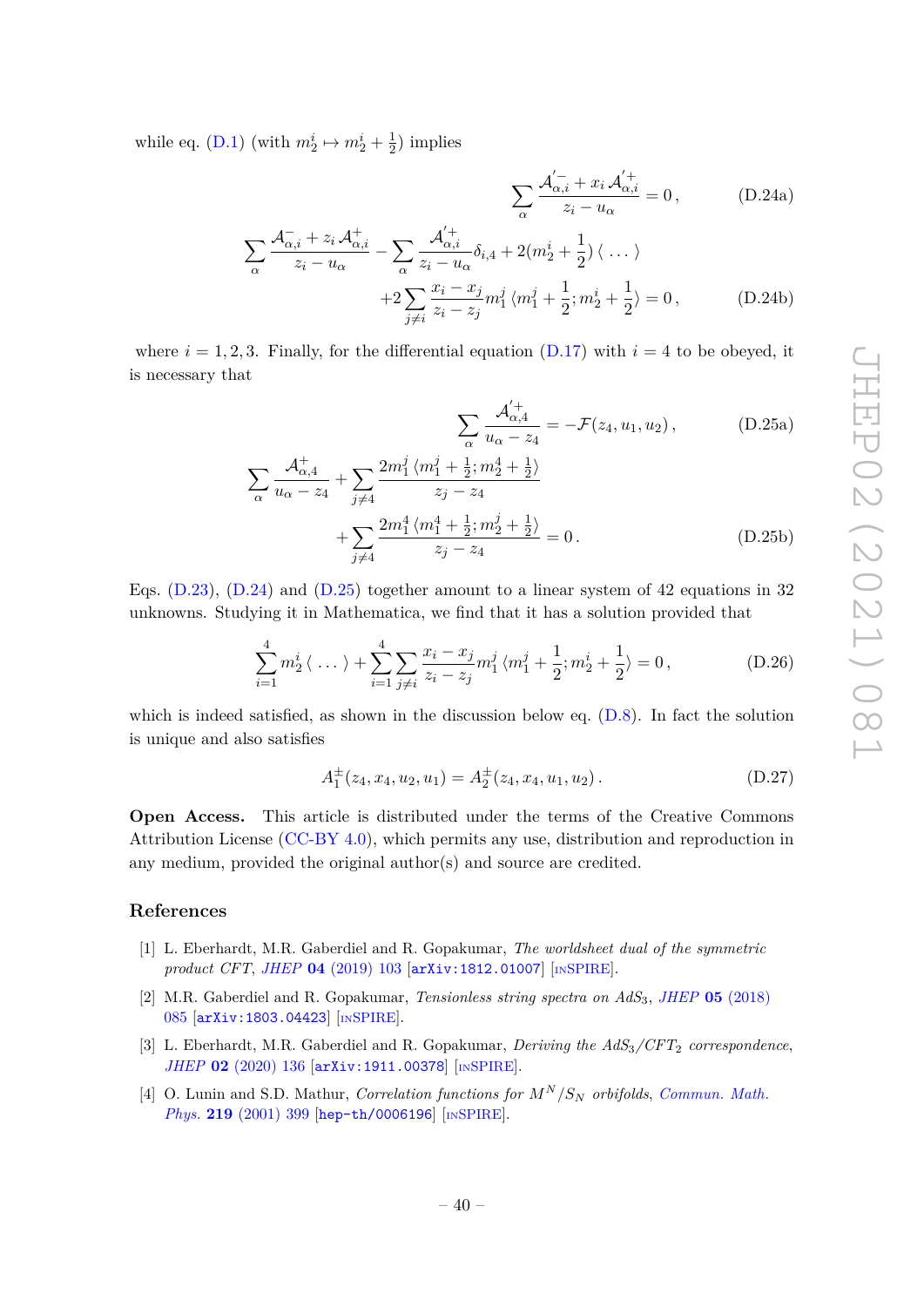- <span id="page-43-0"></span>[5] A. Pakman, L. Rastelli and S.S. Razamat, *Diagrams for symmetric product orbifolds*, *[JHEP](https://doi.org/10.1088/1126-6708/2009/10/034)* **10** [\(2009\) 034](https://doi.org/10.1088/1126-6708/2009/10/034) [[arXiv:0905.3448](https://arxiv.org/abs/0905.3448)] [IN[SPIRE](https://inspirehep.net/search?p=find+EPRINT%2BarXiv%3A0905.3448)].
- <span id="page-43-1"></span>[6] L. Eberhardt, *AdS*3*/CFT*<sup>2</sup> *at higher genus*, *JHEP* **05** [\(2020\) 150](https://doi.org/10.1007/JHEP05(2020)150) [[arXiv:2002.11729](https://arxiv.org/abs/2002.11729)] [IN[SPIRE](https://inspirehep.net/search?p=find+EPRINT%2BarXiv%3A2002.11729)].
- <span id="page-43-11"></span>[7] Y. Hikida and T. Liu, *Correlation functions of symmetric orbifold from AdS*<sup>3</sup> *string theory*, *JHEP* **09** [\(2020\) 157](https://doi.org/10.1007/JHEP09(2020)157) [[arXiv:2005.12511](https://arxiv.org/abs/2005.12511)] [IN[SPIRE](https://inspirehep.net/search?p=find+EPRINT%2BarXiv%3A2005.12511)].
- <span id="page-43-2"></span>[8] J.M. Maldacena and H. Ooguri, *Strings in AdS*<sup>3</sup> *and* SL(2*, R*) *WZW model. Part* 1*: the spectrum*, *[J. Math. Phys.](https://doi.org/10.1063/1.1377273)* **42** (2001) 2929 [[hep-th/0001053](https://arxiv.org/abs/hep-th/0001053)] [IN[SPIRE](https://inspirehep.net/search?p=find+EPRINT%2Bhep-th%2F0001053)].
- [9] J.M. Maldacena, H. Ooguri and J. Son, *Strings in AdS*<sup>3</sup> *and the* SL(2*, R*) *WZW model. Part* 2*: euclidean black hole*, *[J. Math. Phys.](https://doi.org/10.1063/1.1377039)* **42** (2001) 2961 [[hep-th/0005183](https://arxiv.org/abs/hep-th/0005183)] [IN[SPIRE](https://inspirehep.net/search?p=find+EPRINT%2Bhep-th%2F0005183)].
- <span id="page-43-3"></span>[10] J.M. Maldacena and H. Ooguri, *Strings in AdS*<sup>3</sup> *and the* SL(2*, R*) *WZW model. Part* 3*: correlation functions*, *Phys. Rev. D* **65** [\(2002\) 106006](https://doi.org/10.1103/PhysRevD.65.106006) [[hep-th/0111180](https://arxiv.org/abs/hep-th/0111180)] [IN[SPIRE](https://inspirehep.net/search?p=find+EPRINT%2Bhep-th%2F0111180)].
- <span id="page-43-4"></span>[11] N. Berkovits, C. Vafa and E. Witten, *Conformal field theory of AdS background with Ramond-Ramond flux*, *JHEP* **03** [\(1999\) 018](https://doi.org/10.1088/1126-6708/1999/03/018) [[hep-th/9902098](https://arxiv.org/abs/hep-th/9902098)] [IN[SPIRE](https://inspirehep.net/search?p=find+EPRINT%2Bhep-th%2F9902098)].
- <span id="page-43-5"></span>[12] N. Berkovits, *An alternative string theory in twistor space for N* = 4 *super Yang-Mills*, *[Phys.](https://doi.org/10.1103/PhysRevLett.93.011601) Rev. Lett.* **93** [\(2004\) 011601](https://doi.org/10.1103/PhysRevLett.93.011601) [[hep-th/0402045](https://arxiv.org/abs/hep-th/0402045)] [IN[SPIRE](https://inspirehep.net/search?p=find+EPRINT%2Bhep-th%2F0402045)].
- <span id="page-43-6"></span>[13] M.R. Gaberdiel and R. Gopakumar, work in progress.
- <span id="page-43-7"></span>[14] K. Costello and N.M. Paquette, *Twisted supergravity and Koszul duality: a case study in AdS*3, [arXiv:2001.02177](https://arxiv.org/abs/2001.02177) [IN[SPIRE](https://inspirehep.net/search?p=find+EPRINT%2BarXiv%3A2001.02177)].
- <span id="page-43-8"></span>[15] S. Li and J. Troost, *Twisted string theory in anti-de Sitter space*, *JHEP* **11** [\(2020\) 047](https://doi.org/10.1007/JHEP11(2020)047) [[arXiv:2005.13817](https://arxiv.org/abs/2005.13817)] [IN[SPIRE](https://inspirehep.net/search?p=find+EPRINT%2BarXiv%3A2005.13817)].
- <span id="page-43-9"></span>[16] A. Giveon, D. Kutasov, E. Rabinovici and A. Sever, *Phases of quantum gravity in AdS*<sup>3</sup> *and linear dilaton backgrounds*, *[Nucl. Phys. B](https://doi.org/10.1016/j.nuclphysb.2005.04.015)* **719** (2005) 3 [[hep-th/0503121](https://arxiv.org/abs/hep-th/0503121)] [IN[SPIRE](https://inspirehep.net/search?p=find+EPRINT%2Bhep-th%2F0503121)].
- <span id="page-43-10"></span>[17] G. Giribet, C. Hull, M. Kleban, M. Porrati and E. Rabinovici, *Superstrings on AdS*<sup>3</sup> *at*  $k = 1$ , *JHEP* **08** [\(2018\) 204](https://doi.org/10.1007/JHEP08(2018)204) [[arXiv:1803.04420](https://arxiv.org/abs/1803.04420)] [IN[SPIRE](https://inspirehep.net/search?p=find+EPRINT%2BarXiv%3A1803.04420)].
- <span id="page-43-13"></span>[18] S. Ribault, *Minisuperspace limit of the AdS*<sup>3</sup> *WZNW model*, *JHEP* **04** [\(2010\) 096](https://doi.org/10.1007/JHEP04(2010)096) [[arXiv:0912.4481](https://arxiv.org/abs/0912.4481)] [IN[SPIRE](https://inspirehep.net/search?p=find+EPRINT%2BarXiv%3A0912.4481)].
- <span id="page-43-14"></span>[19] J. Teschner, *The minisuperspace limit of the* SL(2*, C*)*/*SU(2) *WZNW model*, *[Nucl. Phys. B](https://doi.org/10.1016/S0550-3213(99)00071-1)* **546** [\(1999\) 369](https://doi.org/10.1016/S0550-3213(99)00071-1) [[hep-th/9712258](https://arxiv.org/abs/hep-th/9712258)] [IN[SPIRE](https://inspirehep.net/search?p=find+EPRINT%2Bhep-th%2F9712258)].
- <span id="page-43-15"></span>[20] J. Teschner, *Crossing symmetry in the*  $H_3^+$  *WZNW model*, *Phys. Lett. B* **521** (2001) 127 [[hep-th/0108121](https://arxiv.org/abs/hep-th/0108121)] [IN[SPIRE](https://inspirehep.net/search?p=find+EPRINT%2Bhep-th%2F0108121)].
- <span id="page-43-16"></span>[21] S. Ribault, *Knizhnik-Zamolodchikov equations and spectral flow in AdS*<sup>3</sup> *string theory*, *[JHEP](https://doi.org/10.1088/1126-6708/2005/09/045)* **09** [\(2005\) 045](https://doi.org/10.1088/1126-6708/2005/09/045) [[hep-th/0507114](https://arxiv.org/abs/hep-th/0507114)] [IN[SPIRE](https://inspirehep.net/search?p=find+EPRINT%2Bhep-th%2F0507114)].
- [22] G. Giribet, *On spectral flow symmetry and Knizhnik-Zamolodchikov equation*, *[Phys. Lett. B](https://doi.org/10.1016/j.physletb.2005.09.031)* **628** [\(2005\) 148](https://doi.org/10.1016/j.physletb.2005.09.031) [[hep-th/0508019](https://arxiv.org/abs/hep-th/0508019)] [IN[SPIRE](https://inspirehep.net/search?p=find+EPRINT%2Bhep-th%2F0508019)].
- <span id="page-43-17"></span>[23] W.H. Baron and C.A. Núñez, *Fusion rules and four-point functions in the* SL(2*, R*) *WZNW model*, *Phys. Rev. D* **79** [\(2009\) 086004](https://doi.org/10.1103/PhysRevD.79.086004) [[arXiv:0810.2768](https://arxiv.org/abs/0810.2768)] [IN[SPIRE](https://inspirehep.net/search?p=find+EPRINT%2BarXiv%3A0810.2768)].
- <span id="page-43-12"></span>[24] F. Lesage, P. Mathieu, J. Rasmussen and H. Saleur, *The*  $\mathfrak{su}(2)_{-1/2}$  *WZW model and the*  $\beta\gamma$ *system*, *[Nucl. Phys. B](https://doi.org/10.1016/S0550-3213(02)00905-7)* **647** (2002) 363 [[hep-th/0207201](https://arxiv.org/abs/hep-th/0207201)] [IN[SPIRE](https://inspirehep.net/search?p=find+EPRINT%2Bhep-th%2F0207201)].
- [25] G. Götz, T. Quella and V. Schomerus, *The WZNW model on* PSU(1*,* 1|2), *JHEP* **03** [\(2007\)](https://doi.org/10.1088/1126-6708/2007/03/003) [003](https://doi.org/10.1088/1126-6708/2007/03/003) [[hep-th/0610070](https://arxiv.org/abs/hep-th/0610070)] [IN[SPIRE](https://inspirehep.net/search?p=find+EPRINT%2Bhep-th%2F0610070)].